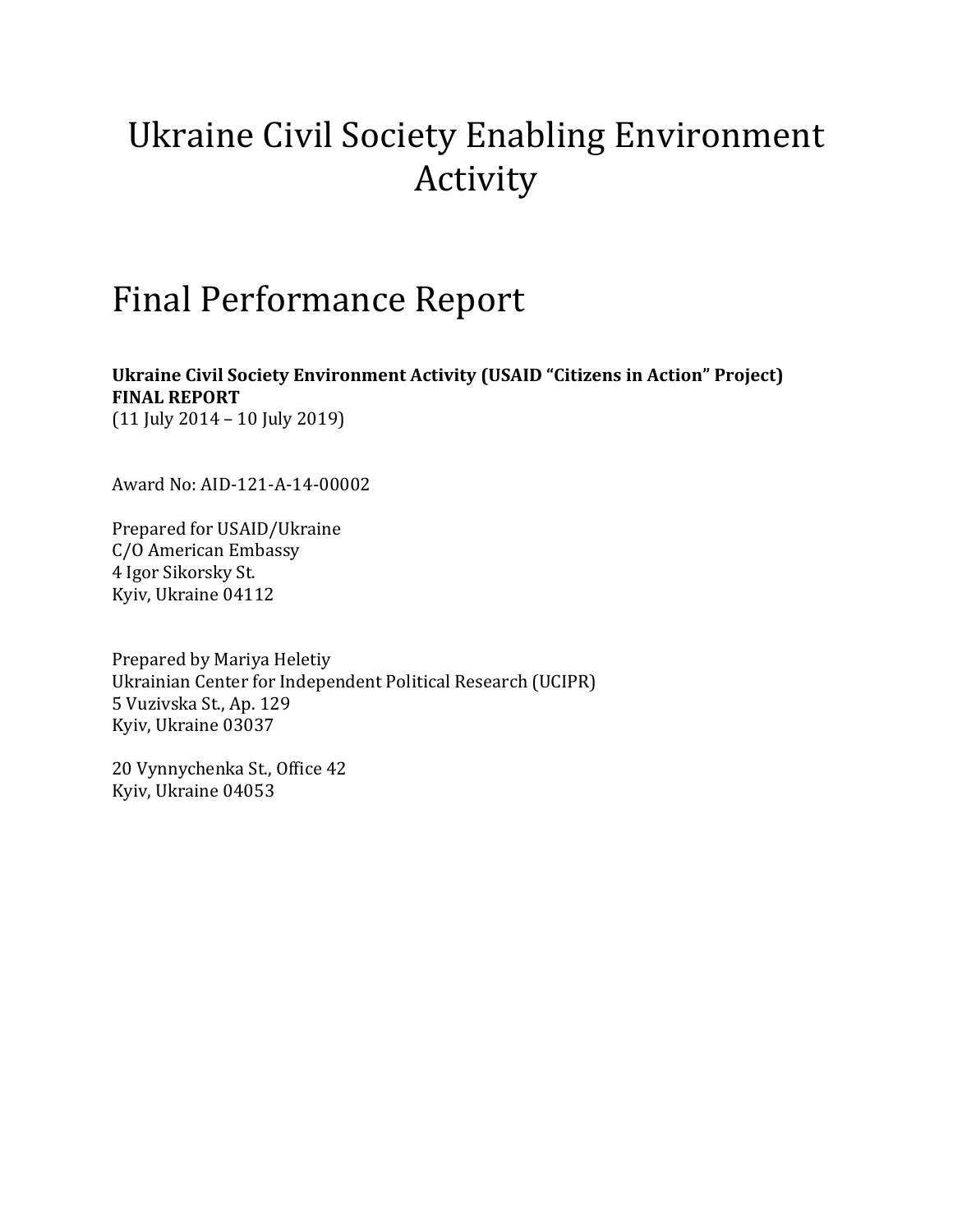# **Table of Contents**

| L.  | <b>ACRONYMS AND ABBREVIATIONS</b>                                                      | $\overline{2}$ |
|-----|----------------------------------------------------------------------------------------|----------------|
| II. | <b>CONTEXT UPDATE</b>                                                                  | 3              |
|     | III. EXECUTIVE SUMMARY                                                                 | $\overline{4}$ |
|     | IV. KEY NARRATIVE ACHIEVEMENT                                                          | 7              |
| V.  | <b>PROGRESS AGAINST TARGETS</b>                                                        | 18             |
|     | VI. PERFORMANCE MONITORING, EVALUATION AND LEARNING                                    | 18             |
|     | <b>VII. LESSONS LEARNED</b>                                                            | 18             |
|     | VIII.ENVIRONMENTAL MONITORING                                                          | 19             |
|     | IX. PROGRESS ON LINKS TO OTHER ACTIVITIES                                              | 20             |
| X.  | PROGRESS ON LINKS TO HOST GOVERNMENT                                                   | 21             |
|     | XI. PROGRESS ON INCLUSIVE DEVELOPMENT                                                  | 21             |
|     | XII. FINANCIAL INFORMATION (Required for Contracts; Optional for Other Award Types) 22 |                |
|     | XIII.SUB-AWARD DETAILS                                                                 | 23             |
|     | XIV. ACTIVITY ADMINISTRATION                                                           | 23             |
|     | XV. ATTACHMENTS                                                                        | 25             |
|     | 52. Draft                                                                              | 28             |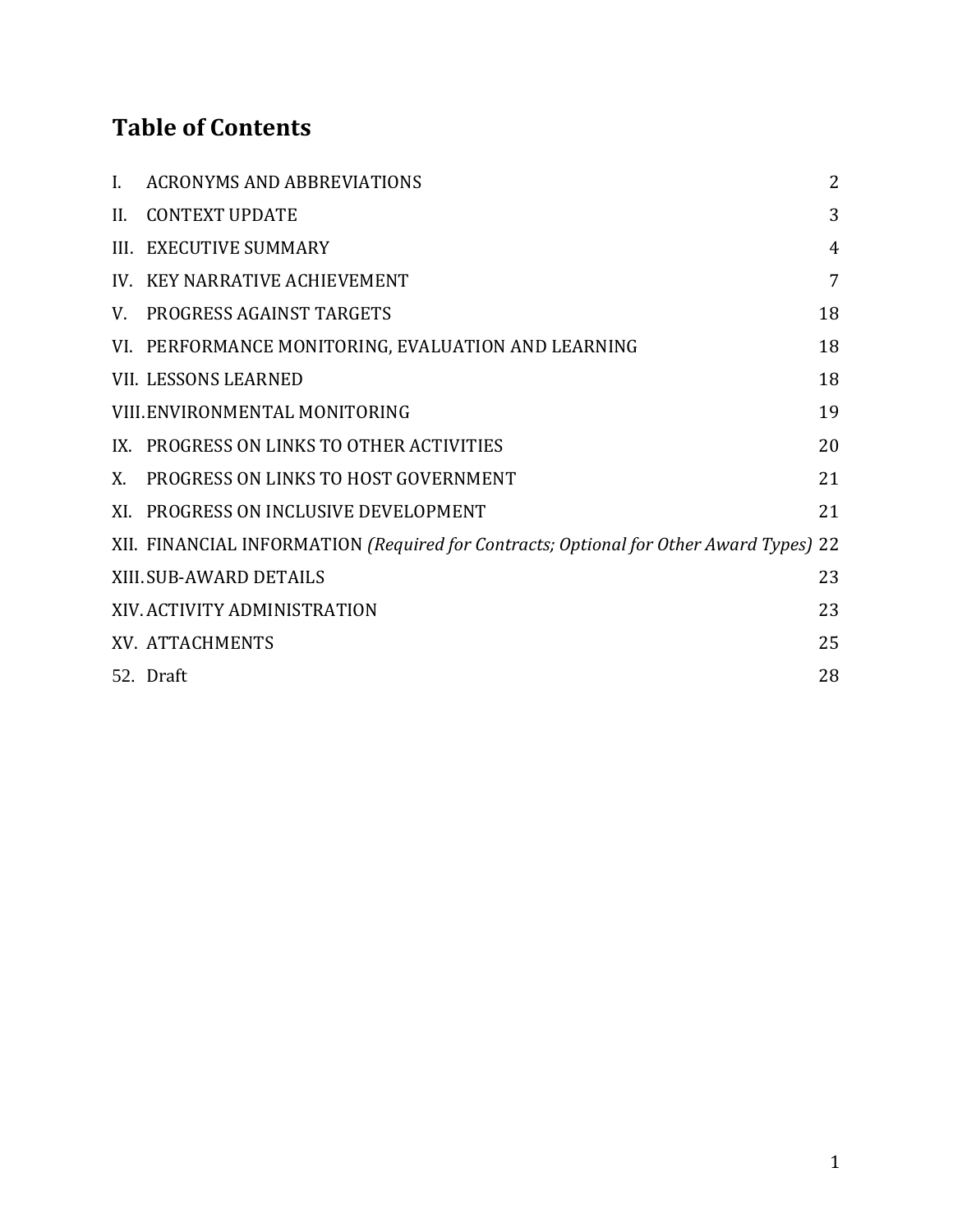# <span id="page-2-0"></span>**I. ACRONYMS AND ABBREVIATIONS**

AA - Association Agreement with the European Union

ASC – Administrative Services Center

Cabinet Decree No. 156 - Cabinet Decree No. 156 of February 14, 2018 on Some Issues of Providing Financial Support to Civil Society Organizations

Cabinet Decree No. 440 – Cabinet Decree No. 440 on Procedures for Maintaining the Registry of Non-Profit Organizations

Cabinet Decree No. 183 - Cabinet Decree No. 183 on public funding of CSOs of people with disabilities

Cabinet Decree No. 976 – Cabinet Decree No. 976 on Procedures for Holding Public Expert Evaluation of Executive Bodies

CMU – Cabinet of Minister of Ukraine

CO – Charitable Organization

CSO – Civil Society Organization

DANIDA – Danish International Development Agency

DOBRE – USAID/Decentralization Offering Better Results and Efficiency

Draft Law No. 7372 – Draft Law No. 7372 on improving CSO registration

Draft Law No. 8237 – Draft Law No. 8237 on tax benefits for CSO givers

ECNL – European Center for Not-for-Profit Law

EGAP Project implemented by the East Europe Foundation

EGAP Project – E-Governance for Accountability and Participation Program implemented by the East Europe Foundation

ENGAGE – USAID/Enhance Non-Governmental Actors and Grassroots Engagements

EU - European Union

GOU – Government of Ukraine

ICNL – International Center for Not-for-Profit Law

IFES – International Foundation for Electoral Systems

IOM – International Organization for Migration

IRF – International Renaissance Foundation

MP – Member of Parliament

MoE – Ministry of Education

MoJ – Ministry of Justice of Ukraine

MoF – Ministry of Finance of Ukraine

MoSP – Ministry of Social Policy

MTID – Main Territorial Justice Department

NGO – Non-Governmental Organization

NUPAS – USAID's Non-U.S. pre-award survey

OSCE – Organization for Security and Cooperation in Europe

PULSE – USAID/Policy for Ukraine Local Self-Governance

RADA – USAID/Ukraine Responsible Accountable Democratic Assembly

RPR – Reanimation Package of Reforms

UCBI – USAID/Ukraine Confidence Building Initiative

UCIPR – Ukrainian Center for Independent Political Research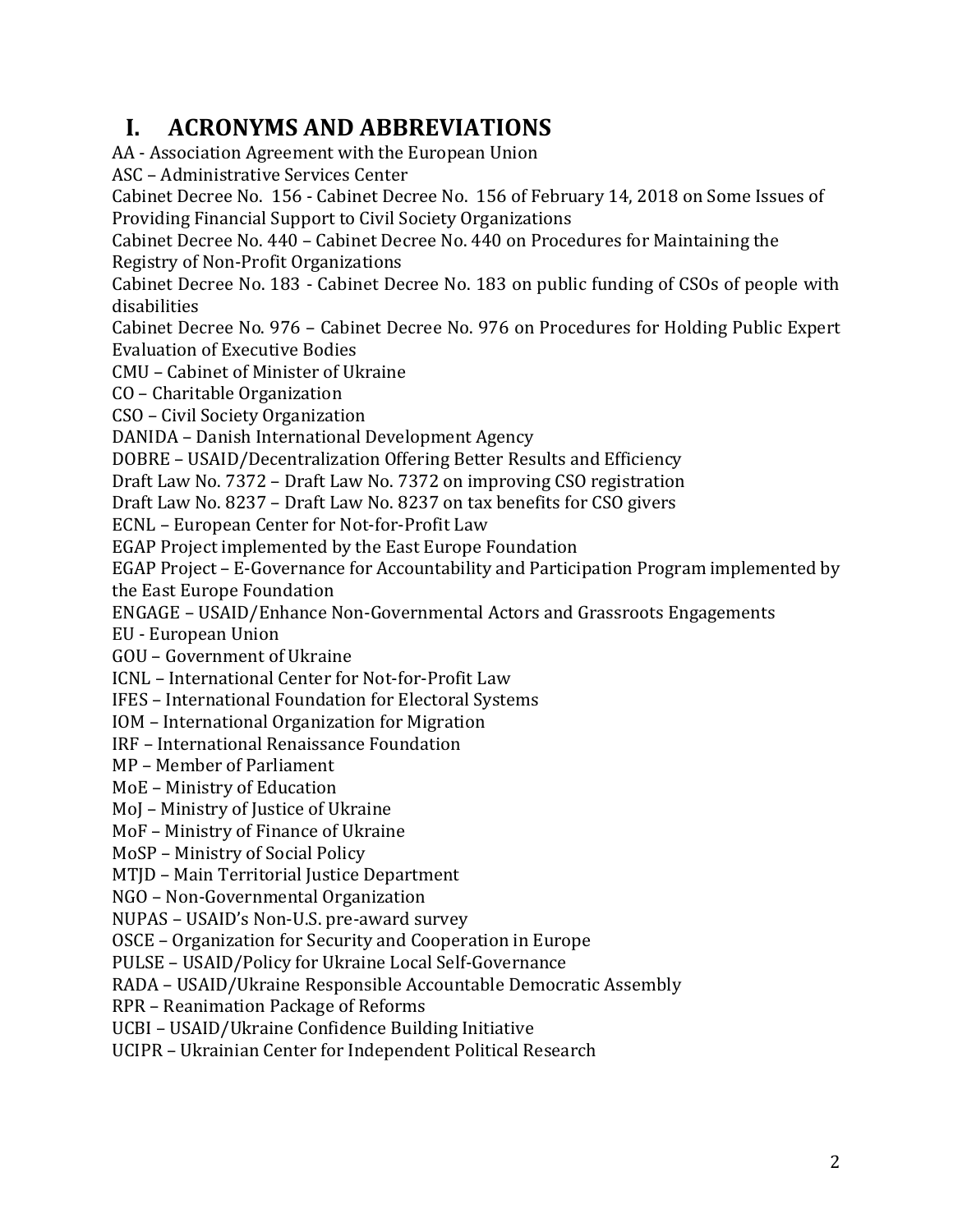UNDP – United Nation Development Programme UNITER – Ukraine National Initiatives to Enhance Reforms U-RAP – USAID/ Ukraine Responsive and Accountable Politics Program USAID OFM – USAID Office of Financial Management USG – United States Government SIDA – Swedish International Development Cooperation Agency SFSU – State Fiscal Service of Ukraine VAT – Value Added Tax VRU – Verkhovna Rada of Ukraine (Parliament)

# <span id="page-3-0"></span>**II. CONTEXT UPDATE**

Although the political climate was in flux and conflict in the East, Ukraine made some advances toward democratic reform during the last five years. The progressive legislation that was passed between 2014 and 2017, along with mechanisms for civil society engagement in governance that were developed, helped Ukraine establish more favorable civil society legal environment for civil society in Ukraine. The Law on Public Associations, the Law on Charity and Charitable Associations, the Law on Registration of Legal Entities, Individual Entrepreneurs and Civil Society Organizations, Tax and Budget Codes provide an overarching framework for all civil society organizations in Ukraine. The Law on Access to Public Information, the Law on Volunteerism, the GOU Strategy of Government Policy on Civil Society Development and Priority Action Plan are supporting legislation and policy that have helped to establish a positive framework for Ukrainian civil society, which remains committed to supporting and furthering these gains.

Nevertheless, even with these significant and progressive civil society enabling legislative reforms, much more is needed to ensure proper implementation of the CSO regulatory frameworks, further improvement of CSO enabling environment for better financial viability of Ukrainian civil society sector and protecting political and civil rights in Ukraine and to prevent possible rollbacks. Remarkably, after 5 years of Euromaidan civil society still faces difficulties in ensuring proper implementation of the CSO regulatory frameworks, protecting political and civil rights in Ukraine. Despite amendments to the Tax Code allowed CSOs to benefit from more favorable tax regime, improved procedures for obtaining non-profit status and ensured better opportunities to conduct entrepreneurial activities, CSO struggled to enjoy these improvements due to poor implementation of newly adopted legislation. Moreover, Ukrainian authorities did not investigate attacks on civil society activists and continued to toy with the idea to control international funding to CSOs (asset declarations for activists were repealed only in two years after its adoption by the Constitutional Court). Amendments to the Tax Code for ensuring better financial stability of CSOs and amendments to the Law on Registration to ensure online registration of CSOs were not considered by the Parliament. Despite some improvements in the area of CSO public funding, most state funding to CSOs remained allocated in a non-competitive way. Therefore, weak financial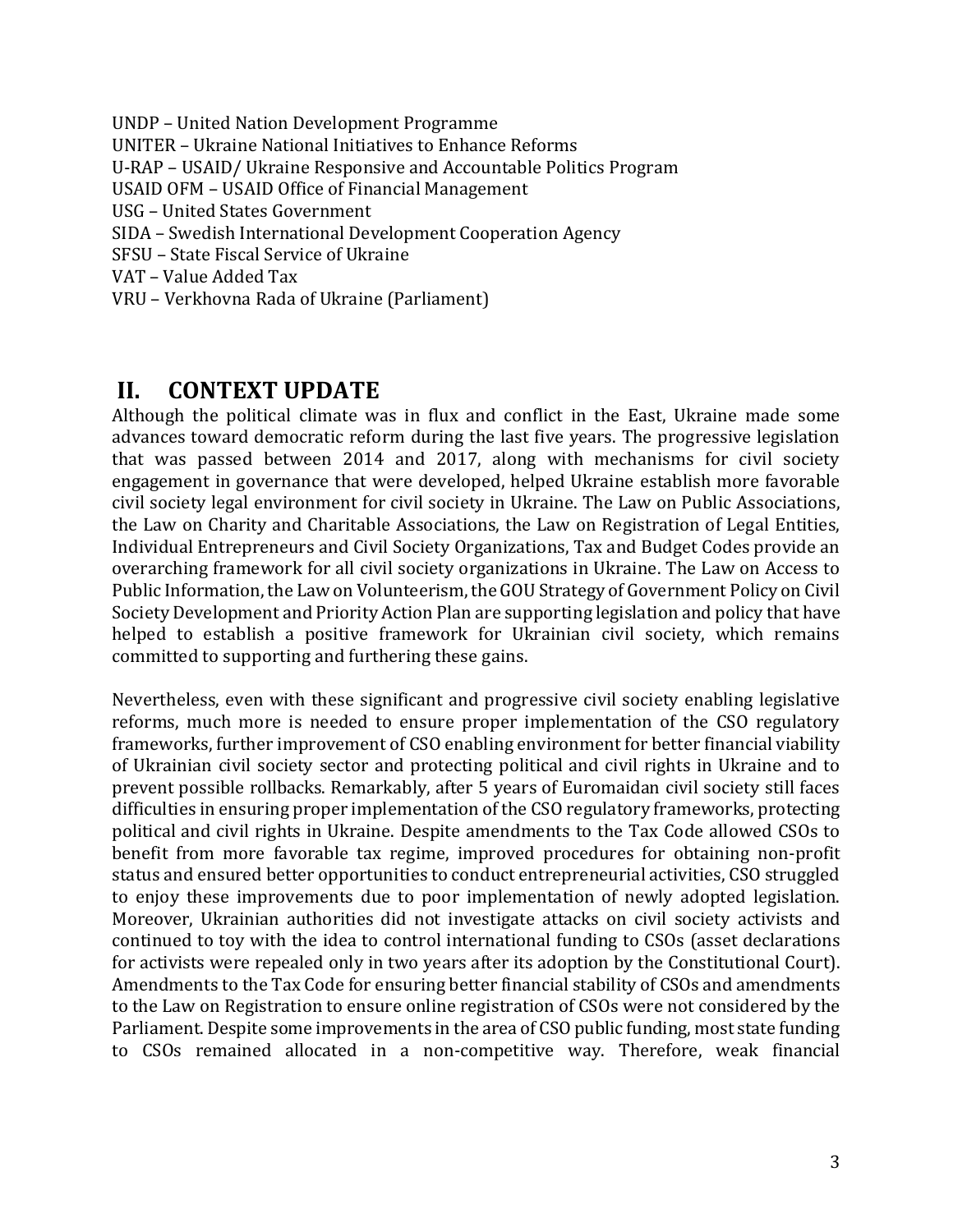diversification and viability of the civil society sector as well as willingness of public authorities to control international funding to CSOs remains among the biggest challenges for the sector stability.

Moreover, 2019 presidential and parliamentary elections negatively affected reform process and willingness of Member of Parliament to consider CSO legislation. Inability of civil society and government to agree upon a legislative approach to governing assemblies, fear to adopt the Draft Law on Local Referendums in the context of the conflict in the eastern part of Ukraine and the threat of separatism, and unwillingness to consider the Draft Law on Public Consultations remained these issues unregulated.

At the same time, decision-making of citizens at the local level improved, despite local democracy for improving citizens' participation in decision-making was developed unequally and very often even good local democracy mechanisms are not applied due to a low citizens' engagement.

# <span id="page-4-0"></span>**III. EXECUTIVE SUMMARY**

## **A. Key Narrative Achievements**

Overall purpose of the program is to improve the legislative and policy environment to become more conducive to civil society needs and to reflect the European standards. The Program envisages strengthening of public oversight and engagement in governance, which is only possible through improvement of legislative/policy environment for media and civil society, as well as strengthening CSO capacity to engage citizens and to represent their interests at the national and local levels. UCIPR's unique approach covered the full cycle of improvement of legislative and administrative environment for civil society development in its key areas. Namely, UCIPR combined gaps and opportunity analysis, monitoring of emerging challenges, development of proposals for improvement of legal acts and administrative practices, initiating and leading advocacy campaigns as well as offered awareness campaigns, methodological support and monitoring of adopted legislation for civil society development.

During the project implementation, UCIPR monitored draft laws, legal initiatives and the practice of implementation of CSO legislation (including Laws on Public Associations, on Charitable Foundations, Tax and Budget Codes, Law on Registration, and the National Strategy for Promoting Civil Society Development). Together with the established coalitions, UCIPR improved CSO legal frameworks in the area of CSO registration, non-profit status, taxation, reporting, access to public funding, and local democracy through developing proposals to legislation and advocating for their adoption.

With the support from the partners, UCIPR facilitated tax exemptions for SMS-charity, introduced contest based public funding of veteran CSOs and online legislation of CSOs with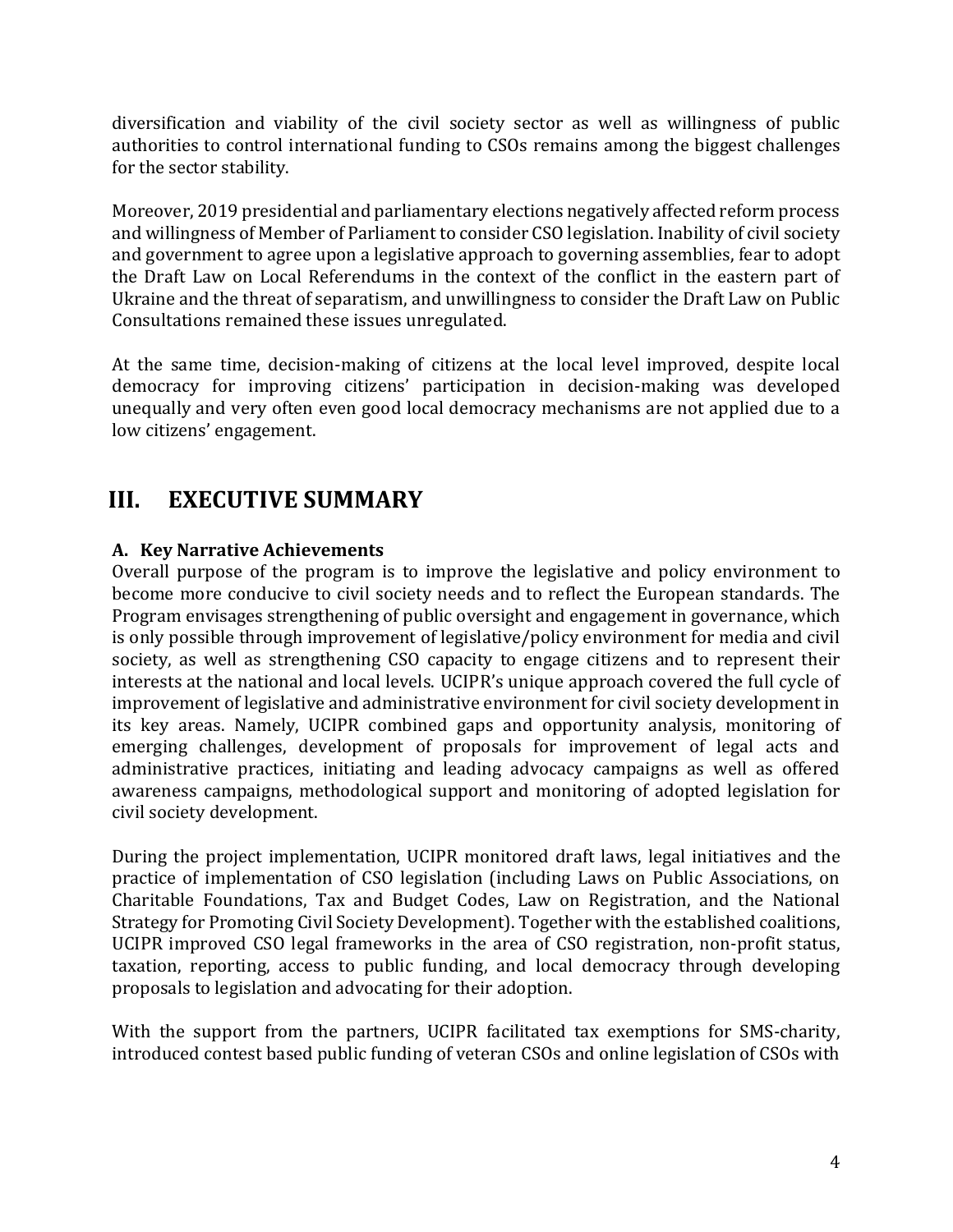the legal status, allowed 4 % tax deductions for companies and individuals donating to CSOs and permitted CSO entrepreneurial activities, prevented adoption of additional CSO financial reporting and contributed to repealing of asset declarations for anticorruption activists.

To avoid misinterpretation of CSO legislation by public officials, a number of Explanatory Notes were developed, including Explanatory Notes regarding CSO registration and nonprofit status granting. After identifying gaps in CSO legislation, appropriate amendments were suggested (e.g. proposals for ensuring 20% of administrative expenses for youth CSOs receiving public funding from the Ministry of Youth and Sport, amendments to the Cabinet Decree No. 440 on Procedures for Maintaining the Registry of Non-Profit Organizations to simplify termination of the CSO operation, amendments the Cabinet Decree No. 183 on public funding of CSOs of people with disabilities aimed at introduction of the contest based public funding of CSOs of people with disabilities and proposals to the Annual Action Plans for implementation of the National Strategy for Promoting Civil Society Development).

Moreover, it improved local democracy though amendments to the Draft Law on Amendments to the Law on Local Self-Governance, development model local acts on different mechanisms of local democracy such participatory budget, public hearing, local initiative etc.

In addition, it educated stakeholders in key issues of CSO enabling legislation, raised their awareness about existing opportunities though hotline and information materials, provided consultations regarding CSO enabling legislation and mechanisms of local democracy, organized conferences for CSOs and public officials regarding proper implementation and use of new legislation.

Finally, UCIPR strengthened its own technical and organizational capacity by conducting its Journey to Self-Reliance to ensure its sustainability. For this purpose, it improved its governing system and financial management, refined organizational strategies and operation plans, strengthened its technical capacity, and improved its legal expertise and the quality of analytical materials. UCIPR also improved its communication with the international community, donors, local self-government bodies, citizens, other CSOs.

## **B. Quantitative Highlights**

During the reporting period, UCIPR continued to improve CSO legislation together with 6 established networks which were formed by the 101 CSOs. They jointly ran 82 advocacy campaigns at the national and local levels during which 285 CSOs were engaged and received USG assistance and about 35 % of them improved their oversight capacity.

Advocacy efforts resulted in adoption of 18 public policies (Law on Local Self-Governance, National Strategy for Promoting Civil Society Development, Law on Registration of Legal Entities, Private Entrepreneurs and CSOs etc.), 15 public policies were changed (Tax Code, Budget Code, Law on Public Associations, Law on Charitable Organizations etc.), 3 public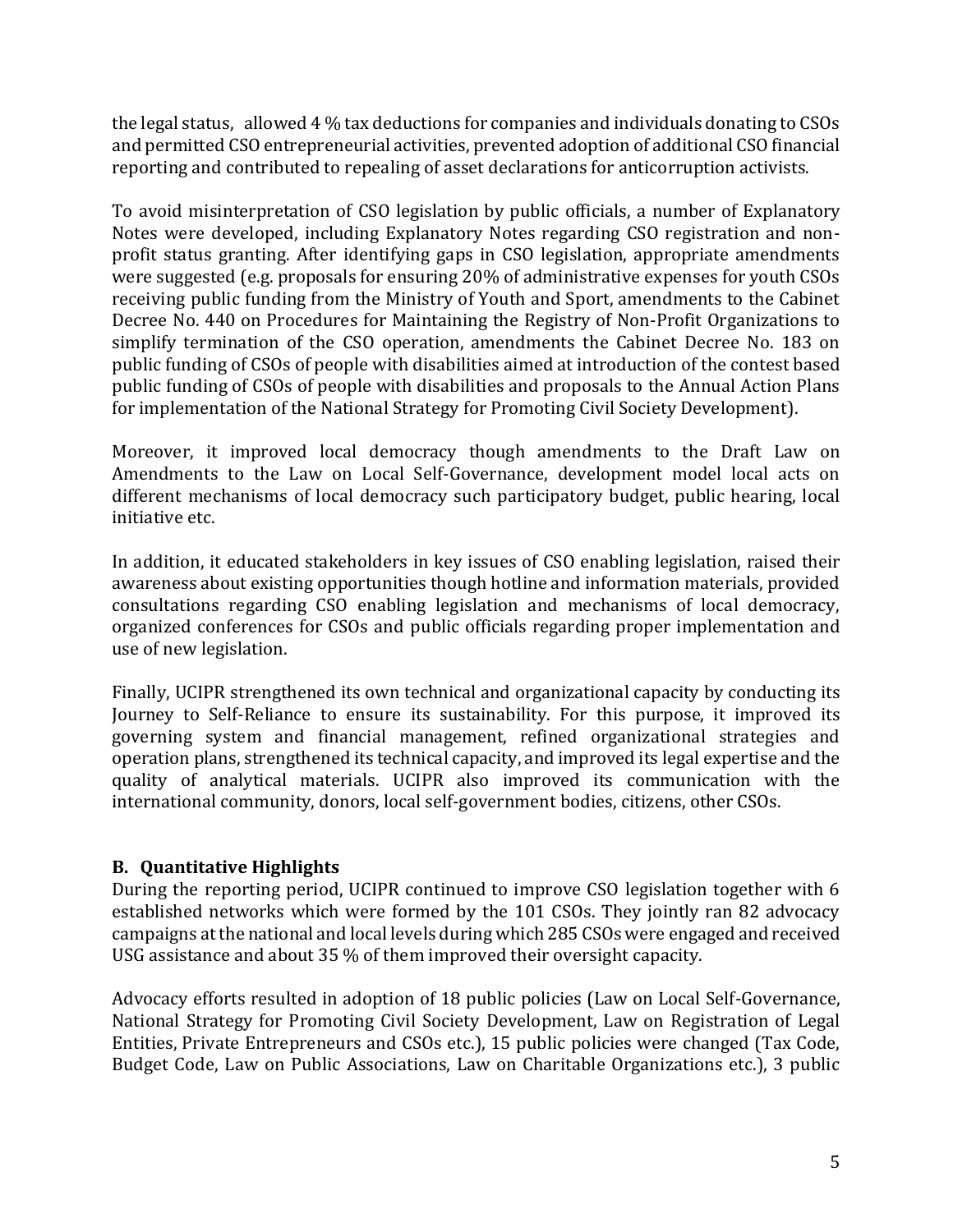policies were repealed (e.g. asset declarations for activists) and 1 public policy was implemented (provisions of Tax Code to allowing entrepreneurial activities for CSOs). Moreover, the networks supported the development of bylaws to ensure proper implementation of progressive legislation and for this purpose 19 bylaws were changed or adopted (Model CSO Charter, Cabinet Decree No. 156 on Public Funding of Veteran CSOs, Cabinet Decree No. 1049 on CSO public funding, Cabinet Decree No. 440 on Maintenance of Non-Profit Register, Model Territorial Community Charter, Cabinet Decree on Public Expertise of Executive Bodies). 80 CSO submitted their proposals to the legal acts developed by the project team.

At the local level, due to the UCIPR efforts, 64 local acts for improving citizens' participation in decision-making in were adopted, including local acts on public hearings, local act on econsultations and 82 information materials about local democracy opportunities were developed for local stockholders. As a result, 216 local democracy initiatives were used after their adoption including public hearings, local initiatives, town hall meetings, public consultations, participatory budgets etc.

It also conducted monitoring of legislative proposals, websites of Territorial Justice Departments, application of registration procedure and granting non-profit status, local democracy instruments (City Democracy Index). Based on the monitoring, 58 methodological recommendation were developed and provided to central executive bodies and local authorities (Explanatory Note of the Ministry of Finance regarding granting nonprofit status to CSOs conducting entrepreneurial activities).

Furthermore, UCIPR trained 1827 people (1113 women and 712men) during its seminars, workshops and webinars on CSO registration, taxation, reporting, nonprofit status obtaining and Schools of Local Democracy and Civic Engagement (79 training days). The UCIPR staff also provided over 1536 consultations about CSO enabling legislation to both public officials and CSOs. It also continued to administer hotline on CSO legislation and supported 4 CSO legal support centers (CSO Legal Advisory Centers in Mariupol and Kryvyy Rih, partner organizations in Lviv and Kharkiv). 1536 consultations were provided though the hot line regarding CSO registration, taxation and reporting.

In addition, it developed 12 information materials on CSO legislation and local democracy (Booklet and infographic on organizing public hearing in Mariupol, Booklet and infographic on submitting draft decision to Mariupol city council under local initiative, Booklet and Infographic on holding public hearing in Bila Tserkva and Kyiv, Booklet and Infographic on submitting draft decision to Bila Tserkva City Council under local initiative, Infographics on organizing public hearings and submitting draft decision to city council under local initiative in Kropyvnytskyy, Manual on CSO Registration and Operation, and Booklet on tax benefits for Business in case of donating to CSOs).

Finally, UCIPR improved its organizational capacity and implemented all recommendations of audit and USAID review, partnered with 109 local and 11 international partners. It also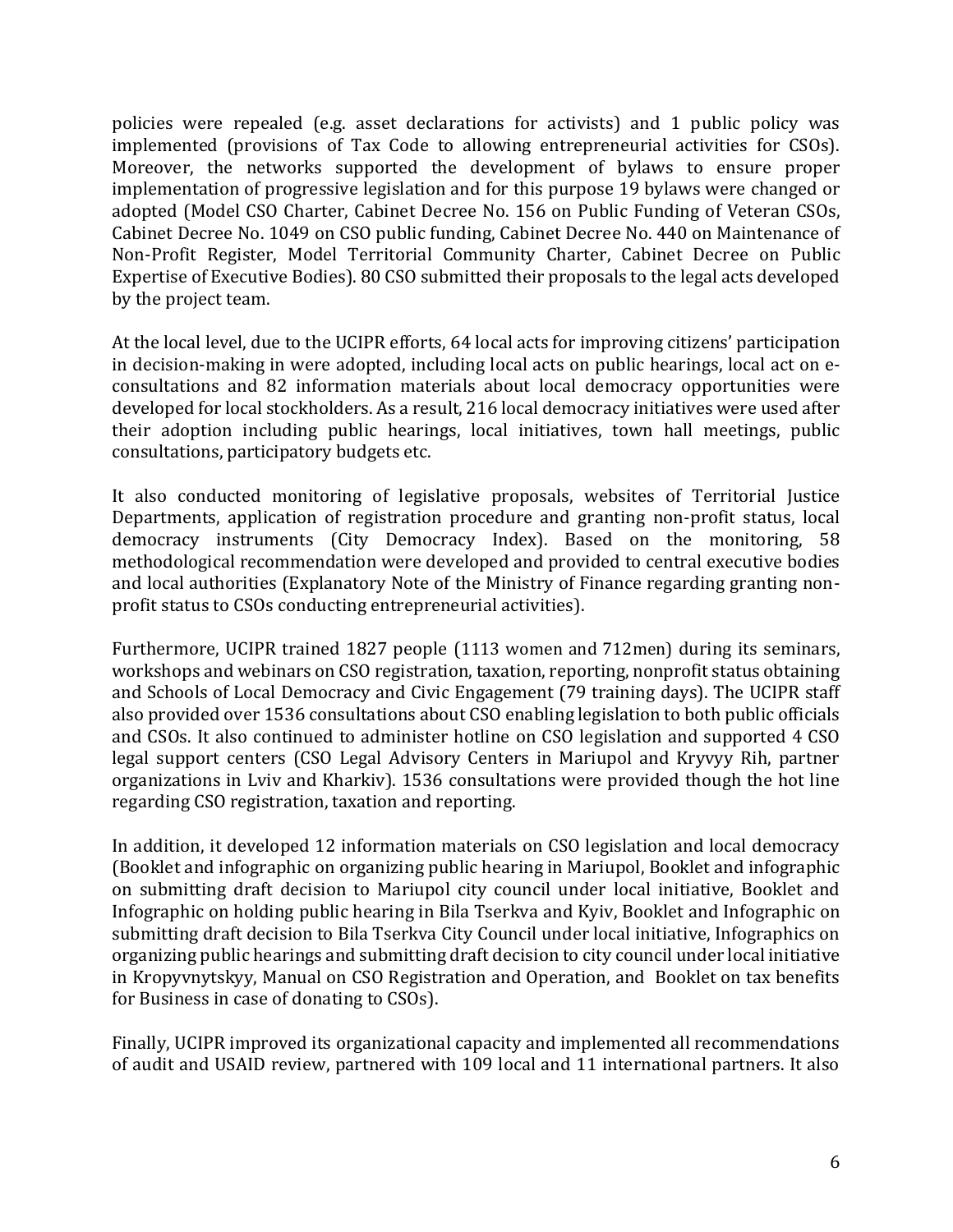disseminated 6 monthly policy updates in English and Ukrainian and 64 weekly updates to keep its partners informed about UCIPR achievements and developments in the area of CSO enabling legislation and developed 140 draft legal acts and policy proposals.

## **C. Activity Administration**

During reporting period, all management and operational issues were resolved in a proper way. The project was implemented according to the schedule.

# **D. Subsequent Reporting Period**

Project closed out

# <span id="page-7-0"></span>**IV. KEY NARRATIVE ACHIEVEMENT**

- **The purpose of the activity is to improve the legislative and policy environment to be more conductive to civil society and reflect European standards.** To achieve this, UCIPR will focus on three objectives:
- **Objective 1**: (notional 40%) Quality of relevant civil society enabling legislation and policy improved
- **Objective 2**: (notional 40%) Capacity of public officials and CSOs to ensure effective implementation of legislation and policy improved
- **Objective 3**: (notional 20%) Technical and organizational capacity of UCIPR as a leader and driver of civil society legislative efforts increased

## **Objective 1: Quality of relevant civil society enabling legislation and policy improved Expected Results**

During the project implementation, UCIPR efforts were focused on legislation for ensuring freedom and association and assembly, and citizens' access to decision-making, including legislation on CSO registration and non-profit status, financial sustainability of CSOs, peaceful assemblies, public participation in decision-making and state policy for civil development. UCIPR monitored draft laws and legal initiatives submitted to the Parliament and central executive bodies related to CSO operation (registration and reporting) and freedom of assembly, analyzed it, drafted proposals and advocated for improving CSO legal frameworks. During that period, the UCIPR tried to simplify CSO registration, avoid deterioration of CSO legal environment at the national and local levels, repeal asset declarations for anticorruption activists, ensure financial sustainability of CSOs and improve local democracy.

To ensure ownership of the civil society over proposed provisions, it held consultations with leading CSOs and built 6 CSO networks, which worked to improve CSO enabling environment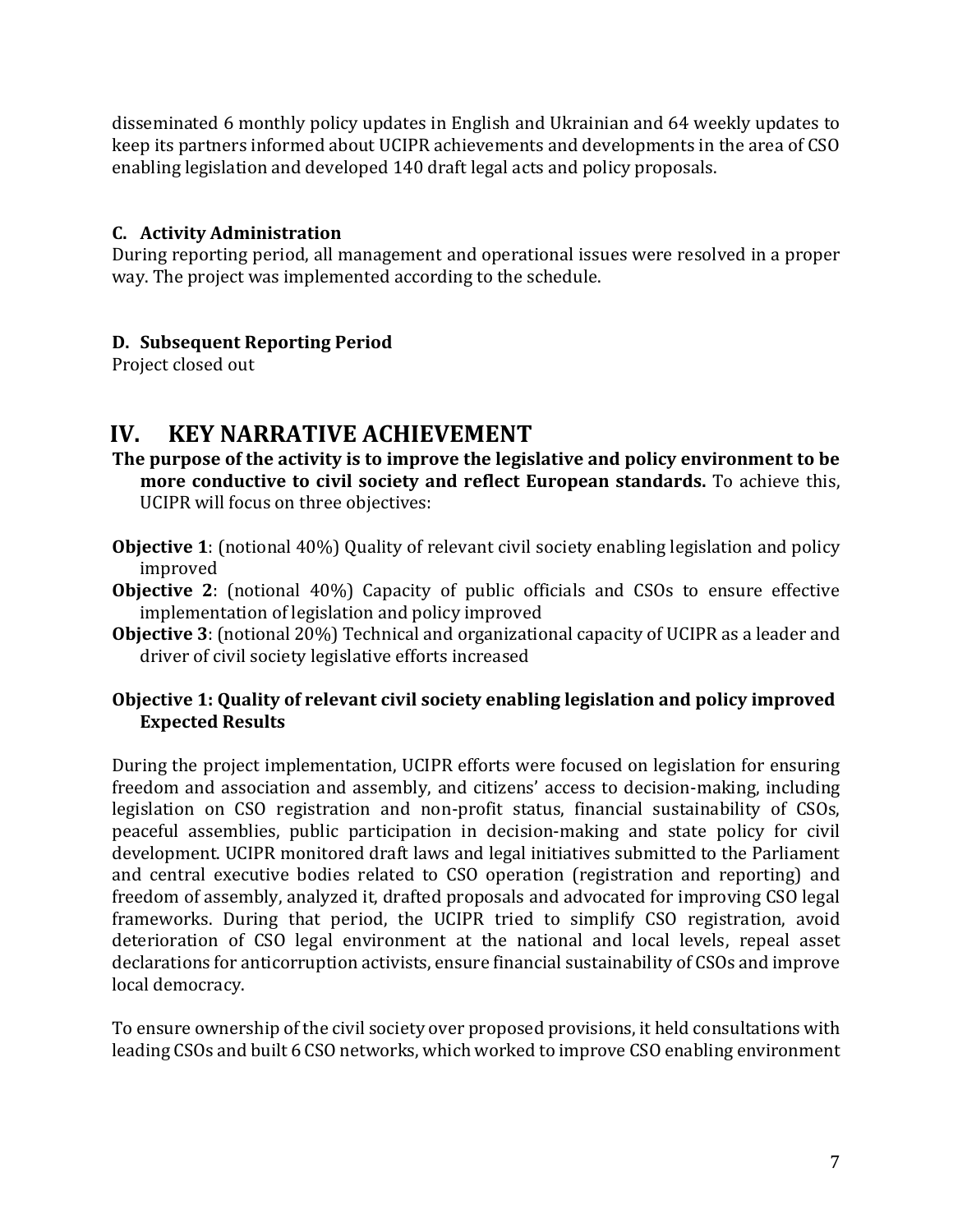(network for favorable tax environment for non-profits, network for transparent public funding for non-profits, network for local democracy, network for freedom of peaceful assembly, network for CSO enabling legislation, and network for developing public policy for civil society development) and to identify problems in CSO legislation and advocated for improving CSO legal frameworks. Joint monitoring of the implementation of CSO legislation and policy (e.g. National Strategy for Promoting Civil Society Development, operation of regional advisory bodies and other public institutions for promoting civil society development at the local level) helped identify important issues for civil society and joint advocacy campaigns for improving CSO enabling legislation (e.g. Law on Guarantees for Freedom of Peaceful Assemblies in Ukraine, Action Plans for implementation of the National Strategy for Promoting Civil Society Development, Amendments to the Amendments to the Tax Code, Budget Code and Law on Registration, and Non-Profit Register Regulations etc.) supported the adoption of progressive legislation.

In particular, with the support of the network members, the CSO legal environment was significantly improved. In particular, the CSO registration procedures were enhanced through the amendments to over 20 legal acts (including the Law No. 1774 on Registration of Legal Entities, Private Entrepreneurs and CSOs, Cabinet Decrees and Orders) and online registration of CSOs with legal status was launched<sup>1</sup>. The amendments to the Law No. 1774 reduced the number of documents and timelines for CSO registration. Changes to the Procedures of state registration of legal entities, private entrepreneurs and CSOs without legal status and amendments to the Law on State Registration of Legal Entities, Private Entrepreneurs and CSOs harmonized CSO registration procedures. Draft Law No. 5067 on Amendments Legislative Acts regarding Improving State Registration of the Rights to the Real and Movable Estate and Property Rights Protection exempted administrative fees for the state registration of CSOs and three times reduced administrative fee for state registration of changes into CSO statutory documents. The development of the model information cards of administrative services and model statutory documents (approved by the Ministry of Justice of Ukraine, Decree No. № 1920/5) simplified registration of CSOs both technically and timely as well as reduced the number of denials in granting non-profit status and helped overcome corruptive schemes in CSO registration. Explanatory notes regarding final beneficiary owners, developed in cooperation with the Registry Office, improved provisions the Law on Bodies and Persons engaged in the Enforcement of Court and Other Bodies' Decisions (adopted in 2016).

Development of the new Order of Register of non-profit organizations and its amendments (Cabinet Decree No. 440 on Approval of the Procedures for Maintaining the Registry of Non-Profit Organizations) simplified procedures for granting of non-profit status and improved procedures for termination of the CSO operation by resolving the issue of simultaneous

<sup>1</sup> UCIPR team together with the EGAP Project (East Europe Foundation) supported launching of CSO online registration. Online registration of other legal forms and online registration of changes into statuary documents are under demand of the civil society.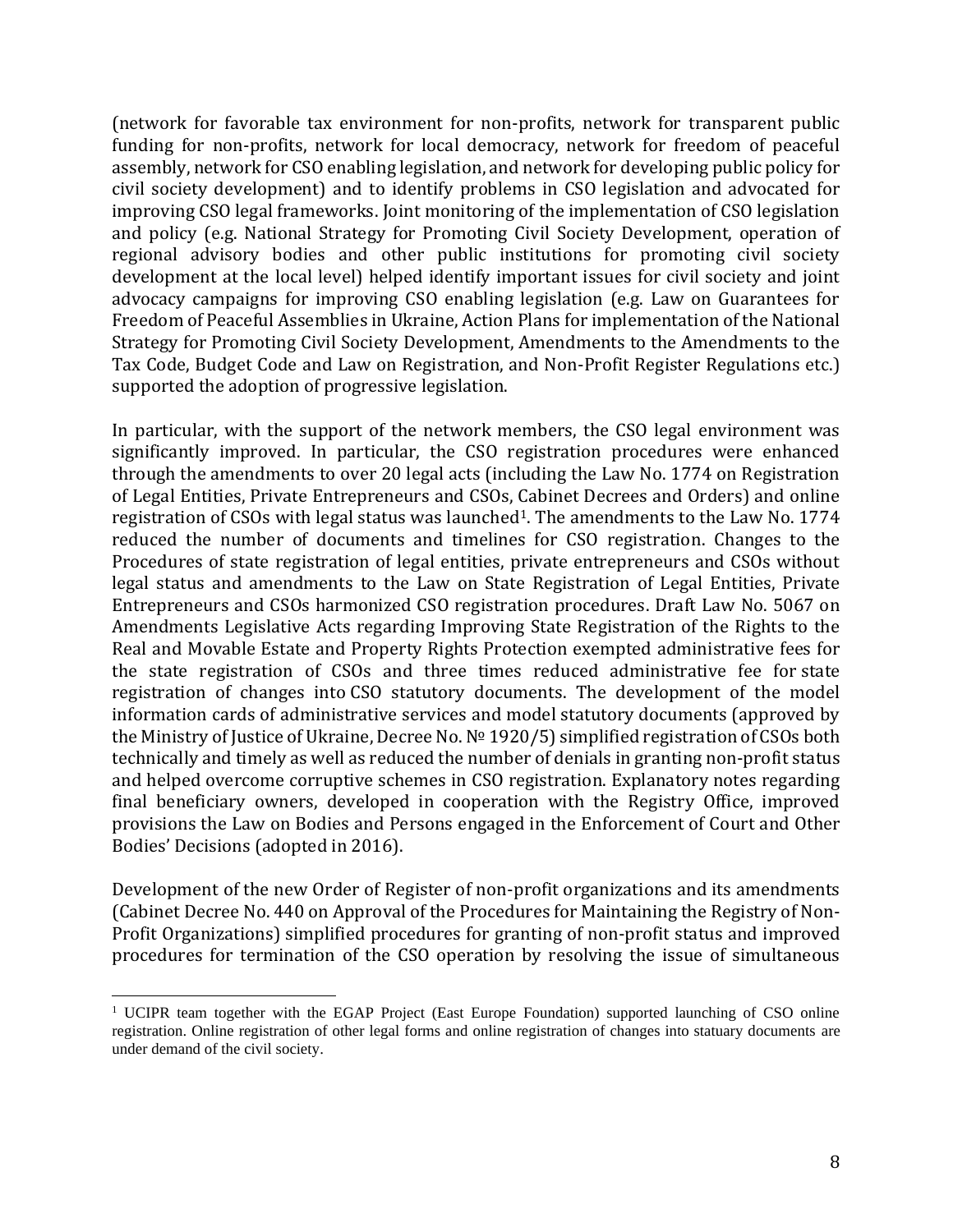exclusion of the CSOs from the Registry of Non-Profit Organizations and termination of state registration as well as shortened the timelines for granting non-profit status from 14 to 3 days (approved by the Cabinet of Ministers on May 22, 2019). After consultations with the civil society organizations regarding CSO registration procedures, the UCIPR team also drafted proposals for simplifying state registration and operation of the civil society organizations (Draft Law No. 7372) aimed at ensuring simplification of CSO registration, improving CSO symbols and identity protection (despite active advocacy campaign the Draft Law No. 7372 was not considered by the Parliament).

Due to successful cooperation between the UCIPR experts and Ministry of Justice, the interaction of territorial justice departments and administrative services centers was also improved through establishing data exchange among the Unified State Register of the Legal Entities, Administrative Services Centers and Territorial Justice Departments. In addition, the MoJ Decree No. 1717/5 on Introducing Pilot Project for CSO Registration and introducing "single window" system for submitting documents for CSO registration and obtaining nonprofit status was adopted. The amendments to the Cabinet Order No. 523 of 201 extended the number of administrative services to be provided by the Administrative Services Centers.

Due to the UCIPR efforts, it was also improved CSO assess to public funding through the amendments to the Cabinet Decree No. 1049 on procedures for CSO public funding, which improved procedures for public funding of CSOs and the development and amendments to the Cabinet Decree No. 156 on public funding of veteran CSOs, which introduced contestbased public funding of veteran CSOs (first call for proposals was launched in 2017), enlarged the number of recipients receiving public funding and improved veteran CSO capacity. Amendments to the Article 87 the Budget Code allowed all veteran CSOs, including CSOs without the all-Ukrainian status, to receive public funding based on the contest (entered into force in 2019) and brought the Cabinet Decree No. 156 in compliance with the Budget Code (not adopted yet). To monitor the transparency of the CSO granting process, the UCIPR experts joined selection commission of the State Service of Veterans' Affairs and monitored the allocation of UAH 3.7 million for funding of CSO projects in 2018). Besides that, the UCIPR team supported the introduction of contest-based public funding of CSOs by the State Oblast Administrations under the Cabinet Decree No. 1049 (was introduced in 2 oblasts).

The project team also facilitated the incorporation of the proposed procedures into the Cabinet Decree No. 183 on public funding of CSOs of people with disabilities but despite the positive trends in the area of introduction of competition based public granting for veteran CSOs, the introduction of such procedures for CSOs of people with disabilities has been delayed (not adopted yet).

It also improved procedures for public granting of charitable organizations and ensured participation of the charitable organizations in calls for proposals for receiving public funding, including charitable organizations, at the state and local levels through the amendments to the Budget Code and the Law on Charity Activities and Charitable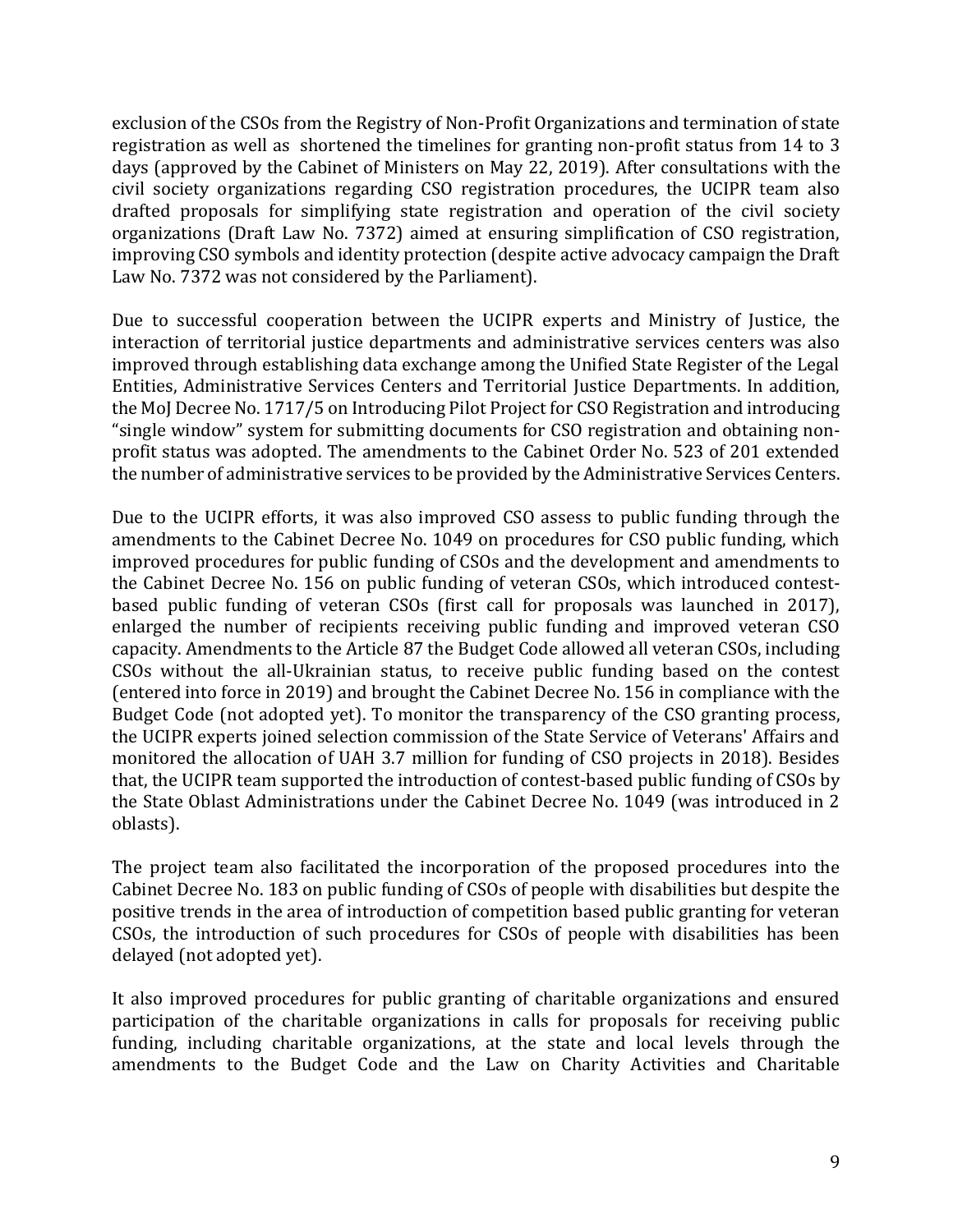Organizations, which allowed charitable organizations to participate in the calls for proposals designed to implement the National Strategy for Promoting Civil Society Development.

Moreover, favorable tax legislation for CSOs and charities was also adopted through the changes to the Tax Code of Ukraine aimed at decreasing administrative pressure on philanthropists and amendments to the Order on Non-profits Registry aimed at simplifying CSO tax reporting etc. The amendments to the Tax Code (Law of Ukraine No. 1797 and Law No. 1667 adopted in 2016) improved regulation for granting non-profit status, simplified CSO reporting (MoJ Order No. 932/29062 of 2016, MoF Order No. 553 on the form of Tax Report for non-profit institutions and organizations on use of income, MoJ Order No. 932/29062), allowed economic activities of CSOs and ensured 4% tax deductions for individuals and companies donating to CSOs. The adoption of the Laws of Ukraine regarding VAT exemption and SIC on SMS-charities (No. 1664 and No. 1665) exempted SMS charity was taxes. It was also ensured expansion of tax benefits to religious organizations, clarified provisions regarding CSO expenditures for statutory purposes, amended the Tax Code of Ukraine in the part of taxation of non-profits and charities (Law of Ukraine No. 1667 on amending the Tax Code of 2016).

Because of numerous cases of denial to grant non-profit status to CSOs planning to conduct entrepreneurial activities (Vinnytsya, Kharkiv, and Donetsk oblasts), UCIPR facilitated the development and adoption of the Explanatory Notes for proper implementation of the CSO legislation (Explanatory Notes of the Ministry of Finance No. 11210-09-5/3214 regarding allowability of entrepreneurial activities for non-profit organizations). Together with partners, it also managed to prevent the adoption of the restrictive CSO legislation (including the Draft Law No. Draft Laws No. 6674, 6675 and 8501 on Additional CSO Reporting for CSOs receiving funding from foreign countries) and contributed to the repealing of asset declarations for activists by the Constitutional Court of Ukraine through providing its legal opinion to the Court regarding unconstitutionality of such requirement.

UCIPR team also developed the Draft Law No. 8237 on Amendments to the Tax Code to facilitate charity development (not adopted by VRU) and Draft Law No. 8052 on amendments to some legislative acts for facilitating CSO development. It also drafted proposals for ensuring 20% of administrative expenses for youth CSOs receiving contestbased funding from the Ministry of Youth and Sports (Cabinet Decree No. 116 and Order of the Ministry of Youth and Sport No. 808), draft Cabinet Decree to allow in-kind contribution for CSOs receiving funding from the Ministry of Youth and Sport (not only monetary one) and prepared amendments to the Cabinet Decree No. 1049 to introduce online contest for CSO public funding (all these documents to be adopted).

Furthermore, Together with partners, UCIPR facilitated introduction of amendments to the Law on Volunteerism to remove restrictions for organizations engaging volunteers (particularly foreign one) and to improver regulations of the volunteer activities (Draft Law No. 1408 passed in 2015), improved regulation regarding information for official use by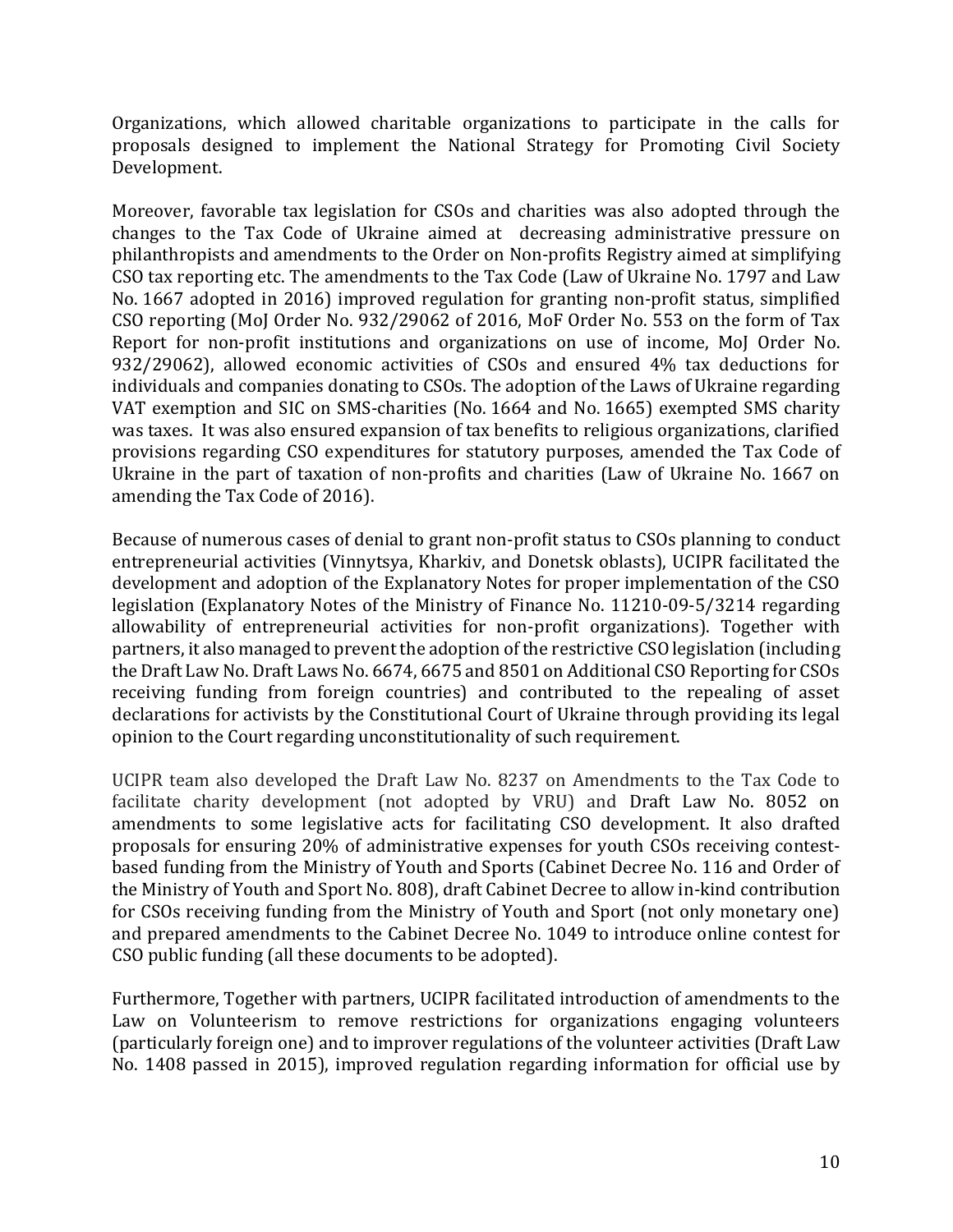providing proposals to the Cabinet Decree (adopted by Cabinet of Ministers in 2016) and improved the public policy for promoting civil society development in Ukraine though the adoption of the National Strategy for Promoting Civil Society Development in Ukraine in 2016-2020 (approved by the Presidential Decree No. 68/2016) and Annual Action Plans for its implementation. It also contributed to the development of the Draft Law No. 7354 on Public Consultations, which was developed with the support of international community and CSO experts and registered at the Parliament on December 27, 2017 (not considered by the VRU). It also developed the Draft Law on Guarantees for Freedom of Peaceful Assemblies was drafted (Draft Law No. 3587 registered in the Ukrainian Parliament in 2015 and received positive opinion of the OSCE/Venice Commission) to ensure guarantees for holding peaceful assemblies and to set responsibilities of the parties, including notification of the local authorities, allowing the spontaneous assemblies and protecting counter-assemblies. In addition, after identifying of application of over 30 local regulations and old Soviet regulation restricting freedom of assembly, analytical report was prepared and advocacy campaign for repealing of the local regulations on peaceful assemblies was launched in 2015 (local acts in 2 cities were repealed).

Finally, UCIPR team supported the improvement of the local democracy through the developing amendments to the Law of Ukraine on Local Self-Governance (developed by the working group established under the Parliamentary Committee on State Building, Regional Policy and Local Self-Governance), which ensured regulation of local democracy by the territorial community charter and local regulations. UCIPR also contributed to the improving public expert evaluation of executive bodies by providing proposals to the changes to Cabinet Decree No. 976 on Procedures for Holding Public Expert Evaluation of Executive Bodies (adopted on March 6, 2019), which introduced clear timelines for holding public expert evaluation of executive and local self-governing bodies, set the 14 days' deadlines for considering the public expert evaluation opinion, and envisaged engaging CSOs in reviewing the conclusions of public expert evaluation. It also contributed the Draft Law on Amendments to Some Laws of Ukraine regarding E-petitions proposing to amend the procedures for e-petitions considering by the local self-governing bodies (approved by the Cabinet of Ministers).

UCIPR also supported the preparing of methodological recommendations for the development of Territorial Community Charter (Model Territorial Community Charter) developed under the Ministry of Regional Development, Construction and Housing, which defined clear procedures for local democracy regulating and citizens' participation in decision-making, envisaged strategic plan for community development and regulations about transparency and openness of the local self-government bodies. UCIPR also supported the development of the Methodological Recommendations to the Procedures for Conducting Public Expertise of the Executive Committee and Executive Bodies developed by the working group under the Ministry of Regional Development, Construction and Housing.

In addition, UCIPR supported the development of the 20 model local regulations for improving citizens' access to decision-making at the local level, including Rules of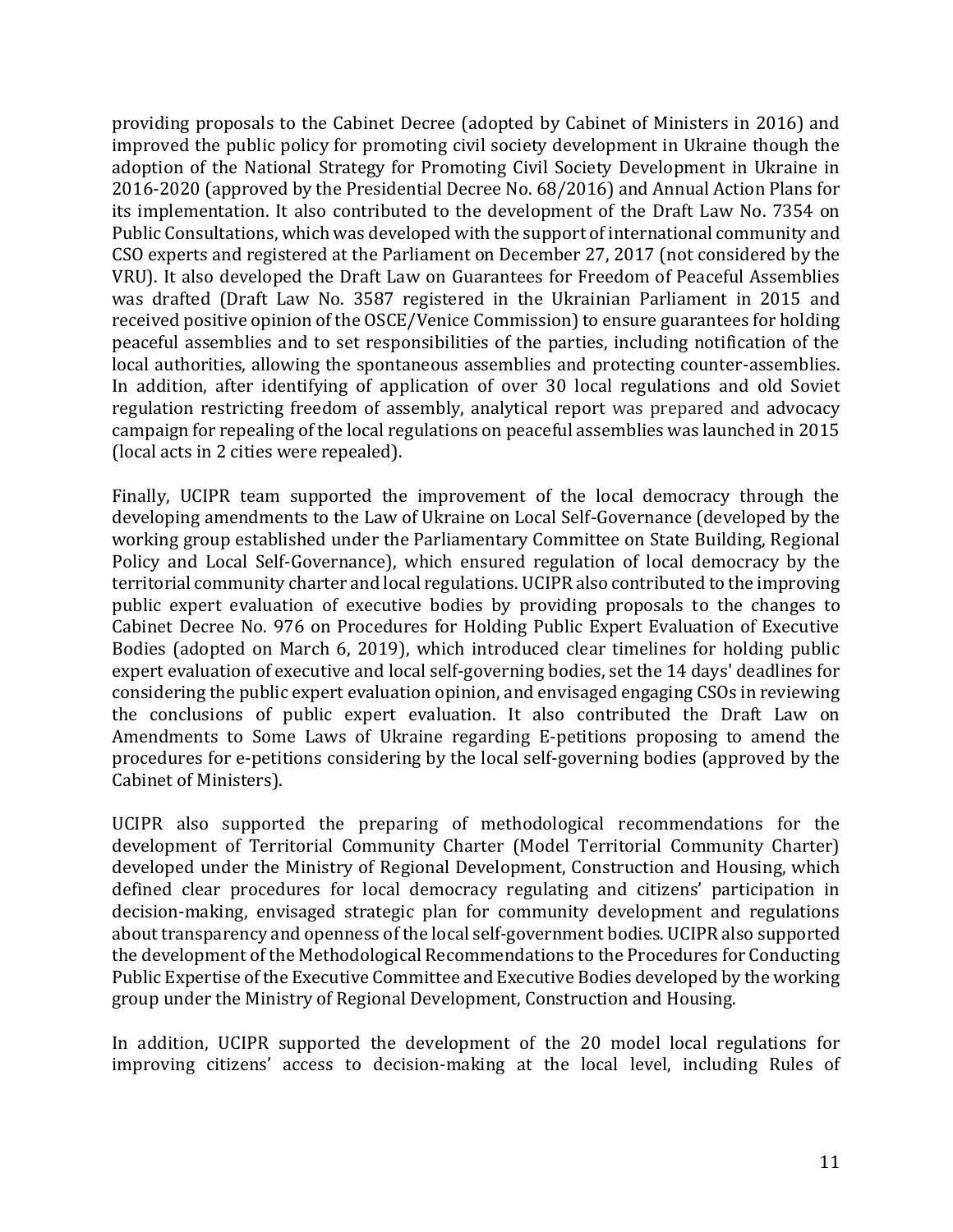Procedures for Local Council, Regulations on Local Initiatives, E-Petitions, Public Hearings, Participatory Budget and Public Consultations etc. It also supported enhancing of the Territorial Community Charters in 25 cities (Kropyvnytskyy, Lviv, Rivne, Khmelnytskyy etc.) Moreover, due to conducting City Democracy Index (2016, 2017 and 2018) and analyzing legal procedures regulating local democracy in 24 cities (local initiatives, public hearing, epetitions, participatory budget, city council rules of procedure, rules of procedure of executive committee, etc.) and providing recommendations regarding improvement of the local democracy, it contributed to better citizens' access to decision making at the local level.

Finally, it participated in the development of the Draft Law on Local Referendum (2145а-2), which was not considered due to the developments in the East of Ukraine and Crimea.

While working on legal reforms for civil society, the UCIPR team took part in meetings of governmental and parliamentary working groups, consultations with decision-makers and CSO representatives to discuss all burning for civil society issues. It also used data collected during its trainings, focus groups, webinars, consultations, round tables as well as by using the ICNL/ECNL analysis of tax regimes for charity activities and CSOs in the EU countries, philanthropists and charity assistance, Draft Law on National Fund for Civil Society Development<sup>2</sup> (drafted by the expert group funded by OSCE Project Coordinator in Ukraine) and percentage mechanisms). UCIPR tried to ensure ownership of the civil society over the proposed changes to CSO legislation and engaged the wide range of CSOs into legislation development and held consultations with civil society organizations, including RPR. UCIPR collaborated closely with the CSO Capacity Building Market place in order to empower CSOs to advocate more efficiently for legal reforms. UCIPR used different platforms to inform a wider community about changes in CSO legal environment, including UCIPR website, social media, web portal of civic activist<sup>3</sup>, ISAR Ednannia platform for webinars, Prostir and GURT. It also launched information campaigns that included thematic publications, media events and trainings to empower CSOs in proper implementation on newly adopted legislation.

### **Objective 2: Capacity of public officials and CSOs to ensure effective implementation of legislation and policy improved**

The earlier adoption of progressive civil society legislation was a significant step forward, but it requires constant support in implementation. Organizations and public officials at the local level are often uneducated about new legislation and do not have skills, capacity and support to effectively implement or use it at the proper level. Moreover, civic and governmental stakeholders do not often monitor outcomes of implemented regulations in order to make adjustments and improvements. Therefore, UCIPR monitored the practice of implementation of the Laws on Public Associations, on Charitable Foundations, Tax and Budget Codes (to the extent of regulations for CSOs), Laws on Registration and Access to

<sup>&</sup>lt;sup>2</sup> As of July 2019, the Draft Law on National Fund for Civil Society has not been registered in the parliament

<sup>3</sup> [www.dovidnyk.org.ua](http://www.dovidnyk.org.ua/)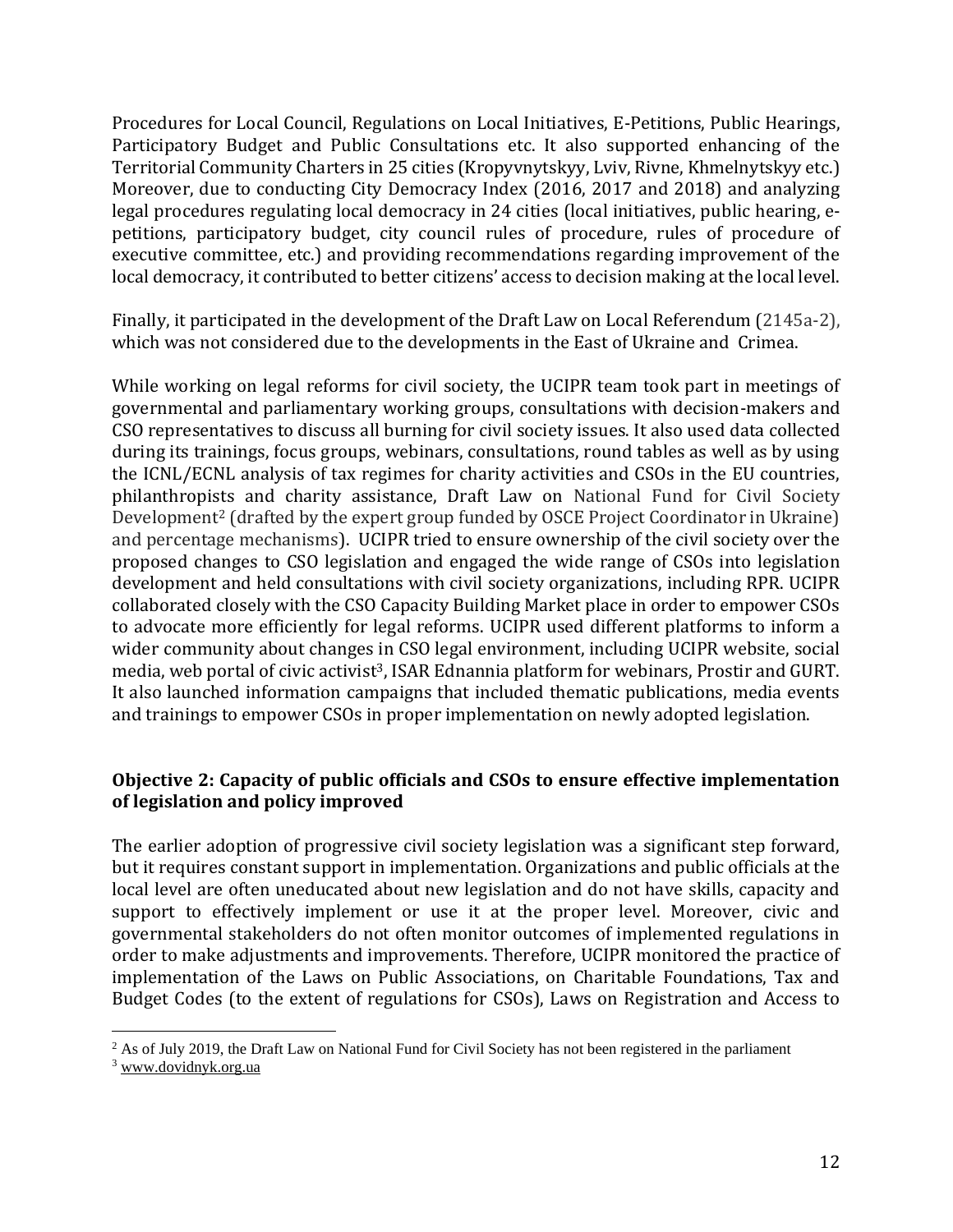Public Information and the National Strategy for Promoting Civil Society Development at the national and local levels and work of administrative services centers. It educated stakeholders in key issues of CSO enabling legislation and trained to use instruments provided by CSOs enabling environment legislation, raised their awareness about existing opportunities through hotline and information materials, provided consultations regarding CSO enabling legislation and mechanisms of local democracy, organized conferences, round tables and workshops for CSOs and public officials regarding proper implementation and application of new legislation. In particular, the project team continued to facilitate adherence to the Tax Legislation to the extent of granting non-profit status by the tax authorities and monitored the quality of work of tax authorities in terms of granting the nonprofit status to CSOs and their approach to the CSO taxation under new regulations established by the latest amendments to the Tax Code and adopted bylaws. The monitoring was conducted through surveys of stakeholders and CSO partners, UCIPR public events and analysis of the questions received to the hotline.

The project team also facilitated introduction of services for the registration of civil society organizations by all Administrative Services Centers in Ukraine. For this purpose, it monitored the quality of CSO registration including CSO registration through local centers of free legal aid and administrative services centers, monitored the websites of Territorial Justice Departments to verify whether all necessary information on CSO registration was available at their websites. It also developed the methodology and monitored the efficiency of the Oblast Justice Departments and the Administrative Services Centers in terms of the quality of administrative services provided to civil society organizations.

Its experts cooperated with the State Fiscal Service of Ukraine and the Ministry of Finance for developing new approach to taxation of non-profits as non-corporate profit taxpayers (including granting tax exemption for all the activities falling in line with non-profits law, CSOs social entrepreneurial activities, and statutory expenditures, which could not be recognized as profit distribution). They also coolaborated with the Ministry of Justice to improve CSO registration. In order to avoid misinterpretations, the State Fiscal Service adopted methodological recommendations and explanatory notes for local tax authorities and CSOs.

It also monitored the implementation of CSO enabling legislation, including Law on Registration, Tax Code, Cabinet Decrees No. 1049 on contest-based public granting of CSOs and No. 156 on contest-based public granting of all Ukrainian veteran CSOs. They supported the implementation of the Cabinet Decrees No. 1049 and 156 by the Ministry of Social Policy and State Service for Veteran Affairs, including participating in the selection projects of the veteran CSOs and worked for ensuring proper implementation of the Cabinet Decrees No. 1049 and 156 at the oblasts level. UCIPR provided legal assistance to CSOs through the hot line, administered by UCIPR and Legal Consultative Centers in Kryvyy Rih and Mariupol, which provided legal consultations to CSOs on different topics related CSO establishment and operation. It strengthened capacity of CSOs and public officials to apply CSO enabling legislation through trainings on recent civil society enabling laws and bylaws. In particular,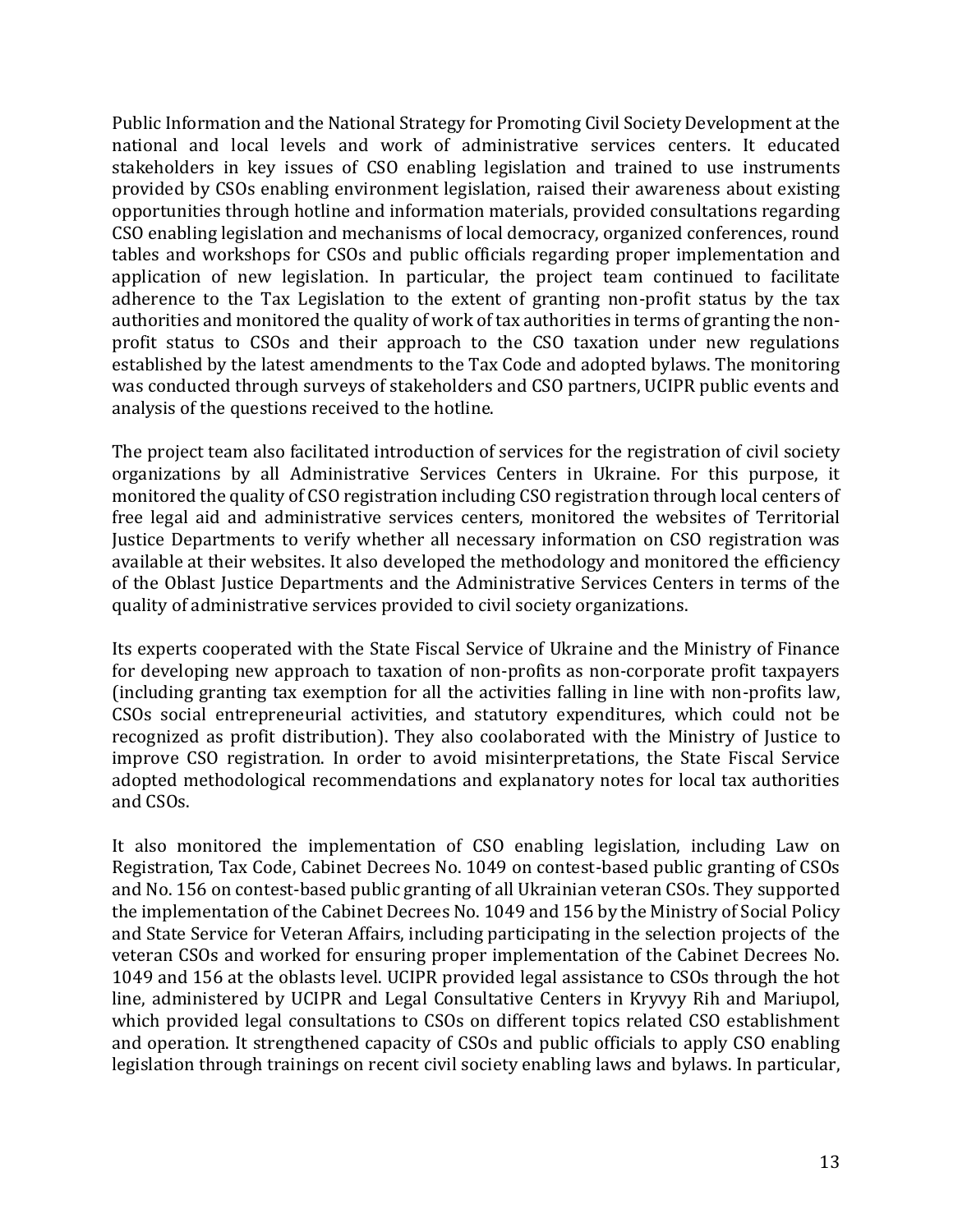it educated CSOs and public officials through the number of workshops on CSO registration, seminars on CSO registration for the State registrars, seminars on granting non-profit status for tax officers, seminars for public officials on new procedures for competitive public granting of social CSOs from local budget (CSOs of veterans and people with disabilities) and seminar for veteran CSOs on receiving public funding according to the Cabinet Decree No. 1049 as well as it held round tables and conferences on new opportunities for givers envisaged by the Draft Law No. 8237 on Amendments to the Tax Code, percentage mechanism for CSOs, CSO reporting etc. Due to the trainings on CSO registration, particularly in the regions (Ternopil, Zaporizhzhya, Odessa, Lviv, Kyiv and Poltava), it became possible to engage a wide number of CSOs, charitable and volunteer organizations as well as public officials and in the same way to improve CSO registration according to the new procedures introduced with the new Law on Registration of Legal Entities, Private Entrepreneurs and CSOs. Such training also increased the number of CSO, charitable and volunteer organizations and improved interaction between front offices and local justice departments. Seminars on implementation of the National Strategy for Promoting Civil Society Development improved the implementation of the Strategy at the local level. Seminars and webinars on non-profit status helped CSOs to preserve their non-profit status after the Amendments to the Tax Code entered into force and CSOs were required to bring their charters in comply with the Tax Code (2017). A set of four-day Schools of Civic Engagement in Kyiv oblast strengthened skills of civil society activists from the regions in advocacy and improved their knowledge in opportunities for improving CSO legal environment and citizens access to decision making at the local level. Due to the series of webinars, it managed to familiarize a wider CSO community with the new procedures and regulations introduced by the Law on Registration of Legal Entities, Private Entrepreneurs, Tax Code and Cabinet Decrees No. 1049 and 156. After introduction of asset declarations for activists, the project team organized three trainings to raise understanding of civil society activists working in the area of corruption prevention regarding legislation adopted, including the requirement to file e-declarations.

Moreover, UCIPR raised awareness of CSOs regarding initiatives or legislation negatively affecting environment for civil society. In particular, after adoption of the asset declarations for activists and attempts to restrict CSO operation by introducing additional financial reporting for CSOs, UCIPR raised information campaign against determination of the environment for CSOs and a number of discussions explaining the negative impact of such regulations. It also use international expertize of ECNL/ICNL to strengthen advocacy efforts of the civil society in this regard.

Furthermore, UCIPR improved the implementation capacity of public officials through consultations, methodological recommendations, explanatory notes and trainings on proper implementation and use of new legislation. In particular, explanatory notes to public officials regarding new registration and taxation procedures for CSOs introduced with the new Law on Registration of Legal Entities, Private Entrepreneurs and CSOs and Tax Code decreased a number of denial in CSO registration and non-profit status granting.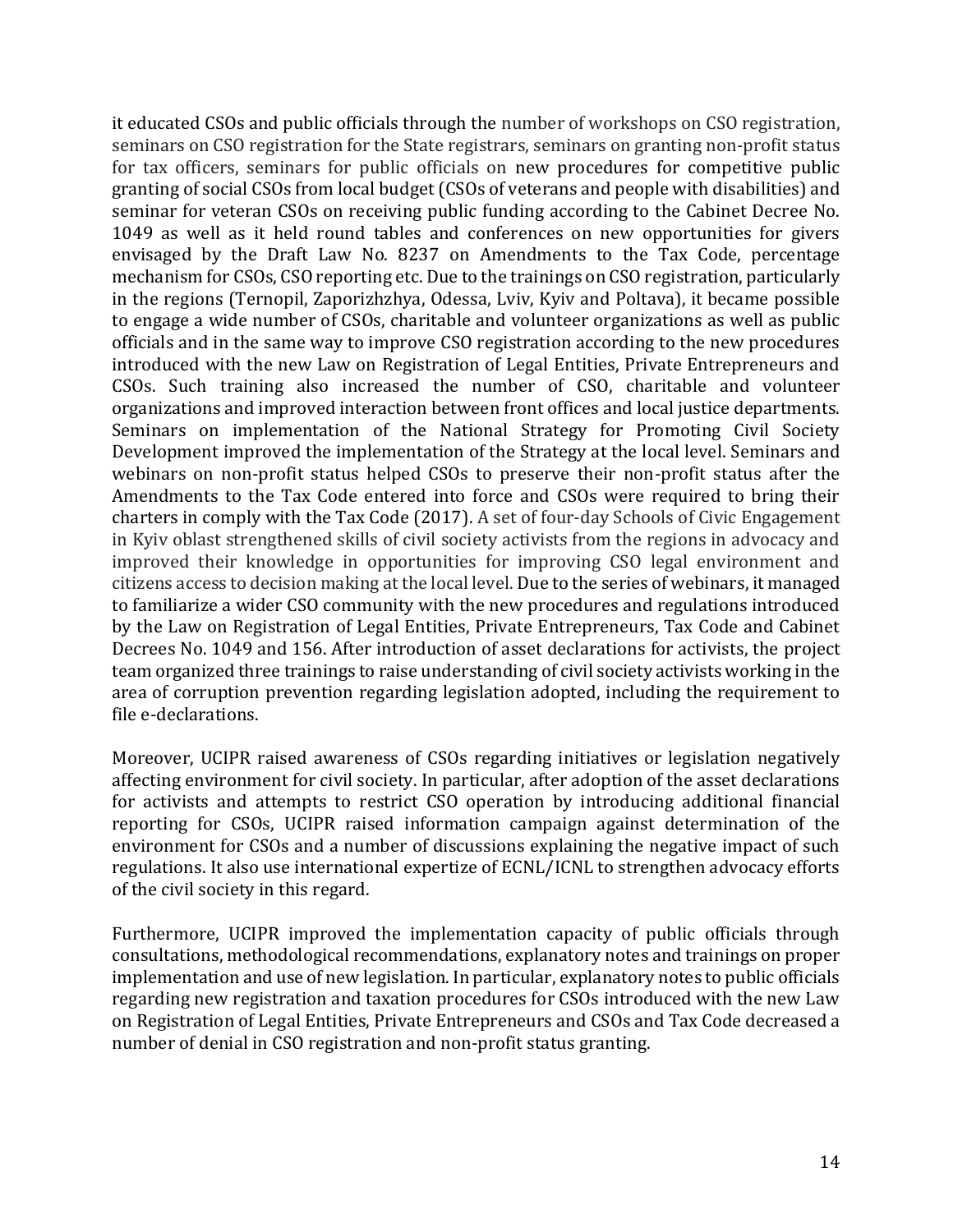UCIPR also improved application of the CSO legislation by the civil society activists through the hot line for assisting CSOs, charitable organizations and volunteers on application of the Laws on Public Associations, on Charitable Foundations, Volunteerism, new tax legislation for non-profits and on amending statutes according to new Tax Code (during the project implementation, it provided over 1000 consultations). Moreover, 6 analytical materials of UCIPR expert of CSO Taxation were published on CSOs Resource Centre GURT as a part of joined project on non-profits taxation to explain procedures for obtaining non-profit status, steps in case of refusal of non-profit status, accounting and reporting of non-profits, CSOs social entrepreneurial activities, favorable latest changes in tax law, and consultation regarding CSO reporting. Furthermore, over 25 issues of the magazine "Civil Society" were published to explain changes in legislation for CSOs, as well as success stories of various civil society initiatives. In addition, project team published a set of articles where it explained the risks and problems of asset declarations for activists<sup>4</sup> and prepared the guidelines "11 Ways to Influence Local Budgets" describing key methods for citizens to resolve their problems with the financial resources from local budget.

The UCIPR team also improved citizens participation in decision making at the local level for this purpose, it conducted "City Democracy Index in 2016 and 2018" to identify opportunities and gaps for citizens' participation in decision-making at the city level. In the framework of the research, legal acts of local self-government bodies in 25 cities were analyzed, including local acts on local initiatives, public hearings, public consultations, participatory budgets etс. Model local acts regulating 20 areas were developed and presented to city councils during a set of round tables. Over 20 cities received support in either improving or developing anew instruments of local democracy as well as in amending territorial community charters. Also, control over communal enterprises improved by the development with the UCIPR support and adoption of the draft local act on establishment steering committees of communal enterprises and draft local act on procedures for informing about communal enterprises operation.

In addition, the UCIPR team organized 8 School of Local Democracy to teach local activists and public officials how to apply the local democracy instruments available in the city. The Schools improved citizens' awareness about existing local democracy tools and opportunities for citizens' participation in decision-making process at the local level and improved cooperation between public officials and civil society representatives.

Finally, UCIPR improved citizens understanding of opportunities to participate in local decision making through awareness campaigns and over 50 information materials (booklets, infographics, and handbook) about CSO registration, taxation, non-profit status, CSO public funding procedures, reporting, implementation of the National Strategy for Promoting Civil Society development in Ukraine (Booklet "How does CSO can Receive Contest Based Public

<sup>4</sup> [https://dt.ua/internal/prozorist-gromadskogo-sektoru-po-novomu-chi-po-yevropeyski-256973\\_.html;](https://dt.ua/internal/prozorist-gromadskogo-sektoru-po-novomu-chi-po-yevropeyski-256973_.html) [https://www.pravda.com.ua/columns/2018/03/27/7175896/;](https://www.pravda.com.ua/columns/2018/03/27/7175896/) https://www.pravda.com.ua/columns/2018/02/8/7170939/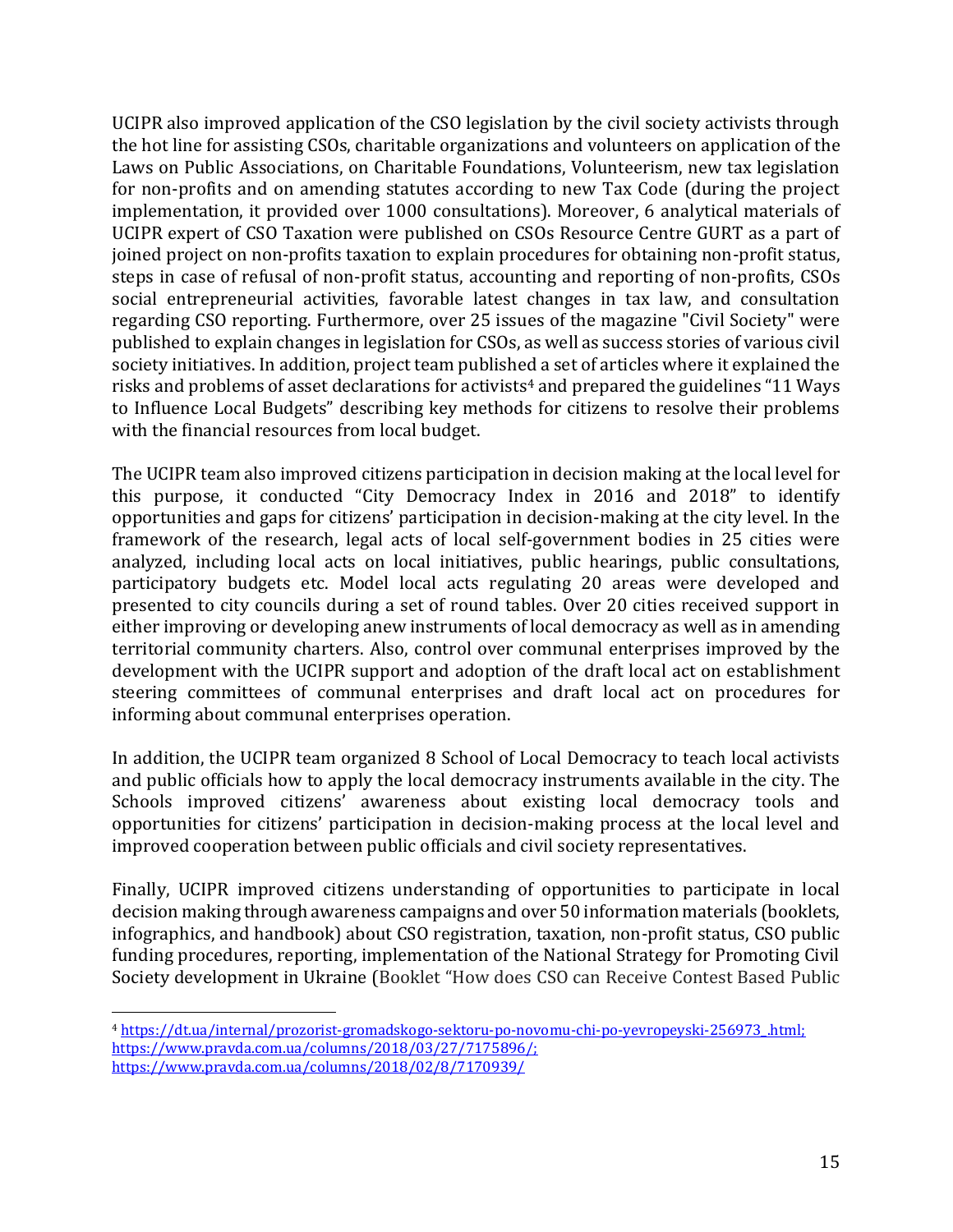Granting", Brochure on reporting for civil society and charity organizations, Brochure on the Booklet "Frequently Asked Question for Volunteers" etc.) and opportunities for citizen participation in decision-making process at the local level (e.g. Booklets "How to hold public hearings", Booklet "How to conduct public expertize of the work of city authorities", Booklets "How to submit draft decision to local council for initiating local initiative", "Algorithm for organizing public hearings" etc.).

To improve citizens access to information, the UCIPR team launched website for civic activists "Web Portal of Civil Society Activists"<sup>5</sup> to publish information on instruments of local democracy available in Ukrainian cities, public contest-based granting, procedures for registration of civil society organizations and charitable foundations, CSO taxation and reporting as well as the samples documents with local democracy instruments, information materials and documents for CSO registration. In addition, after introduction of on-line registration for CSOs, it was held information campaigns in Facebook (reached by 35000). UCIPR team also developed Outreach video clip for citizens "Be an active Citizen" and the web portal of civic activist "Guidelines for Civic Activist"<sup>6</sup> to explain citizens why it was so important to be involved in civic activism, establish CSOs and use instruments of local democracy to control local authorities (e-petitions, local initiatives and participatory budgets)7.

## **Objective 3: Technical and organizational capacity of UCIPR as a leader and driver of civil society legislative efforts increased**

During the project implementation, UCIPR focused its efforts on strengthening its own technical and organizational capacity and its Journey to Self-Reliance to ensure UCIPR sustainability and the sustainability of the civil society sector in the future. For this purpose UCIPR analyzed its own development challenges and challenges for development of the civil society sector as well as opportunities for fostering stable, prosperous, and self-reliant CSOs, including UCIPR financial viability. With the support of consultancy firms, it improved its governing system and strengthened its own technical and organizational capacity by improving internal control, financial, human resource, procurement and property management and by implementing recommendations of audits and USAID OFM reviews.

It also improved strategic planning, reviewed its Charter, revised its organizational and fundraising strategies to be able to continue to secure CSO enabling environment after July 2019. It also developed operation and fundraising plans for implementation of the UCIPR Strategy for 2018-2020 and monitoring and evaluation plan to assess the results and

<sup>5</sup> <http://dovidnyk.org.ua/>

<sup>6</sup> <http://dovidnyk.org.ua/>

<sup>7</sup> <https://www.youtube.com/watch?v=83tY8Sd7qjs>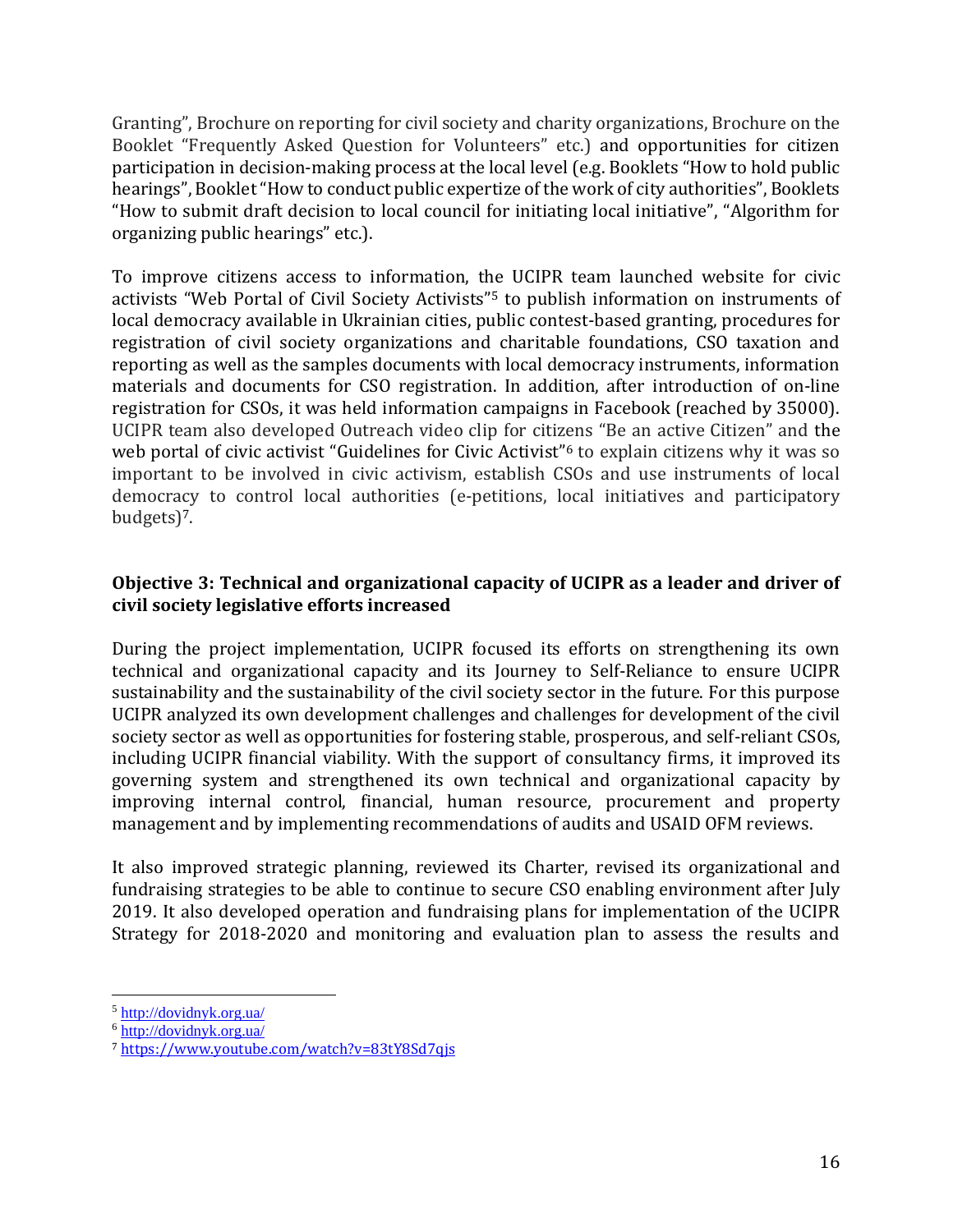outcomes of the organization achieved for last 2 years and reviewed fundraising approaches for improving financial sustainability of UCIPR.

UCIPR also strengthened its own technical capacity and improved its legal expertise and analytical skills through its staff participation in trainings, study visits, international events and in-country networking activities. Due to collaboration with the internationally recognized think tanks, such as the International Center for Not-for-Profit Law (ICNL), European Center for Not-for-Profit Law (ECNL), Ukrainian Think Tanks Office in Brussels, IFES, Council of Europe, OSCE, FHI 360 etc., it improved the quality of UCIPR expertise and the quality of analytical materials. Participation in the training, discussions and conferences improved UCIPR staff skills in lawmaking, CSO legislation, international best practices in CSO regulation, fundraising etc. in particular, UCIPR team also participated in project-related conferences, including Ukraine Reform Conference in Toronto, workshops on CSO access to resources in Washington, DC, on Fundraising in Brussels, on freedom of assembly in Budapest, on CSO engagement into decision-making at the local level in Ukraine and Belarus in Belarus to share the Ukrainian experience in regulating local democracy and cooperation of CSOs and local authorities, and on influence of FATF procedures on civil society in Bishkek. Furthermore, UCIPR improved its cooperation with the Ukrainian CSOs and increase the number of CSO partners through participation partner events, including the ISAR/Yednannia Annual Forum of Organizational Development where services provided to CSOs by the project were presented, advocacy efforts lead by UCIPR were promoted and information materials developed by the UCIPR team were disseminated, Information Fairs organized by USAID RADA program, the USAID PULSE Project, Project "Partnership for Cities' Development", PROMIC, PLEDG Project, Mistecko USAID etc.

Moreover, during the Forum, the project team held legal a side events or panel discussions, including panel discussion on CSO reporting, quest on CSO operation etc. To ensure better understanding of the need of the sector at the national and local level, UCIPR organized focus groups and online surveys of the needs of its clients and partners (RPR, Coalition for Fair Referendum, Coalition to Protect Civil Society, advisory bodies etc.)

Finally, UCIPR improved its communication with the international community, donors and other stakeholders by continuing to disseminate policy updates, the practice of sending out English-language information to key stakeholders and publishing UCIPR annual report. It also strengthened its cooperation with donor organizations providing institutional support to CSOs, including USAID, SIDA, DANIDA, IRF, ICNL/ECNL and OSI. Besides expert roundtables and participation in government working groups, UCIPR also worked more closely with citizens and NGOs whose interests the organization represents. It also improved the use of social media, and this allowed to make them more interactive and engaging as well as to improve the highlighting project activities which were out of public attention (e.g. UCIPR launched the practice of publishing scan copies of official letters to public institutions and responses to them in the social media). As a result, UCIPR improved its ability to influence the public agenda.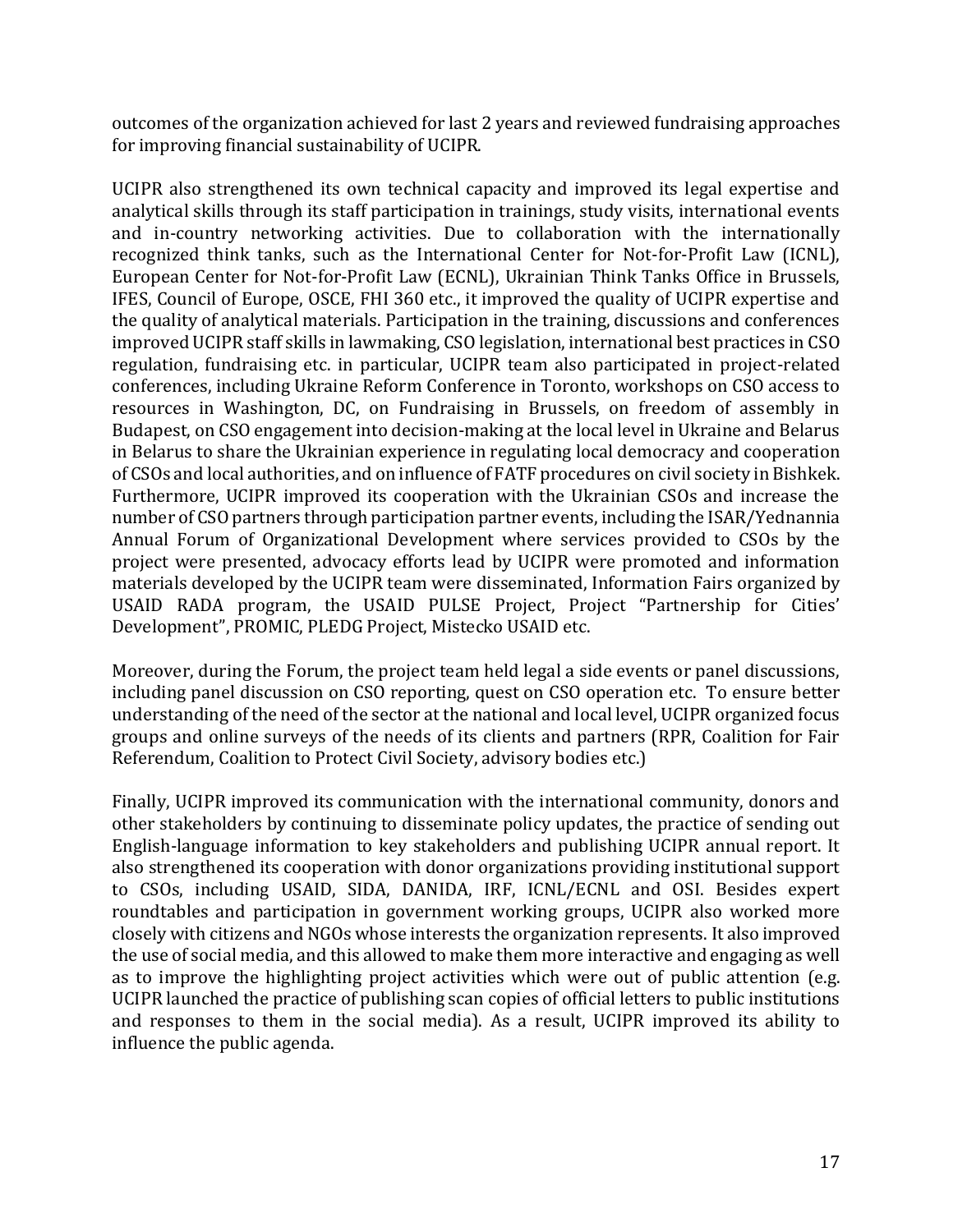# <span id="page-18-0"></span>**V. PROGRESS AGAINST TARGETS**

During project implementation, all project targets were met. In particular, UCIPR significantly improved the Ukraine civil society legal and policy environment by improving the quality of civil society legislation (procedures for CSO registration, taxation and reporting, procedures and transparency of CSO public funding, procedures for giving). Because of its training and information materials, the capacity of public officials and CSOs to ensure effective implementation of legislation and policy also increased. And finally, due to efforts of the UCIPR team, it was improved the UCIPR's technical and organizational capacity and made it able to serve as a leader and driver of civil society legislative efforts.

# <span id="page-18-1"></span>**VI. PERFORMANCE MONITORING, EVALUATION AND LEARNING**

During project implementation, performance monitoring, evaluation and learning activities were conducted. In particular, UCIPR studied the USAID assessment, conducted evaluation of trainings, held focus groups and online surveys to assess whether the UCIPR legislative proposals reflect the needs of the civil society sector and organized online surveys. As a result of the USAID assessment, the online survey was launched and consultations with leading CSOs were held. In case of identifying gaps or inefficiencies, the strategies and approaches were modified. For example, due to the evaluations of Local Democracy Schools and Schools of Civic Engagement, the agenda of the schools was modified and case studies and practical assignments were introduced. The focus groups and online surveys helped to improve the provisions of the Draft Laws No. 7372 on CSO registration and No. 8387 on tax incentives for givers.

Cooperation with the partners during advocacy campaigns at the national level showed that the advocacy efforts would be more efficient when coalitions and partnerships were built. Assessment of the advocacy campaigns for introducing local democracy instruments showed that it is important to build partnerships not only civil society activists but also public authorities as very often civil society at the local level still lack capacity to influence public authorities.

Moreover, CSO representatives have a very limited knowledge about fundraising, financial reporting and taxation. Social entrepreneurship in the form of civil society organization is not developed as there is lack of understanding how it is work and therefore other forms are used (it means that additional training or explanations have to be provided).

# <span id="page-18-2"></span>**VII. LESSONS LEARNED**

During the reporting period, UCIPR learned a few lessons, including impact of political situation or pre-election period on the adoption of CSO enabling legislation. Due to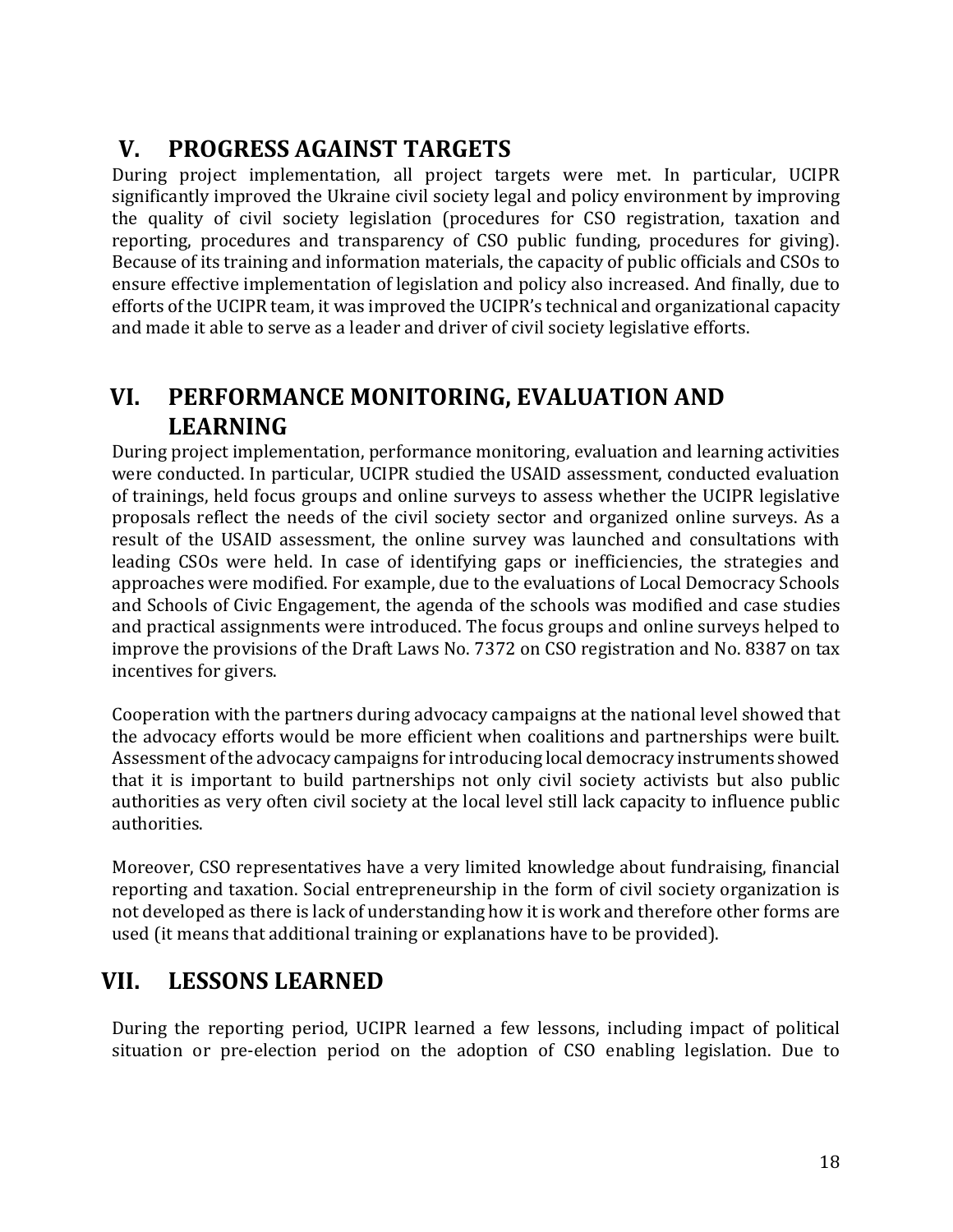presidential election campaign, CSO legislation was not in the priority of the Members of Parliament and therefore, Draft Laws No. 7372 on improving CSO registration and No. 8237 on tax benefits for CSO givers were not considered. If the future it is better not to plan such activity but to replace with others.

Cooperation with public institutions and MPs is vitally important as joint work brings more result that critics. For efficient implementation of the CSO enabling legislation, it is necessary to work with local partners (CSOs and public institutors). For instance, cooperation with the Ministry of Justice and State Fiscal Service, local CSOs and territorial justice departments helped to identify issues with CSO registration and granting of non-profit status and to resolve them.

During the introduction of the contest based public funding of veteran CSOs, UCIPR team learned that the biggest opponent of the contest were the CSOs of veterans and people with disabilities receiving funding without contest for over 25 years and not providing real support to target groups. These organizations have a very strong lobby inside the Ministry of Social Policy and only

The Seminars on CSO legislation, non-profit granting and online registration of CSOs showed the importance to teach not only CSOs but also public officials about the newly adopted CSO legislation to ensure its proper implementation.

In the area of improving local democracy, it was learned that the local democracy is improved only in those territorial communities where local authorities had willingness to improve it (as regards to the citizens, there are still low level of engagement. Moreover, there are very limited understanding of the need to improve local democracy at the national level (much better understanding is at the local level). For example, participatory budget is introduced in over 140 territorial communities in 3.5 years and e-consultations are introduced in over 10 territorial communities in only 1 year. At the same time, public officials refused denied to include progressive provisions for regulating local democracy into the Law on Local Self-Governance because such provisions would not be supported by MPs.

During Schools of Local Democracy, it was learned that such Schools would be more efficient if they were organized for representatives of civil society and public officials.

Finally, in the area of cooperation with media and promotion of information, it was learned that for informing general population is better to engage top media. At the same time, for improving communication with the civil society activists who use other media channels, it better to use such media as Civic Space.

# <span id="page-19-0"></span>**VIII. ENVIRONMENTAL MONITORING**

The Environmental Mitigation and Monitoring Plan (EMMP) is not envisaged for this activity.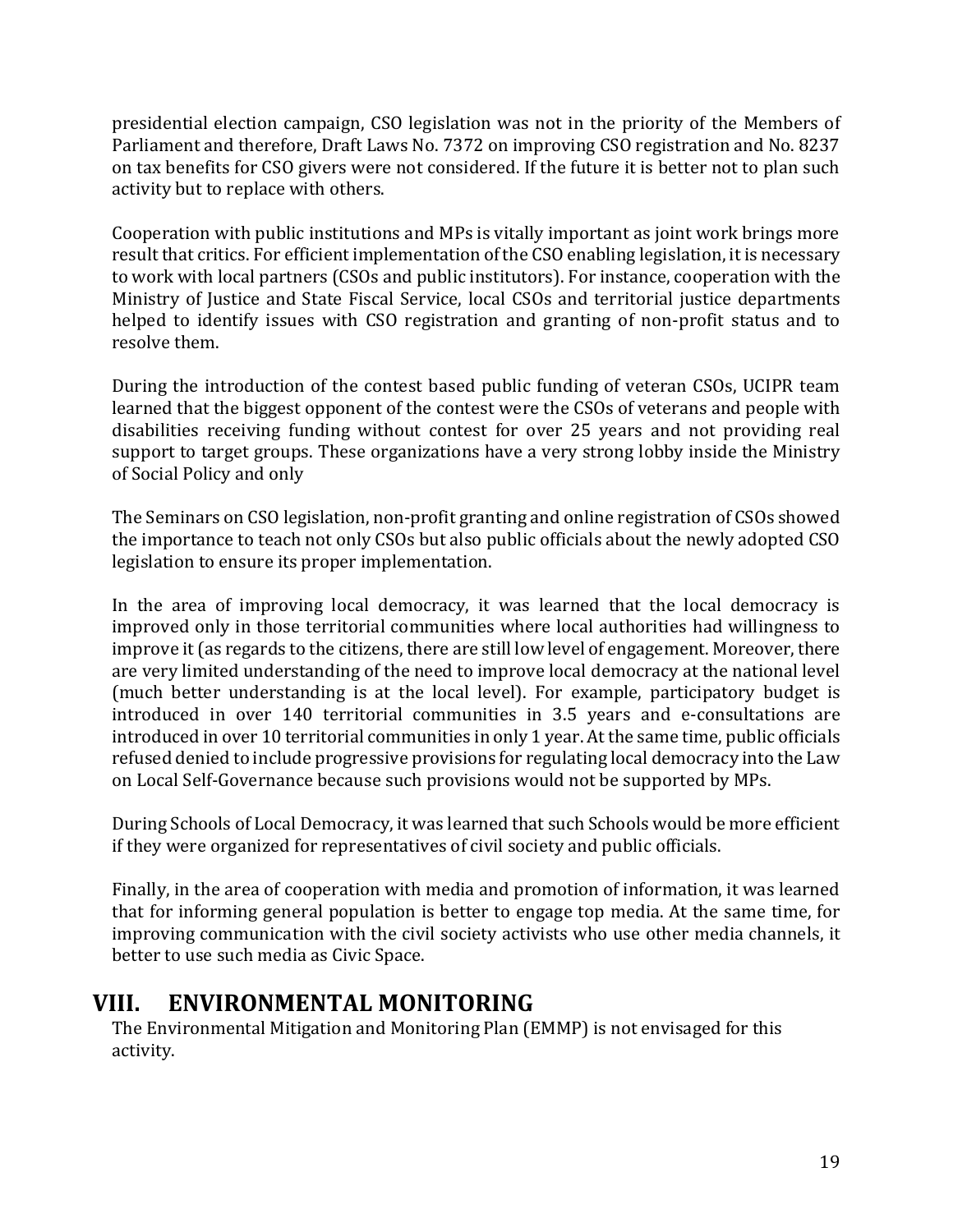# <span id="page-20-0"></span>**IX. PROGRESS ON LINKS TO OTHER ACTIVITIES**

Development of the high quality CSO legislation is impossible without partners, therefore, UCIPR improved its relationship with other USAID and donor activities. For this purpose, it built cooperation with the Ukraine Civil Society Capacity Building activity and the USAID/Ukraine Confidence Building Initiative (UCBI) to improve activist skills in the area of CSO legislation (reporting, taxation, e-declarations for activists etc.) and regulations for citizens' participation in decision making. The strengthened its collaboration with the Enhance Non-Governmental Actors and Grassroots Engagements (ENGAGE Project) to improve citizens' engagement coalition-building process at the local level and UCIPR organizational capacity. Joint efforts of UCIPR USAID/Strengthening Political Processes in Ukraine Program, USAID/ Ukraine Responsive and Accountable Politics Program (U-RAP), USAID/Decentralization Offering Better Results and Efficiency (DOBRE) helped to improve citizens' participation in decision-making at the local level. Cooperation with the USAID/Ukraine Financial Management Capacity Development Initiative improved UCIPR organizational capacity.

The Cooperation with the USAID/Responding to Human Rights Violations and Empowering Citizens and Human Rights Defenders in Ukraine (Human Rights in Action Program) contributed to development of the National Human Right Strategy 2016-2020. the relationship with the USAID/Ukraine Responsible Accountable Democratic Assembly (RADA) program improved civil society participation in legislative drafting, strengthened monitoring of legislation implementation and improved legislation ensuring freedom of association. Collaboration with the USAID/Global Labor Program: Ukraine American Center for International Labor Solidarity (Solidarity Center) improved legislation for CSO registration, including registration of trade Unions, and with the USAID/Policy for Ukraine Local Self-Governance (PULSE) strengthened local governance and local democracy as well as to promote citizen participation in decision making at the local level.

The project also worked in close collaboration with non-US government donors, including the International Renaissance Foundation to develop amendments to the Cabinet Decree No. 183 on public funding of CSOs of people with disabilities through contest procedures and amendments to the Cabinet Decree No. 996 on Public Councils; EGAP Project (East Europe Foundation) to develop terms of Reference for software for launching online contest based public funding of CSOs and to develop draft local act on e-consultations at the local level; UNDP to improve citizens participation at the local level; EU Together Project on CSO public funding; Swedish, Canadian Embassies and the EU Delegation to repeal asset declarations and prevent the adoption of CSO restrictive legislation.. It also contributed to the OSCE Project Coordinator efforts (development of the National Strategy for Social Entrepreneurship in Ukraine, Draft Law on Public Consultations, Draft Law on National Fund for Civil Society Development) and supported advocacy efforts of the International Organization for Migration against adoption of legal act restricting CSO operation in the area of combating human trafficking (Opinion regarding this issue was developed for the Ministry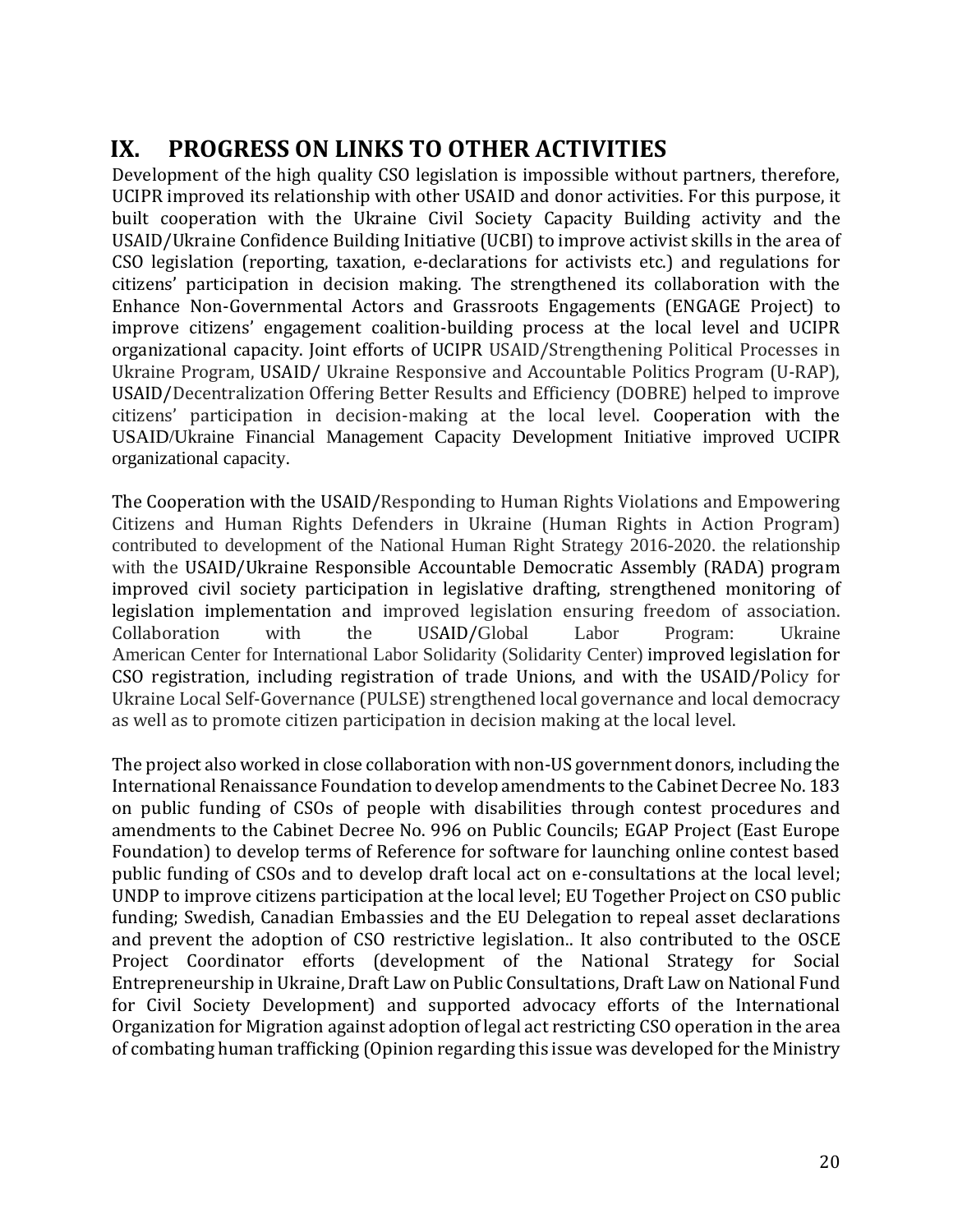of Social Policy).

Finally, it collaborated with the international partners, International Center for Non-for-Profit Law (ICNL) and European Center for Not-for-Profit Law (ECNL) to learn about best practices for CSO regulation and to analyse "foreign agent" legislation. It has been implementing joint EU-ECNL project "Monitoring Progress Empowering Action" to monitor implementation of the quality of CSO legislation in Ukraine and with FHI 360 "USAID Civil Society Organizations Sustainability Project" to learn tendencies with CSO sustainability through implementation of CSOSI.

# <span id="page-21-0"></span>**X. PROGRESS ON LINKS TO HOST GOVERNMENT**

During the reporting period, UCIPR closely cooperated with the Ukrainian Government, Parliament and local authorities. In particular, UCIPR worked with the Ministry of Justice as it's Project Beneficiary to improve CSO registration procedures (e.g. Draft Law No.7273) Ministry of Justice and State Agency on E-Governance to launch on-line registration of CSOs. It also closely cooperated with the State Fiscal Service to introduce tax incentives for CSO donors, to improve CSO taxation and reporting, and non-profit status granting, the Ministry of Finance and State Fiscal Service for developing Explanatory Note regarding the right of CSOs to conduct entrepreneurial activities and the State Fiscal Service, Ministry and Finance and Presidential Administration to introduce tax incentives for CSO givers (draft law No. 8237). Moreover, it collaborated with the Ministry of Social Policy, Ministry of Finance and State Service for Veterans Affairs to introduce contest based public funding for CSOs of veterans and people with disabilities and with the Secretariat of Cabinet of Ministers of Ukraine to implement the National Strategy for Promoting Civil Society Development. Finally, it supported the Ministry of Youth and Sport in introducing 20% of administrative expenses for youth and children CSOs and envisaging in-kind contributions for CSOs receiving funds from the State Budget. Together with the Ministry of Education, it developed the Concept and Strategy for Civic Education Development. Due to the joint work with the Secretariat of the Committee of VRU on State Building, Regional Policy and Local Self-Governance, it developed proposals to the Draft Law on Local Self-Governance for improving local democracy and with the Ministry of Regional Development, Construction and Housing, it developed Model Territorial Community Charter. It also closely collaborated with the Members of Parliament and 25 local councils.

# <span id="page-21-1"></span>**XI. PROGRESS ON INCLUSIVE DEVELOPMENT**

**Gender.** During reporting period, UCIPR tried to engage equal number of women and men in its trainings and activities. Despite UCIPR tried to ensure gender balance during its trainings and other events, women dominated. It incorporated gender in all trainings to increase awareness of gender gaps in CSO legislation and facilitated women's inclusion in formal decision-making processes at the local level through strengthening their skills in local democracy instruments. Moreover, after the adoption of the Territorial Community Charters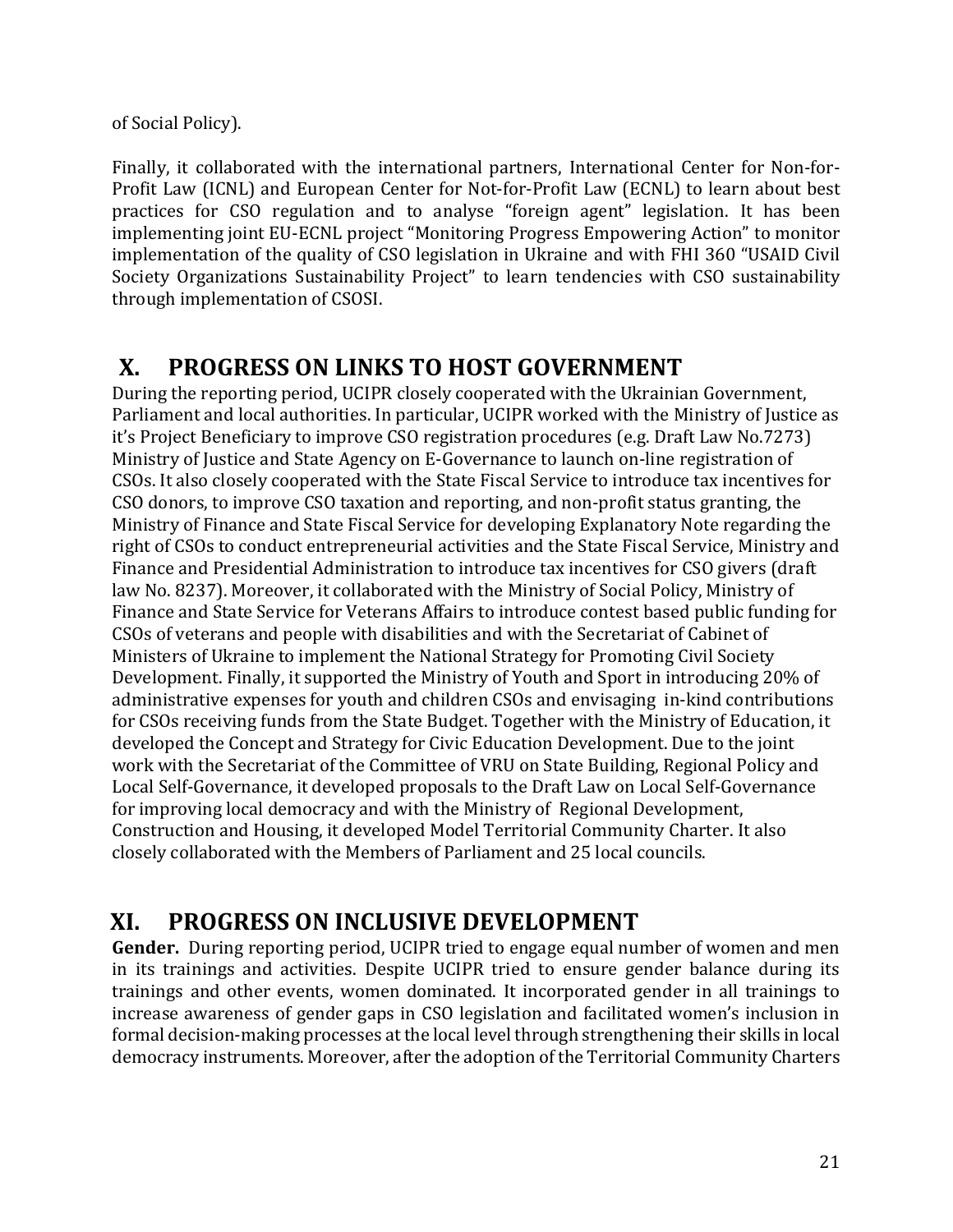or Local Acts for Improving Local Democracy, all community members (regardless of gender, age, political believes etc.) receive instruments for their access to decision making.

**People with Disabilities**. UCIPR assisted DPOs and CSOs engaged in disability issues, in particular, it included DPOs and CSOs in their networks and partnerships at the national and local levels, developed proposals for introduction of the contest based public funding of CSOs of people with disabilities to enlarge the number of CSOs receiving public funding and helped these organizations improve their capacities in preparing application for public funding through its training and webinars on contest procedures envisaged by the Cabinet Decree No. 1049. In case of adoption of the UCIPR proposals to the Cabinet Decree No. 183 on public funding of CSOs of people with disabilities and introduction of contest based public funding of these CSOs, will extend the number CSOs of people with disabilities to receive public funding.

Introduction of on-line registration of CSOs would simplify access of people with disabilities to the CSO registration service.

**Lesbian, Gay, Bisexual and Transgender Community.** The project also assisted organizations focused on LGBT issues, along with other organizations, to support a legislative framework that protects and supports civil society. UCIPR engaged civil society organizations working to improve the legislative environment, including those that focus on LGBT issues, worked closely with other activities implemented under the Civic Oversight Project and invited LGBT organizations representatives to all events.

Finally, UCIPR worked for introducing 20% of administrative expenses for youth and children CSOs receiving funds from the state budget to improve their capacity and provided consultations to the youth and children CSOs, CSOs of veterans regarding CSO establishment, reregistration and reporting.

# <span id="page-22-0"></span>**XII. FINANCIAL INFORMATION** *(Required for Contracts; Optional for Other Award Types)*

The project expenditures made in accordance with the plan, without unexpected costs or changes. The accounting activity performed on a daily basis, in the database, including both - accounting and management accounting data. The payment vouchers created in the management accounting module of 1C Program and passed a three-stage authorization by the Executive Director, Finance Director and Chief of Party. The accounting system contains detailed data on financial transactions, personnel, donors, suppliers, tangible and intangible assets, inventory, bank accounts, receivables, and payables, revenues and expenses, foreign exchange transactions effect. The system allows generating financial reports and plan-fact analysis reports. The accounts reconciled on a monthly basis, closed on a quarterly basis.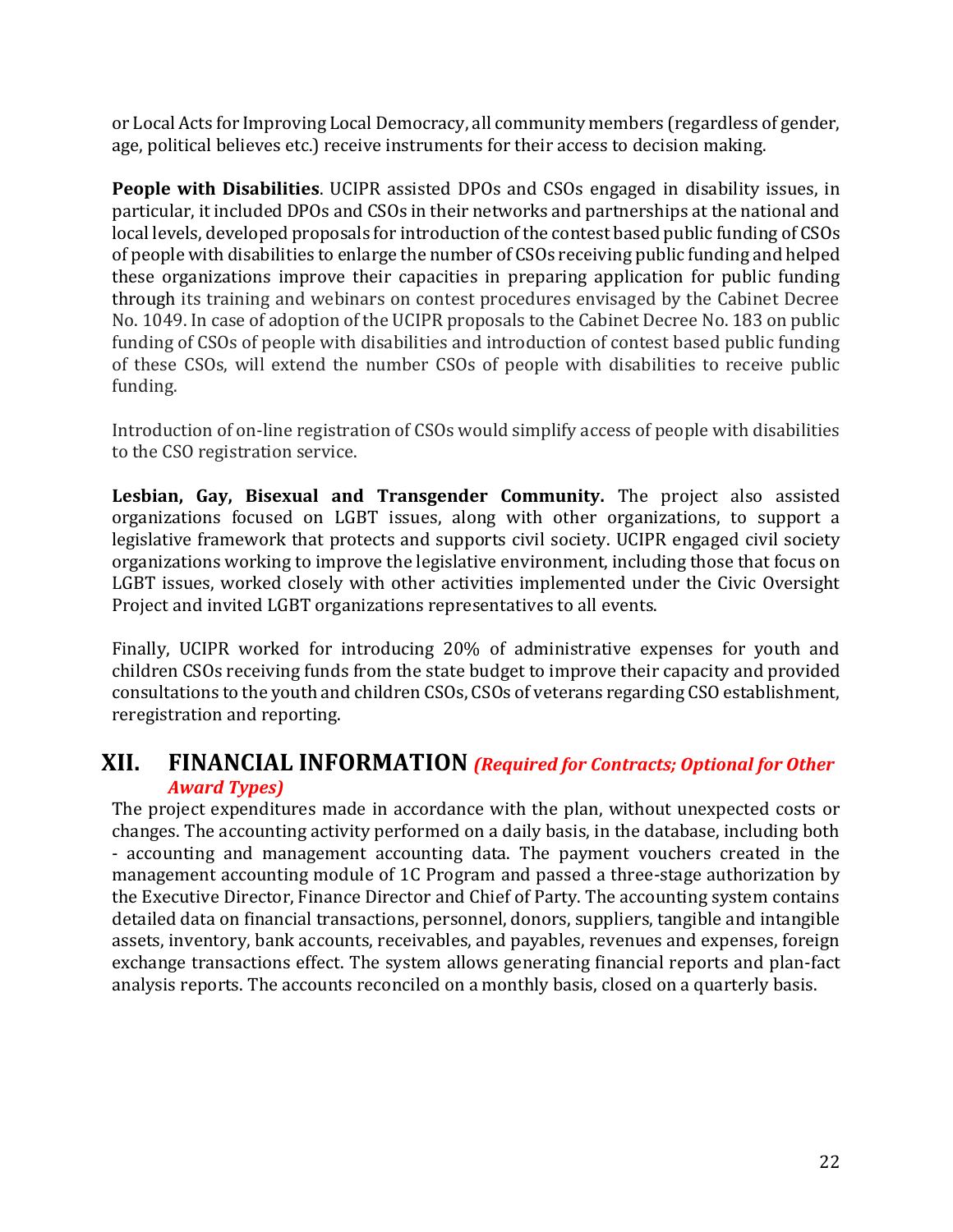## **Cash Flow Report and Financial Projections (Pipeline Burn-Rate)**

In this section, please detail your financial projections. At a minimum, categories should include:

- 1. **Obligations:** USD 1 500 000.00
- 2. **Actual expenditures** through the current reporting period: USD 1 500 0000.00
- 3. **Pipeline projection:** USD 0.00

# **XIII. SUB-AWARD DETAILS**

<span id="page-23-0"></span>NA

# <span id="page-23-1"></span>**XIV. ACTIVITY ADMINISTRATION**

## **A. Constraints and Critical Issues**

During the implementation of the activity, no major challenges were identified. At the same time presidential elections negatively affected consideration and adoption of the CSO legislation and despite two draft laws (Draft laws No. 7372 and 8237) were included into parliamentary agenda, they were not considered by the parliament as not very important one. In addition, authorities wanted to roll back the reforms adopted previously, in particular the area of introduction of the contest based public funding of veteran CSOs, there were attempts to return to non-competitive public funding of all veteran CSOs or part of it.

Moreover, the attacks on activists refocused CSO efforts from activities to protection of activists.

Finally, because there was no joint position regarding regulating freedom of assembly and local referendum, the respective laws were not adopted.

# **B. Personnel**

N/A

### **C. Contract, Award or Cooperative Agreement Modifications and Amendments**  $N/A$

## **D. Status of Deliverables/Milestones**

All activities envisaged by the Annual Implementation Plans were implemented. At the same time, despite the following documents still have to be adopted:

- Annual Action Plan 2019 for implementation of the National Strategy for Promoting Civil Society Development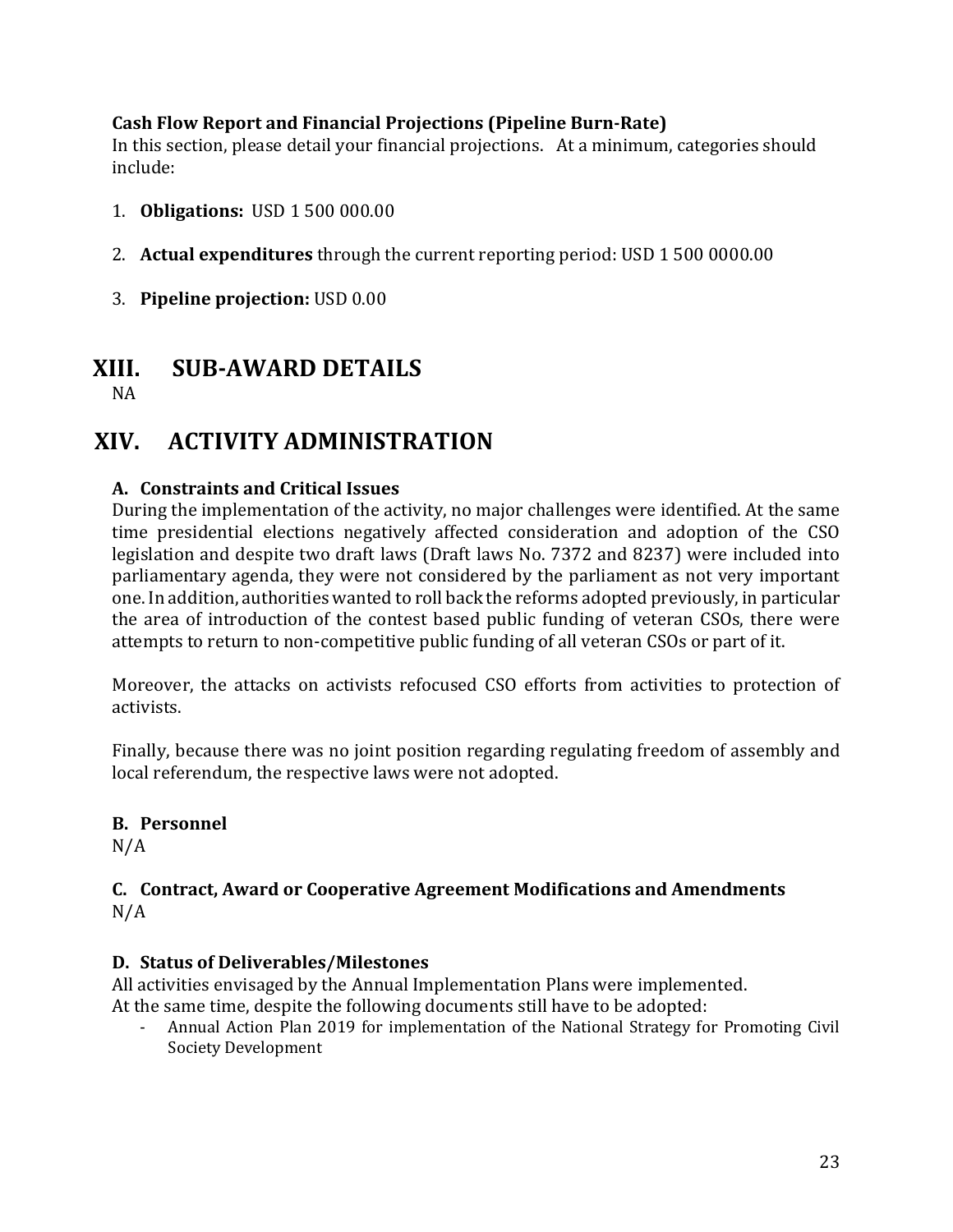- Draft Law No. 7372 on simplification of CSO registration
- Amendments to the Cabinet Decree No. 156 in compliance with the Budget Code
- Amendments to the Cabinet Decree No. 183 on public funding of CSOs of people with disabilities to introduce contest based public funding
- Draft Law No. 8237 on Amendments to the Tax Code to facilitate charity development
- Amendments to Cabinet Decree No. 116 and Order of the Ministry of Youth and Sport No. 808 to ensure 20% of administrative expenses for youth CSOs receiving funding from the Ministry of Youth and Sports based on the contest
- Draft Cabinet Decree to allow in-kind contribution for CSOs receiving funding from the Ministry of Youth and Sport
- Draft Law No. 8052 on amendments to some legislative acts for facilitating CSO development,
- Draft Law on local referendum
- Draft Law on Guarantees for Freedom of Peaceful Assemblies (Draft Law No. 3587 registered in the Ukrainian Parliament in 2015 and received positive opinion of the OSCE/Venice Commission)
- Amendments to the Cabinet Decree No. 1049 to introduce online contest for CSO public
- Draft Law No. 7354 on Public Consultations

Draft Laws 6675 and 8501 on Additional CSO Reporting for CSOs receiving funding from foreign countries and Draft Law on National Fund for Civil Society Development (drafted by the expert group funded by OSCE Project Coordinator in Ukraine) have to be monitored.

#### **E. Coordination and Partnerships**

All activities of the project were implemented in close collaboration with other Mission activities and projects, as appropriate, including those outside the democracy and governance sector portfolio. This helped identify complementarities, synergies and areas for collaboration. For instance, the Ukraine Civil Society Capacity Building Project supported UCIPR in sharing its knowledge and skills on CSO legislation (e.g., CSO taxation, reporting, funding, labor legislation, and social entrepreneurship). Therefore, UCIPR co-organized Annual Civil Society Development Forum, developed activities for implementation of National Strategy for Promoting Civil Society Development, conducted trainings for veteran CSOs on public funding procedures and supported IOM in advocating against restricting regulations for CSOs fighting human trafficking. The coordination with the Enhance Non-Governmental Actors and Grassroots Engagements (ENGAGE Project) helped improve citizens' engagement and coalition-building process at the local level. In particular, UCIPR supported the development of concepts for ENGAGE forums, shared own experience in the area of local democracy and presented Civil Society Activists Portal to ENGAGE partners, attracted ENGAGE expertise in the area of CSO sustainability, citizens' engagement and Hungarian CSO legislation etc. Partnership with IFES resulted in development of Civil Education Manual for the Ukrainian universities where UCIPR shared its knowledge about civil society and engagement.

Joint efforts of UCIPR and Ukraine local governance programs (Policy for Ukraine Local Self-Governance (PULSE) and IREX helped increase citizen participation and engagement with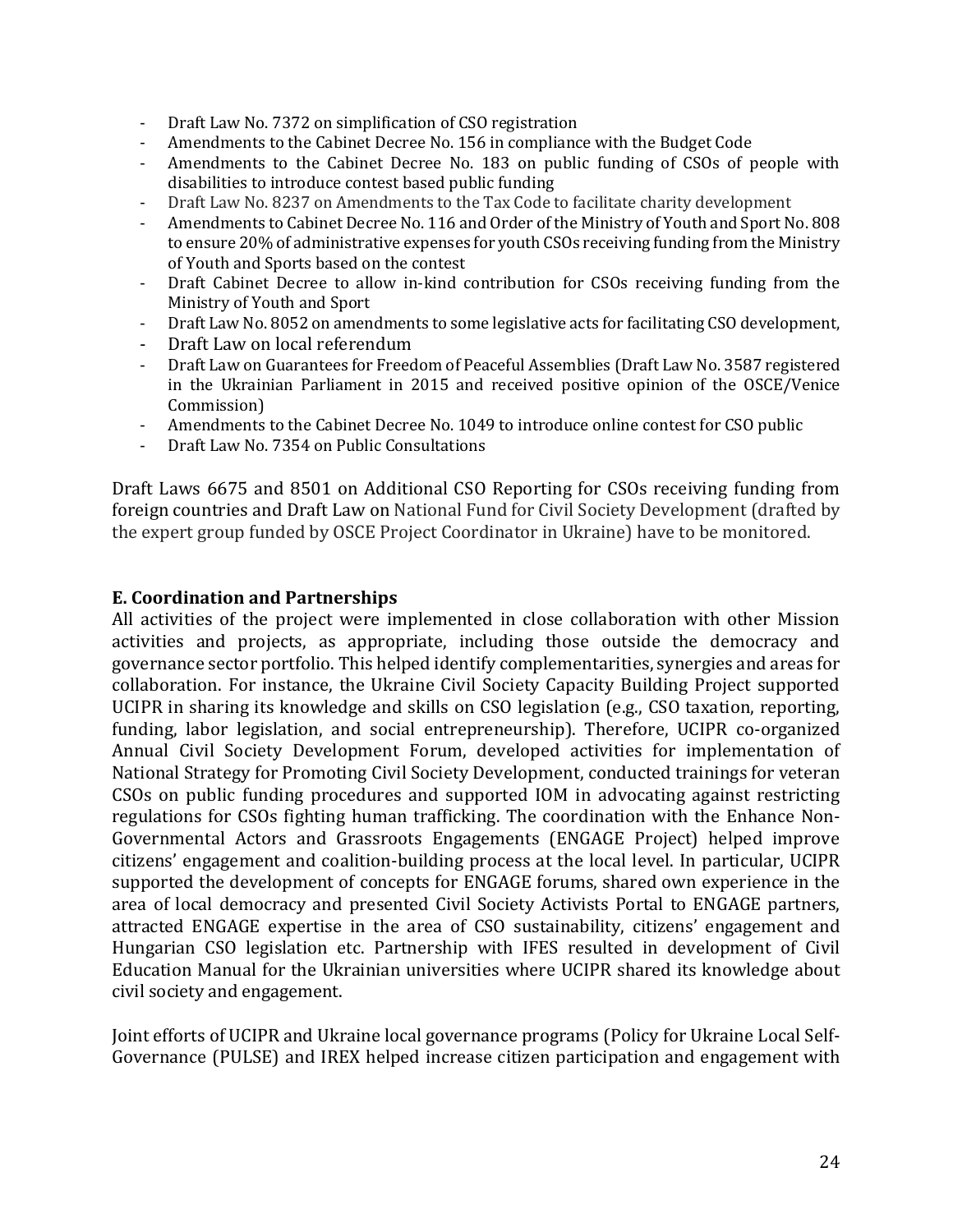local officials. In this regard, UCIPR supported city councils in improving city charters and procedures for local democracy. For this purpose, the City Democracy Index were presented among partners of the Association of Ukrainian Cities and the Model City Charter was developed and recommended to the Association of Ukrainian Cities.

The project also worked in close collaboration with non-US government donors, including the International Renaissance Foundation, UNDP, Swedish, the EU Delegation and EU projects implemented in Ukraine, including EU Together Project, EGAP (East Europe Foundation), etc. In particular, UCIPR jointly with EGAP Project improved citizens' access to the decision making at the local level through e-consultations and simplified on-line registration of CSOs through introduction of online registration of CSOs.

Finally, the project worked closely with think tanks of not-for-profit law, including International Center for Not-for-Profit Law (ICNL), European Center for Not-for-Profit Law (ECNL), CSOs of Eastern Partnership Countries to improve the quality of Ukrainian civil society legislation based on best international practices.

## **F. Geographic Information**

Most of the UCIPR activities are nationwide (improving CSO taxation, improving CSO registration, ensuring entrepreneurial activities for non-profit CSOs). At the same time, some activities were implemented at the local level, including those relating improving citizens participating in decision making at the local level – Lviv, Kyiv, Khmelnytskyy, Ivano-Frankivsk, Bila Tserkva, Kryvyy Rih, Kramatorsk, Mariupol, Chernivtsi, Chernihiv, Mukachevo, Ternopil, Zhytomyr, Obukhiv, Kropyvnytskyy, Drohobych, Trostynaets, Vasylkiv (Kyiv oblast), Kuznetsovsk, Vinnytsya, Mykolaiv, Rivne, Uzhgorod, Zaporizhzhya, Lutsk.

# <span id="page-25-0"></span>**XV. [ATTACHMENTS](https://docs.google.com/spreadsheets/d/1TAmbaw21rN3HHi7t7bo2kuyXxWVLe2G_NvnH0V9URSw/edit?usp=sharing)**

## **A. List of Deliverables**

## **Analytical documents and legal acts**

- *1.* 6 analytical materials on CSO taxation, including procedures for obtaining of nonprofit status in line with new requirements of the Tax Code of Ukraine, steps in case of cancellation or refusal of non-profit status by the fiscal authorities, latest enabling changes in tax law for CSOs, accounting and reporting of non-profits, CSOs social entrepreneurial activities, positive changes for CSOs under the Law No. 1797 of December 21, 2016 (in partnership with GURT)
- 2. Amendments the Cabinet Decree No. 183 on public funding of CSOs of people with disabilities aimed at introduction of the contest-based public funding of CSOs of people with disabilities
- 3. Amendments to Cabinet Decree No. 996 on Public Councils (adopted on April 8, 2015)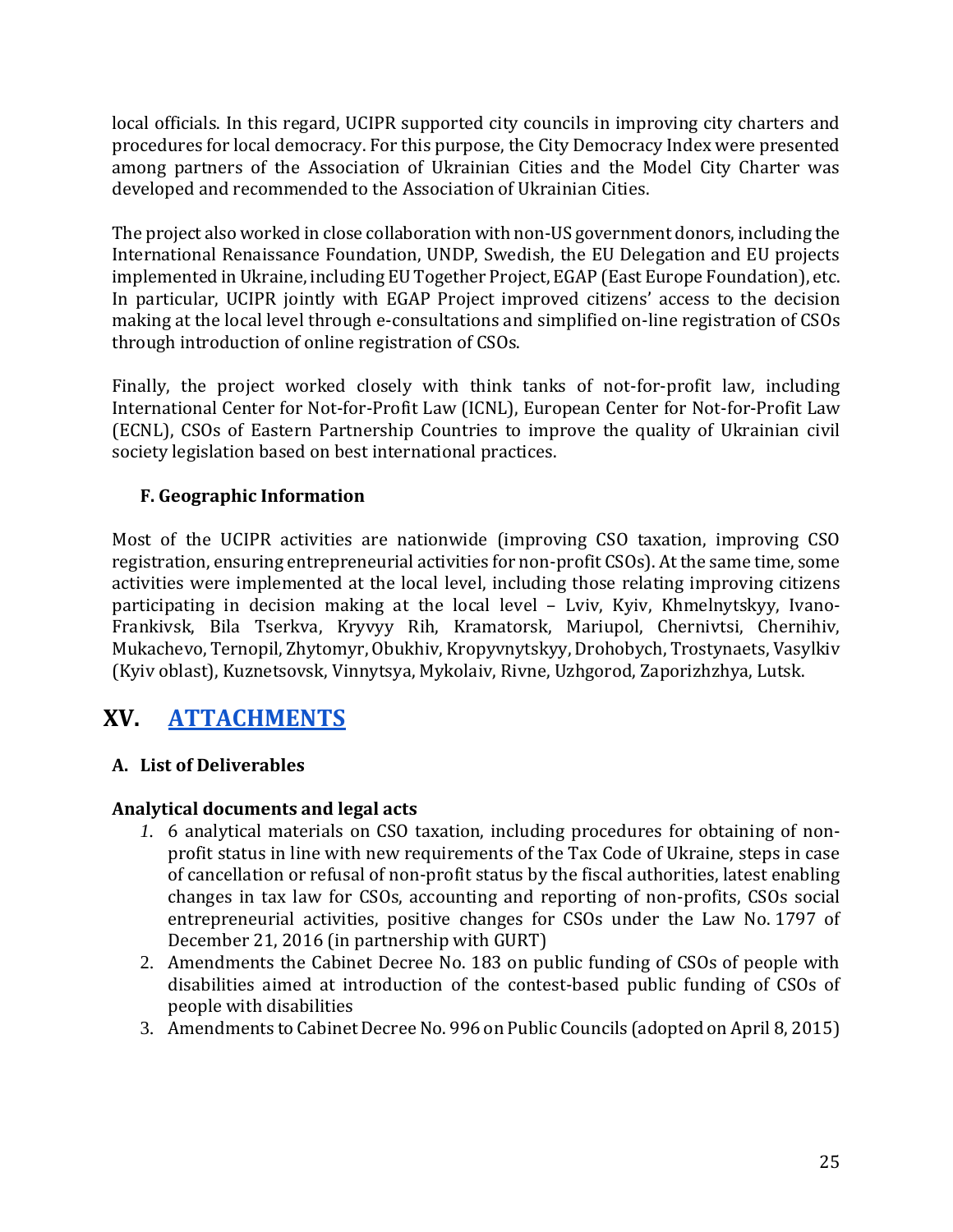- 4. Amendments to Draft Laws No. 6674 and 6675 on introducing additional reporting to CSOs
- 5. Amendments to Law on Public Associations
- 6. Amendments to tax legislation for better tax incentives for charity (Draft Laws No. 3357 and No. 3630 on tax reform).
- 7. Amendments to the Article 87 the Budget Code to allow all veteran CSOs, including CSOs without the all-Ukrainian status, to receive contest-based public funding (amendments to the Budget Code were adopted and entered into force).
- 8. Amendments to the Article 91 of Budget Code replaced the administrative expenses of the veteran CSO receiving funding from the local budgets by "activities" of veteran CSOs.
- 9. Amendments to the Cabinet Decree No. 1049 on public contest-based granting of CSOs for simplifying procedures for competition based public granting of civil society organizations (entered into force on June 2, 2018)
- 10. Amendments to the Cabinet Decree No. 156 on CSO Public Funding of Veteran CSOs (adopted and contest launched, enacted on March 16, 2018)
- 11. Amendments to the Cabinet Decree No. 176 (holding calls for proposals for organizations of veterans and persons with disabilities)
- 12. Amendments to the Cabinet Decree No. 440 of July 13, 2016 on Approval of the Procedures for Maintaining the Registry of Non-Profit Organizations
- 13. Amendments to the Cabinet Decree No. 976 of November 5, 2008 on Procedures for Holding Public Expert Evaluation of Executive Bodies (approved by the Cabinet of Ministers on March 6, 2019)
- 14. Amendments to the Code of Ukraine on Administrative Offenses with the view to improve the state registration of CSOs
- 15. Amendments to the Draft Law of Ukraine on Amendments to Some Legal Acts regarding Improving State Registration of the Property Rights and the Law of Ukraine No. 1774 of December 6, 2016 on Amendments to Some Legal Acts of Ukraine.
- 16. Amendments to the form of CSO tax reporting (Ministry of Finance Decree No. 553 of June 17, 2016)
- 17. Amendments to the Law of Ukraine No. 1797 for ensuring favorable tax conditions for CSOs and charities
- 18. Amendments to the Law of Ukraine on Charity and Charitable Organizations
- 19. Amendments to the Law of Ukraine on State Special Purpose Programs
- 20. Amendments to the Law of Ukraine on the State Registration of Legal Entities, Individual Entrepreneurs and Civil Society Organizations
- 21. Amendments to the Law of Ukraine on Youth and Children's Organizations
- 22. Amendments to the Law on Local Self-Governance of Ukraine to the extent of local democracy
- 23. Amendments to the Law on Volunteerism (the draft law No. 1408, entered into force on March 30, 2015)
- 24. Amendments to the Tax Code (Draft Law No. 2049) to improve tax regime for CSOs (entered into force on August 18, 2015)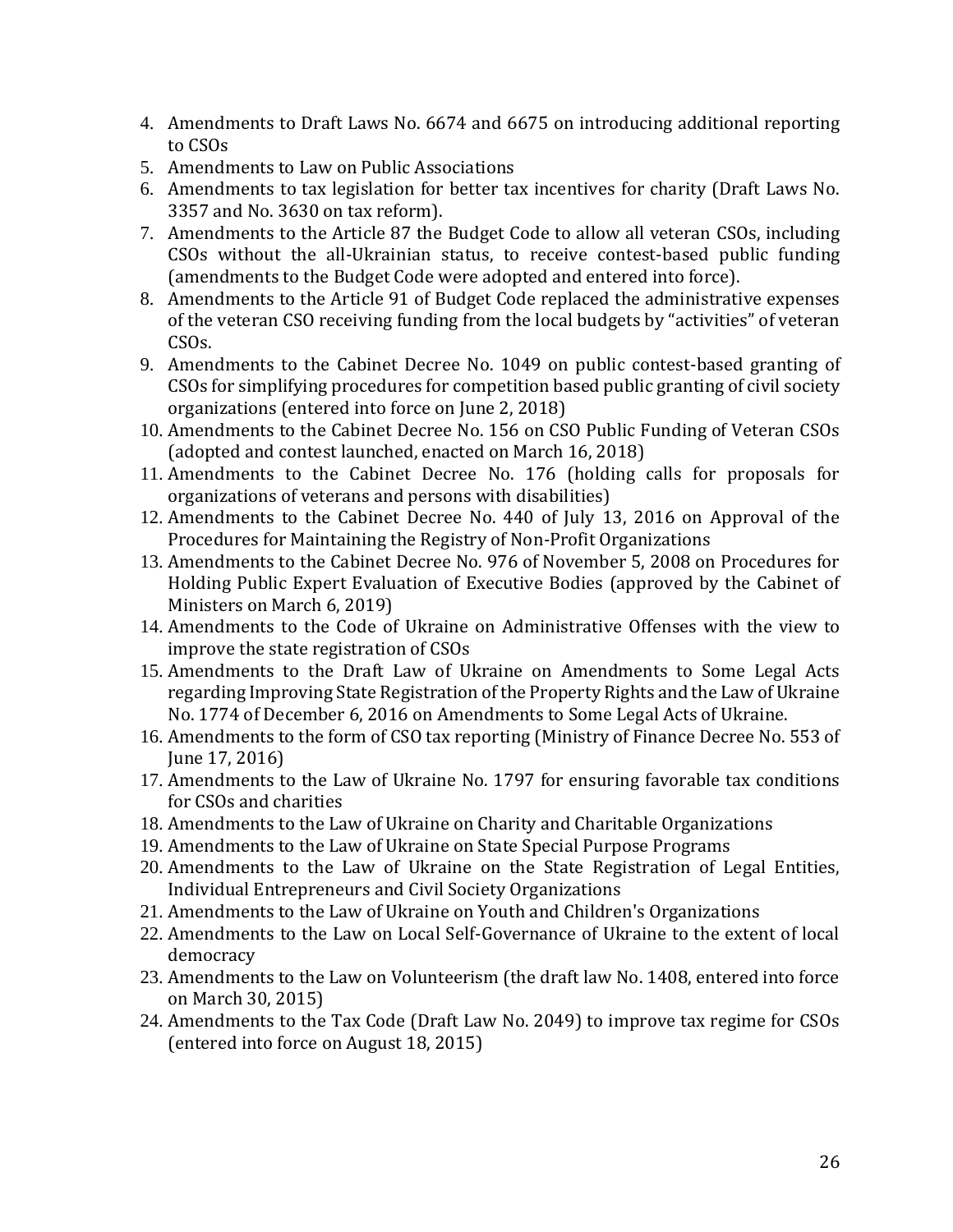- 25. Amendments to the Tax Code aimed at setting clear requirements for CSOs to be entered into non-profit register, simplifying reporting requirements, improving legislation in the part of allowing for-profit activities for CSOs
- 26. Amendments to the Tax Code by the Law No. 1667 of October 6, 2016 on CSOs expenditures
- 27. Amendments to the Tax Code of Ukraine (Draft Law No. 8237) aimed at introducing tax incentives for individuals and companies for donations to civil society organizations
- 28. Analysis of the Draft Law No. 6271 on Repealing of E-Declarations for Anti-corruption **Activists**
- 29. Analysis of the Draft Law No. 6674 "On Introduction of Changes to Some Legislative Acts to Ensure Transparency of Civil Society Organizations and on the Use of International Technical Assistance", Draft Law No. 6675 on Amendment to the Tax Code to the extent of CSO financial reporting and Draft Law No. 8501 on Ensuring Transparency of Charity Foundations and Public Associations Receiving Funding from Foreign Countries and Foreign Non-Governmental Organizations
- 30. Analysis of the Draft Law on Amendments to the Tax Code regarding Taxation of Repatriated Capital (Draft Law No. 8857) to the extent of its effect on non-profit status for civil society organizations.
- 31. Analysis of the Draft Law on National Fund for Civil Society Development drafted by the expert group funded by OSCE Project Coordinator in Ukraine
- 32. Analytical report on application of the legislation on peaceful assembly by local public authorities
- 33. Analytical report on the implementation of the 2017 Government Action Plan
- 34. Article "God Mother of the Civil Society" [https://www.prostir.ua/?blogs=hreschena](https://www.prostir.ua/?blogs=hreschena-maty-hromadyanskoho-suspilstva)[maty-hromadyanskoho-suspilstva](https://www.prostir.ua/?blogs=hreschena-maty-hromadyanskoho-suspilstva)
- 35. City Democracy Indexes 2016 and 2018
- 36. Draft Rules of Procedures City Council Rivne
- 37. Draft Cabinet Decree on Introducing Changes into the Cabinet Order No. 359/5 of February 2, 2016 on Procedures for State Registration of Legal Entities, Private Entrepreneurs and CSOs (Decree No. 2248/5 of July 22, 2016 on Introducing Changes into Procedures on Maintaining State Registration of the Legal Entities, Private Entrepreneurs and CSOs without status of legal entity)
- 38. Draft Cabinet Decree on Procedures for Acquisition of non–profit status
- 39. Draft Cabinet Order on Introducing Changes into Cabinet Order No. 523 of May 16, 2014 in the part of extending the number of administrative services to be provided by the Administrative Services Center
- 40. Draft Explanatory Notes of the Ministry of Finance No. 11210-09-5/3214 of February 06, 2019 to Tax Authorities regarding allowability of entrepreneurial activities for non-profit organizations
- 41. Draft Explanatory Notes of the State Fiscal Service of Ukraine (19001/7/99-99-15- 02-01-17 of July 19, 2017) to explain how to fill in the Report on income and expenses of non-profit organizations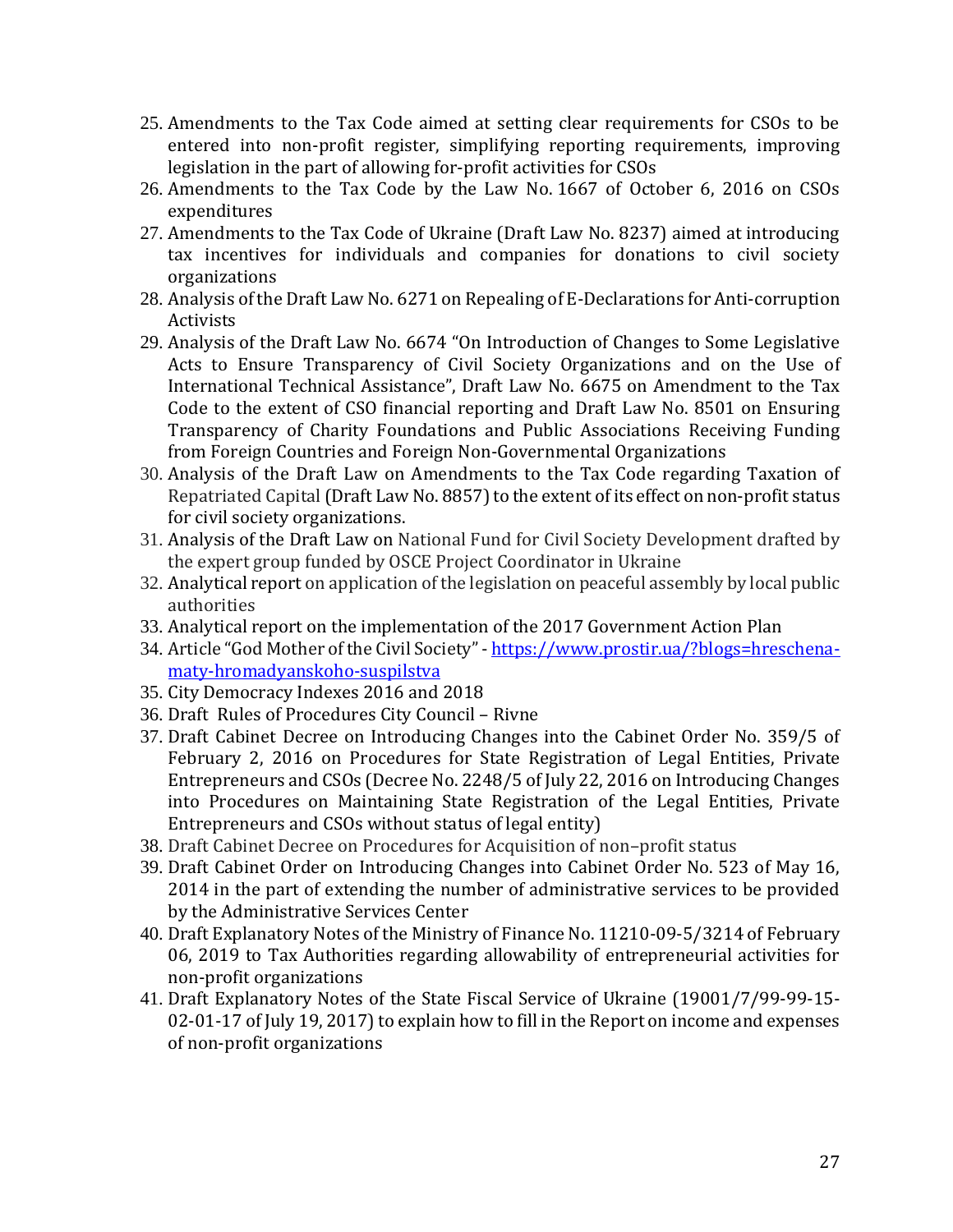- 42. Draft Explanatory Notes regarding final beneficiary owners, advocated for the amending State Classifier of Types of Legal Entities, and introduced Civic Union as a Type of Legal Entity.
- 43. Draft Explanatory Notes to public officials regarding new registration and taxation procedures for CSOs
- 44. Draft Law No. 3215 on Fight against Fraud in Charity Area
- 45. Draft Law No. 3587 on Guarantees for Freedom of Peaceful Assemblies (registered at the Parliament in 2015, not adopted).
- 46. Draft Law No. 5067 on Amendments to Some Legislative Acts of Ukraine regarding Improving State Registration of the Rights to the Real and Movable Estate and Property Rights Protection
- 47. Draft Law No. 7354 on Public Consultations (registered at the Parliament on December 27, 2017)
- 48. Draft Law No. 7372 on Amendments to the State Registration that improve the state registration of CSOs and simplify operation of the civil society organizations (registered on December 7, 2017, not adopted)
- 49. Draft Law No. 8052 on Amendments to Some Legislative Acts for Facilitating CSO Development.
- 50. Draft Law No. 2122 stipulating transfer of 2 % of the annual personal income tax previously comprised of a person to one CSO for a free choice of the person (registered on February 12, 2015)
- 51. Draft Law No.2145а-2 on Local Referendums
- <span id="page-28-0"></span>52. Draft Law of Ukraine "On changes to the Law of Ukraine "On introduction of changes to some regulations of Ukraine" regarding regulation of operations and the state registration of all-Ukrainian civil society organizations
- 53. Draft Law on E-Petitions
- 54. Draft Laws No. 3630 and 3357on Amendments to the Tax Code related to taxation of non-profits
- 55. Draft Laws No. 2297 and No. 3467 regarding exemption of VAT and social security contributions on SMS-charities (adopted on October 6, 2016).
- 56. Draft Local Act on E-Consultations (developed jointly with EGAP)
- 57. Draft local act on e-petitions Chernivtsi, Kyiv
- 58. Draft Local Act on General Meetings of Territorial Community Members Kyiv,
- 59. Draft local act on local initiatives Vasylkiv (Kyiv oblast), Lviv, Mariupol, Chernihiv, Chernivtsi, Kyiv, Ivano-Frankivsk, Kryvyy Rih
- 60. Draft local act on public consultations Chernivtsi, Kuznetsovsk
- 61. Draft local act on public expertise Chernivtsi
- 62. Draft Local Act on Public Expertize Kuznetsovsk
- 63. Draft Local Act on Public Hearings Kyiv, Mariupol, Kryvyy Rih, Vinnytsya, Chernivtsi, Mykolaiv, Ivano-Frankivsk, Rivne
- 64. Draft local act on reporting of local council members Vinnytsya
- 65. Draft local act on town hall meetings Chernivtsi
- 66. Draft local acts on e-consultations Khmelnytskyy, Ternopil, Drohobych, Trostyanets, Zhytomyr, Kryvyy Rih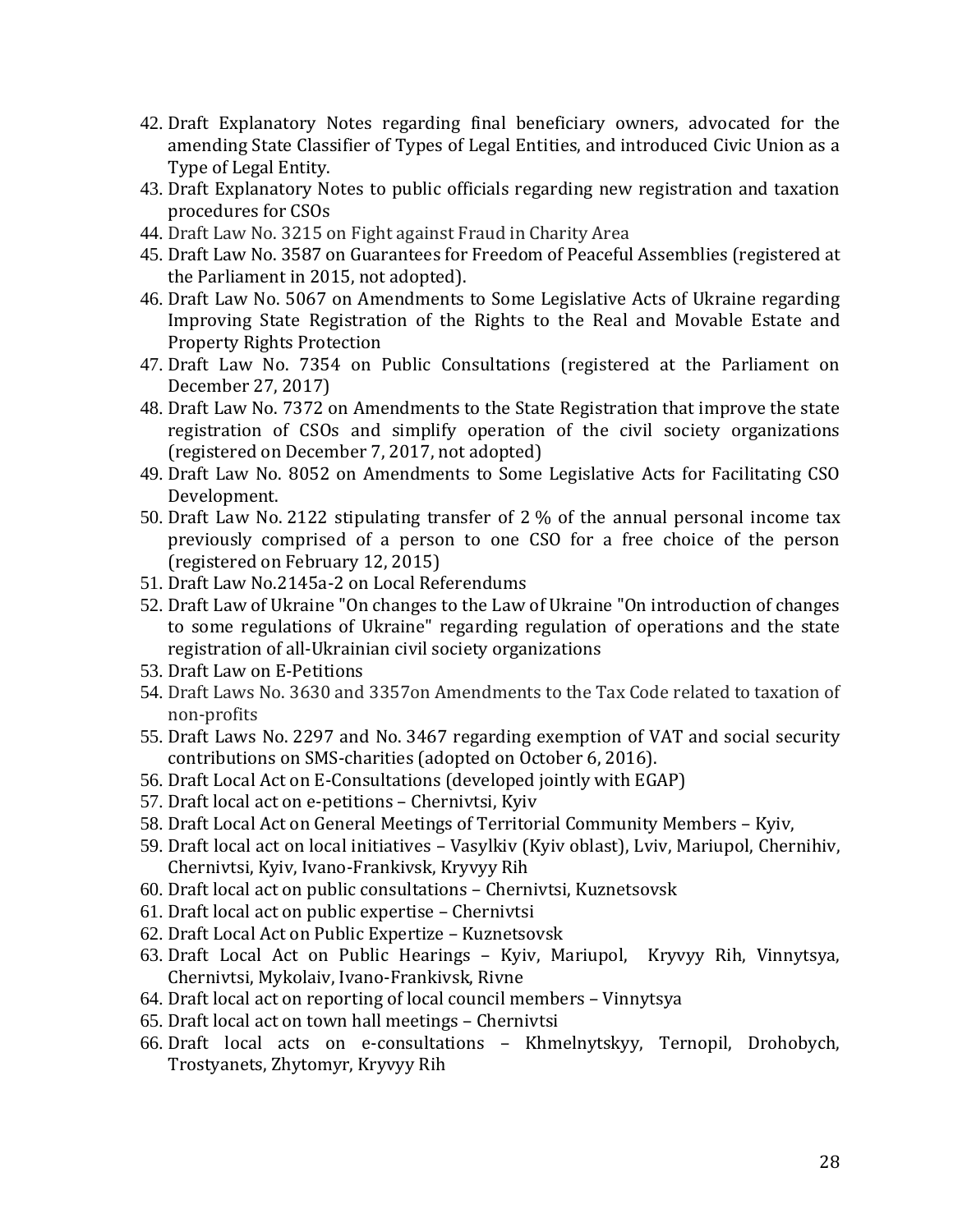- 67. Draft local acts on participatory budget in Zhytomyr, Uzhgorod, Zaporizhzhya, Bila Tserkva (Kyiv oblast), Mariupol, Kropyvnytskyy, Mukachevo, Lviv
- 68. Draft local acts on procedures for informing about communal enterprises operation of Chernivtsi, Lviv, Lutsk and Khmelnytsk city councils
- 69. Draft Model Information Cards for obtaining of non-profit status
- 70. Draft MoJ Decree No. 1717/5 on Introducing Pilot Project for CSO Registration (2016)
- 71. Draft MoJ Order No. 2248/5 on Amending Procedures for State Registration of the Legal Entities, Private Entrepreneurs and CSOs without legal status (2016).
- 72. Draft Rules of Procedures for City Council Zaporizhzhya
- 73. Draft Rules of Procedures for the Executive Committee of Local Council Kyiv
- 74. Draft Territorial Community Charters Bila Tserkva, Khmelnytskyy, Kropyvnytskyy, Zhytomyr, Mariupol, Mukachevo, Obukhiv
- 75. Facilitation of the ECNL assessment of the Draft Law on National Fund for Civil Society Development
- 76. Local Act on Reporting of City Mayors and Local Council Members Kuznetsovsk
- 77. Methodological recommendations and explanatory notes for local tax authorities and  $CSOS$
- 78. Methodological recommendations for the development of Territorial Community Charter (Model Territorial Community Charter)
- 79. Methodological recommendations regarding interactions between public registrars of the justice departments and administrators of the front offices
- 80. Model information cards for administrative services in the area of the state registration of legal entities, private entrepreneurs and civil society organizations without legal status (Decree No. № 1920/5 of July 7, 2016)
- 81. Model Local Ac on E-Procurement
- 82. Model Local Act on Assistant of Local Council Member
- 83. Model Local Act on Informing about Operation of Public Utilities Companies
- 84. Model Local Act on Local Initiatives
- 85. Model Local Act on Participatory Budget
- 86. Model Local Act on Permanent Commissions of Local Council
- 87. Model Local Act on Procedures for Reporting of Local Council Members and Executive Bodies,
- 88. Model Local Act on Public Budget
- 89. Model Local Act on Public Consultations
- 90. Model Local Act on Public Expertize
- 91. Model Local Act on Public Hearings
- 92. Model Local Act on Publication of Financial Declarations of Local Council Members (adopted in Ivano-Frankivsk City Council)
- 93. Model Local Act on Reporting of City Mayors and Local Council Members
- 94. Model Local Act on Steering Committee of Public Utilities Companies
- 95. Model Local Act on Town Hall Meetings
- 96. Model Local Acts on E-Petitions
- 97. Model Regulation on procedures for Conducting Public Expertise for Assessing of the local self-government bodies and public officials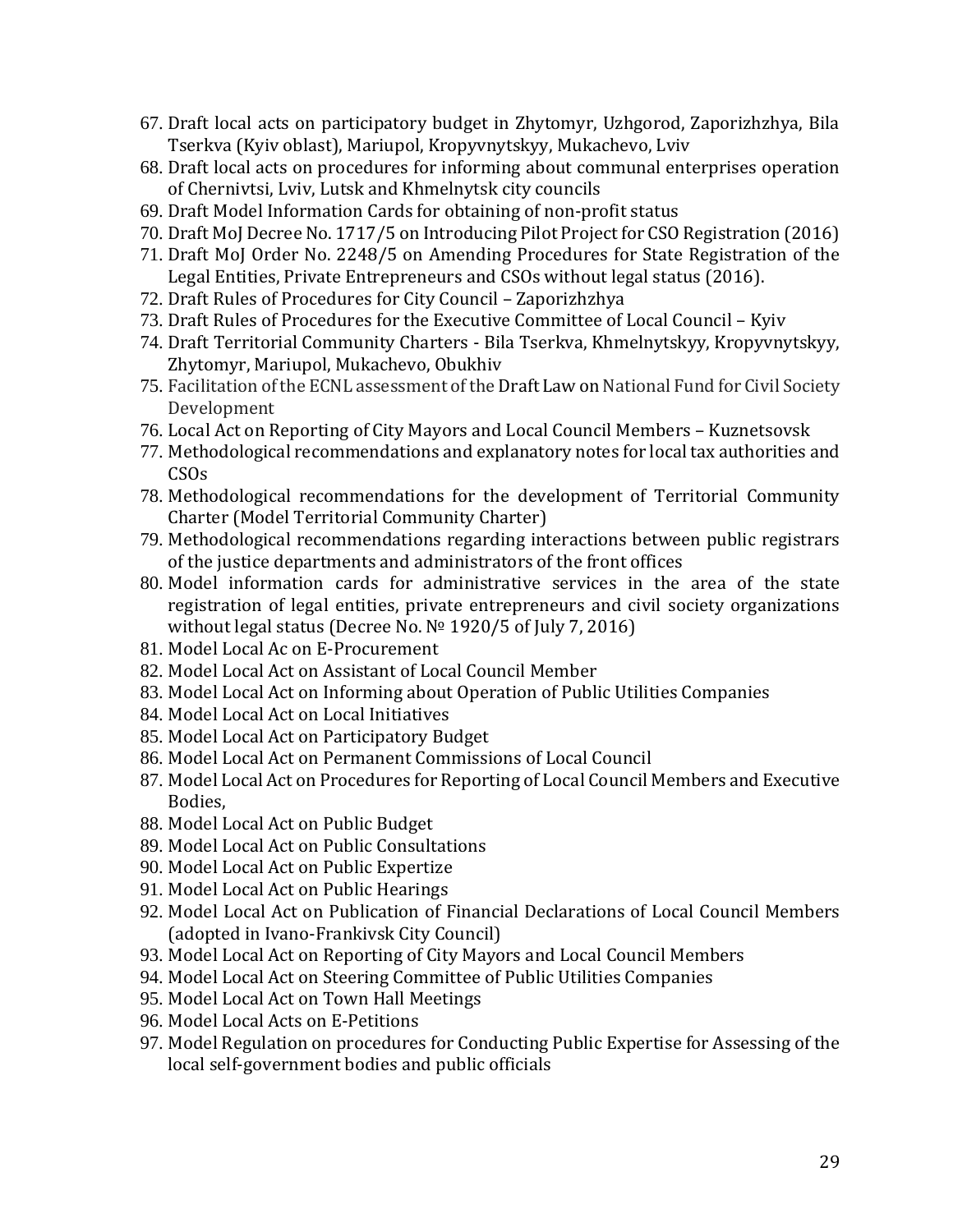- 98. Model Rules of Procedures for Local Council
- 99. Model Rules of Procedures of Executive Committee
- 100.Model Rules of procedures of permanent commissions of local council members
- 101.Model Rules of procedures of the executive committees of local councils
- 102.Model statutory documents required for CSO registration
- 103.Prevented cancelling of contest based public funding of veteran CSOs by drafting counter-proposals to the amendments of the MoSP to the Cabinet Decree No. 156 which were aimed at providing public funding to 4 CSOs with all-Ukrainian status without holding competition
- 104.Procedures for Reporting of Community Head, Executive Committees, Permanent Commissions and Local Council Members
- 105.Procedures of state registration of legal entities, private entrepreneurs and CSOs without legal status according to the Order of the Ministry of Justice No. 3150/5
- 106.Proposals for amending the Budget Code of Ukraine and the Law of Ukraine "On Charity and Charitable Organizations" to the extent of the CSO public granting
- 107.Proposals to Annual Governmental Action Plans for implementation National Strategy for Promoting Civil Society Development in Ukraine in 2016, 2017, 2018, 2019
- 108.Proposals to Cabinet Decree No. 116 and Order of the Ministry of Youth and Sport No. 808 to ensure 20% of administrative expenses for youth CSOs receiving contestbased funding from the Ministry of Youth and Sports
- 109.Proposals to Cabinet Decree on information for official use and provided them to the Ministry of Justice and State Archive Service of Ukraine.
- 110.Proposals to Draft Law on Amendments to Some Laws of Ukraine regarding Participatory Democracy and Statutory Rulemaking
- 111.Proposals to Laws of Ukraine No. 1664 and No. 1665 regarding VAT exemption and SIC on SMS-charities (adopted on October 6, 2016)
- 112.Proposals to the Draft Law No. 7354 on Public Consultations, which was developed with the support of international community and CSO experts and registered at the Parliament on December 27, 2017
- 113.Proposals to the Draft Law No. 8052 on Amendments to Some Legislative Acts for Facilitating CSO Development
- 114.Proposals to the Draft Law No. 2122 on percentage philanthropy
- 115.Proposals to the Draft Law on Amendments to Some Laws of Ukraine regarding Participatory Democracy and Statutory Rulemaking
- 116.Proposals to the Draft Law on E-Petitions
- 117.Proposals to the Draft Law on Introducing Changes into Law on State Registration of Legal Entities, Private Entrepreneurs and CSOs in the part of harmonization of CSO legislation
- 118.Proposals to the Draft Law on Local Referendums No. 2535-1
- 119.Proposals to the Draft Law on National Fund for Civil Society Development drafted by the expert group funded by OSCE Project Coordinator in Ukraine
- 120.Proposals to the Law of Ukraine on Local Self-Governance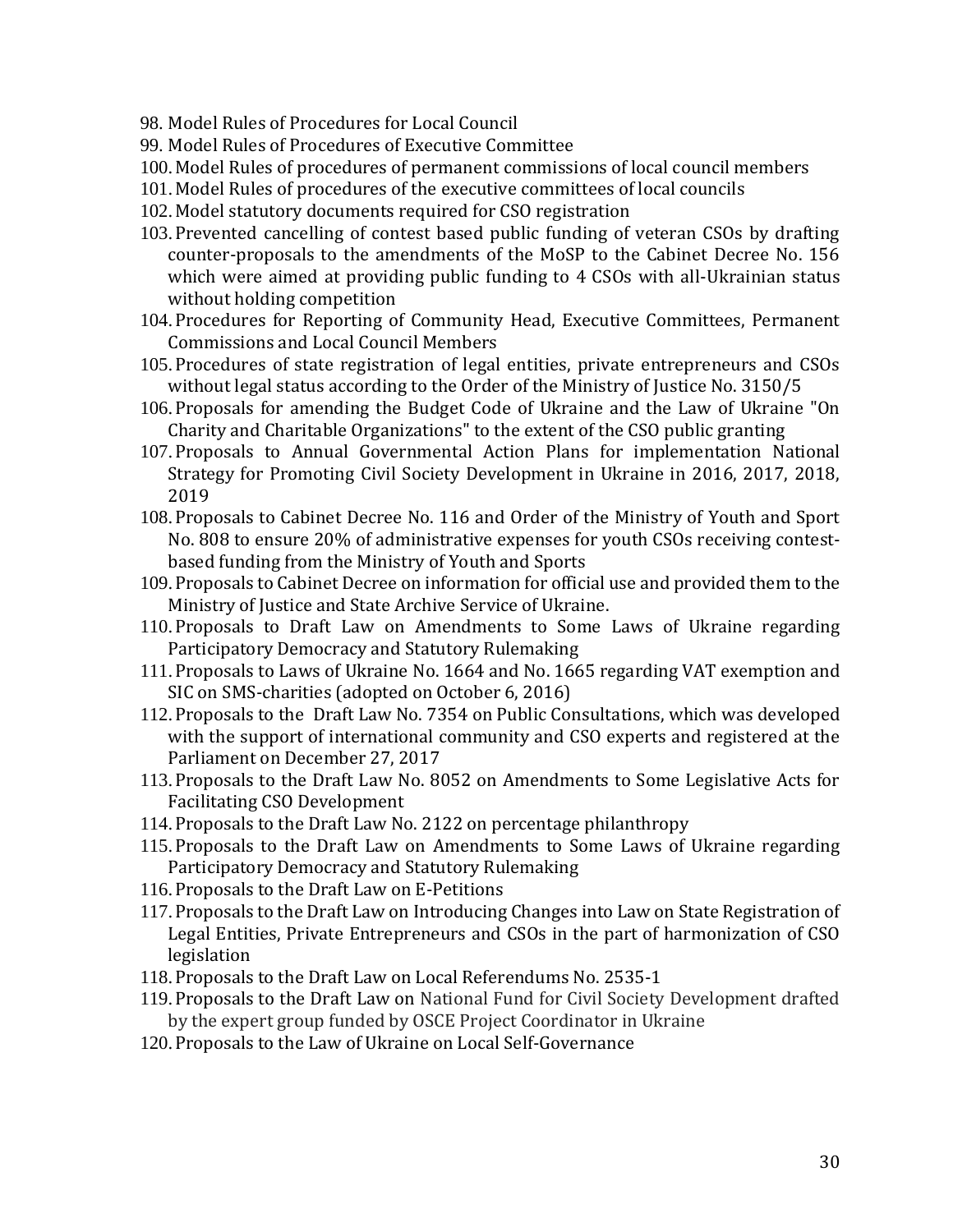- 121.Proposals to the National Strategy for Promoting Civil Society Development in Ukraine in 2016-2020 (approved by presidential Decree No. 68/2016 February 2016)
- 122.Repealed local acts restricting freedom of assembly in Novopetrivtsi and Krasnohrad (2015)
- 123.Research on transparency and openness of the Communal Enterprises in Ivano-Frankivsk, Lviv, Uzhgorod, Ternopil, Rivne and Chernivtsi (July 1 – 31, 2016, in partnership with the Institute of Political Education, Transparency International Ukraine, Center of Political studies and Analysis (Ivano-Frankivsk)
- 124.Supported development of the National Human Rights Strategy 2015-2020
- 125.Supported introduction of online registration of public associations with legal status

### **Information Materials**<sup>8</sup>

- 1. Booklet "Frequently Asked Question for Volunteers"
- 2. Booklet "How a CSO Can Receive Contest Based Public Granting"
- 3. Booklet "How does CSO can Receive Contest Based Public Granting"
- 4. Booklet "How to apply participatory budget in Lviv City"
- 5. Booklet "How to conduct public expertize of the work of city authorities in Chernihiv".
- 6. Booklet "How to get information from public authorities"
- 7. Booklet "Instruments of citizen oversight over local authority"
- 8. Booklet "Simple Steps How to register Civil Society Organization. Five Simple Steps"
- 9. Booklet and algorithm on holding public hearings in Kryvyi Rih
- 10. Booklet on benefits of the Law on Access to Public Information
- 11. Booklet on registration of charitable organization
- 12. Booklet on Volunteering "Legislative Regulation of Volunteering"
- 13. Booklets "How to hold public hearings" in Khmelnytskyi, Kyiv, Chernivtsi, Lviv.
- 14. Booklets "How to submit draft decision to local council for initiating local initiative" in Chernivtsi, Lviv, Kyiv, Khmelnytskyi"
- 15. Booklets "Participatory budget" in Kropyvnytskyy, Mariupol, Lviv
- 16. Booklets about mechanisms of local democracy available in Bila Tserkva
- 17. Booklets on algorithm for holding public hearings
- 18. Booklets on holding public hearings in in Mariupol and Kramatorsk
- 19. Booklets on holding public hearings, on algorithm for holding public hearings, on submitting the draft decision to the city council as a part of local initiative and algorithm for initiating local initiative in Mariupol and Kramatorsk.
- 20. Booklets on submitting the draft decision to the city council as a part of local initiative and algorithm for initiating local initiative in Mariupol and Kramatorsk.

<sup>&</sup>lt;sup>8</sup>All information materials are published at web portal of civic activist - [www.dovidnyk.org.ua](http://www.dovidnyk.org.ua/)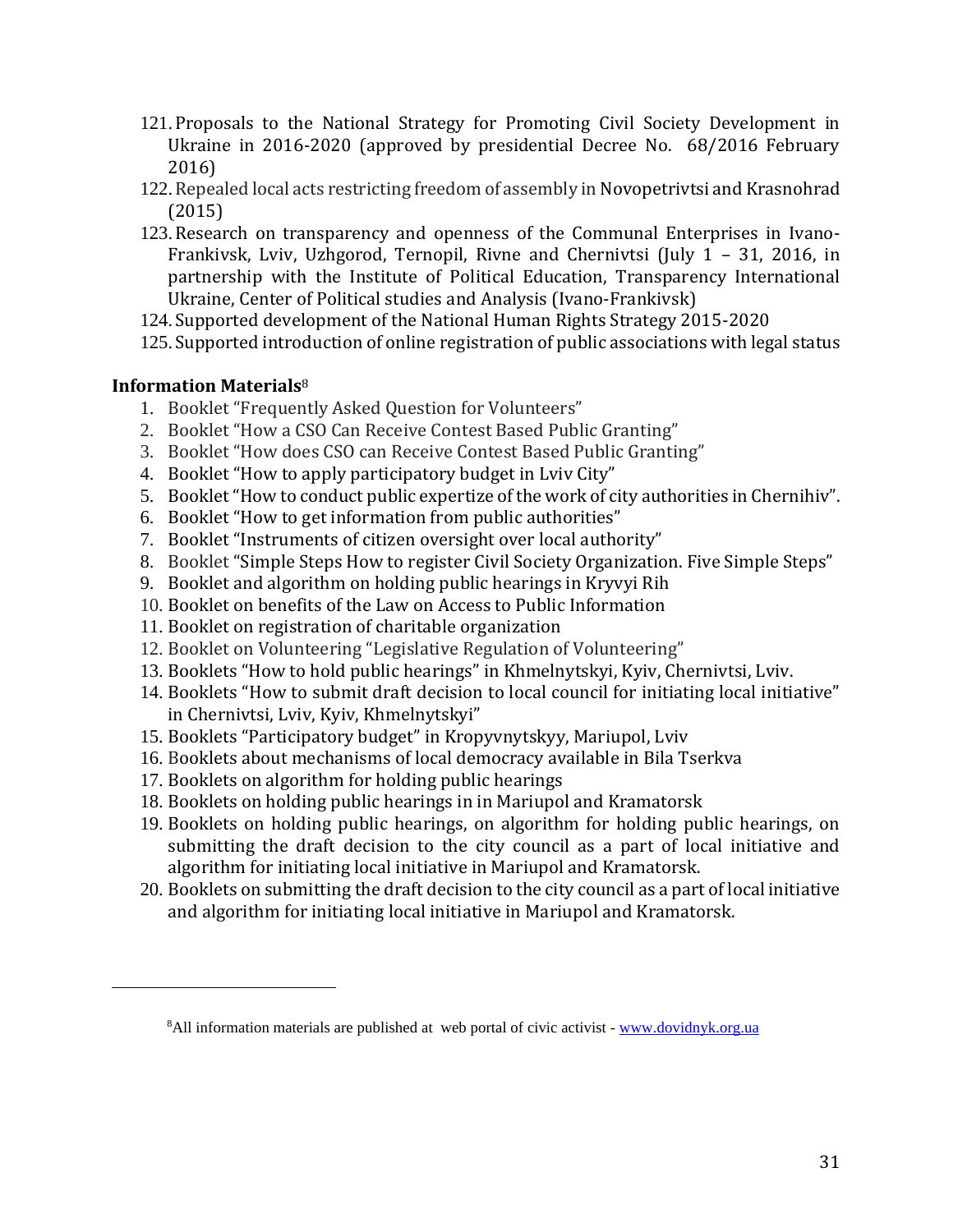- 21. Booklets on tax and financial issues for CSOs to explain new legislation and its implication, including preserving non-profit status", obtaining non-proft status, CSO public funding procedures
- 22. Brochure "How to register CSO Symbols"
- 23. Brochure "National Strategy for Promoting Civil Society Development in Ukraine: How to Organize Efficient Implementation of the Strategy at the Regional Level"
- 24. Brochure "Why it is important to establish civil society and charity organizations"
- 25. Brochure on reporting for civil society and charity organizations
- 26. Civic Activist Web Portal
- 27. Civil Society Magazines
- 28. Explanatory notes to public officials regarding new registration procedures for CSOs introduced with the new Law on Registration of Legal Entities, Private Entrepreneurs and CSOs
- 29. Guidelines "11 Ways to Influence Local Budgets"
- 30. Infographic "Efficient local council. Priority legal acts for efficient work of local council"
- 31. Infographic "How civil society can join the process of implementation of the National Strategy for Promoting Civil Society Development in Ukraine".
- 32. Infographic "New opportunities of Rules of Procedures of Rivne city council"
- 33. Infographic "Reform of communal enterprises management";
- 34. Infographic "Road map of reforms for Rivne city council"
- 35. Infographic "What is Participatory Budget"
- 36. Infographic "Why local councils have to introduce e-procurement system"
- 37. Infographic on new Procedures for Maintenance of Non-Profit Registry
- 38. Infographics "Algorithm for organizing public hearings" in Chernivtsi, Kyiv, Lviv, Khmelnytskyi
- 39. Infographics "Algorithm for submitting and considering local initiatives" in Chernivtsi, Kyiv, Lviv.
- 40. Infographics "Algorithm for submitting and reviewing the local initiative in Khmelnytskyi"
- 41. Information campaign "Get into the new non-profit register", in partnership with Resource Center GURT held
- 42. Leaflet on registration of CSO and charitable organizations
- 43. Manual "Registration and Operation of Civil Society and Charity Organizations"
- 44. Manual on Social Entrepreneurship, 2018
- 45. Methodological recommendations regarding collaboration of Territorial Justice Departments, Administrative Services Centers and Free Secondary Legal Aid Centers in the course of CSO registration (approved by MoJ on August 19, 2016).
- 46. Monthly policy updates in English and Ukrainian
- 47. Outreach video clip for citizens "Be an active Citizen"
- 48. Poster "How to receive funding for project implementation. Participatory budget in Kropyvnytskyy"
- 49. Stickers about availability and functioning of the hotlines on CSO registration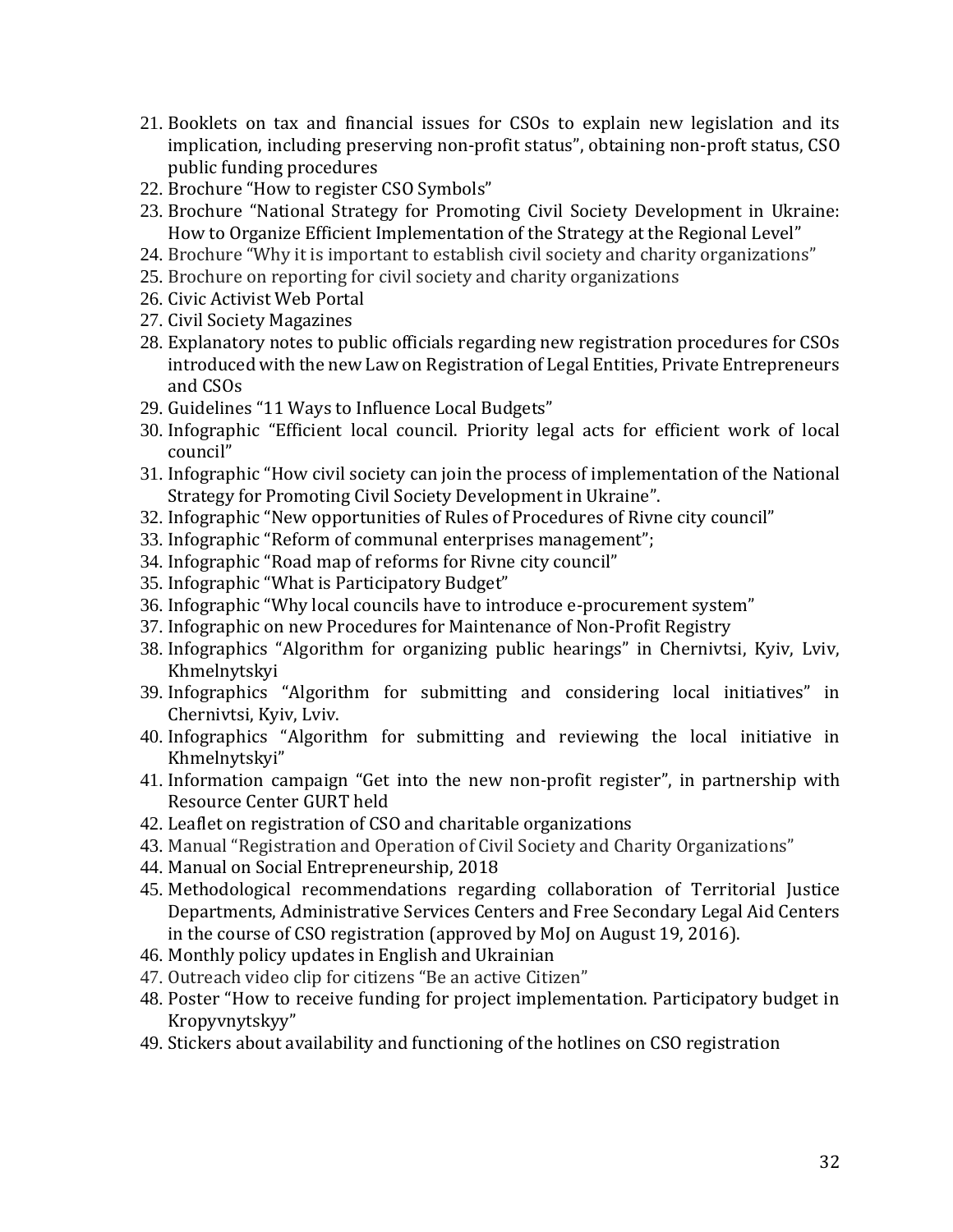## **Public Events**

- 1. Advocacy campaign against the introduction of discriminatory CSO reporting for civil society organizations (Draft Laws No. 6674, 6675 and Law No. 8501)
- 2. Advocacy campaign for abolishing asset declarations for activists (abolished by the Constitutional Court on June 6, 2019)
- 3. Advocacy clubs "Civic Engagement School: Advocacy Club" (December 22-23, 2015; March 25-27, 2016)
- 4. Civic Society Forum "Civil Society and Public Authority: Friends or Enemies" (Kyiv, October 2016)
- 5. Conference "International legal standards for reporting and transparency of civil society organizations", organized in partnership with ICNL (Kyiv, October 17, 2017)
- 6. Conference "2017 Government Action Plan for Civil Society Development: Forty-Five Percent of Success" (Kyiv, March 29, 2018).
- 7. Conference "A Milestone Anniversary: 25 years with no Law of Freedom of Assembly" organized with the EUAM (October 12, 2016)
- 8. Conference "Open Local Council" (Kyiv, April 3-4, 2015)
- 9. Conference on strengthening local democracy in Ukraine (July 8-9, 2016)
- 10. First Year Project Results Presentation (Kyiv, December 9, 2015)
- 11. Focus group "Current Issues in Charitable Assistance Provision" (Kyiv, March 23, 2018)
- 12. Focus group "Issues in the area of CSO registration: success and defeat stories" (Kyiv, February 15, 2017)
- 13. Focus group for Identifying Problems with registration of CSO and charitable organizations (Kyiv, March 29, 2016).
- 14. Focus group on interactions between state and CSOs (Kyiv, March 6, 2019)
- 15. Focus group to discuss peculiarities of CSO registration (Kyiv, June 2015)
- 16. Focus group to identify the needs in tax incentives for charity (Kyiv, November 4, 2015)
- 17. Focus group to identify views of NGO leaders on implementation of European Convention on the Promotion of a Transnational Long-term Voluntary Service for Young People (Kyiv, September 2016)
- 18. Focus group to identify views of NGO leaders on priority reforms in legislation for civil society development (Kyiv, September 2016).
- 19. Focus groups for identifying problems with registration and operation of civil society organizations (Kyiv, November 21 and 23, 2016)
- 20. Focus groups to identify the problems in the volunteers' work (Kharkiv, Kyiv and Kramatorsk; 2015)
- 21. Local Democracy School in Ivano-Frankivsk and Uzhgorod (July 2015), in Bila Tserkva (Kyiv oblast) and Mariupol (Donetsk oblast) in 2018.
- 22. MeetUp "From sprint to Marathon in civil society activities" for participants of School of Civic Engagement (Kyiv, December 20, 2018)
- 23. Mentor Discussion "Civil Society under Civil Society Control", ISAR/Yednannia Civil Society Capacity Forum (Kyiv, November 16, 2017).
- 24. Monitoring of examining of practices of the CSO registration by the oblast territorial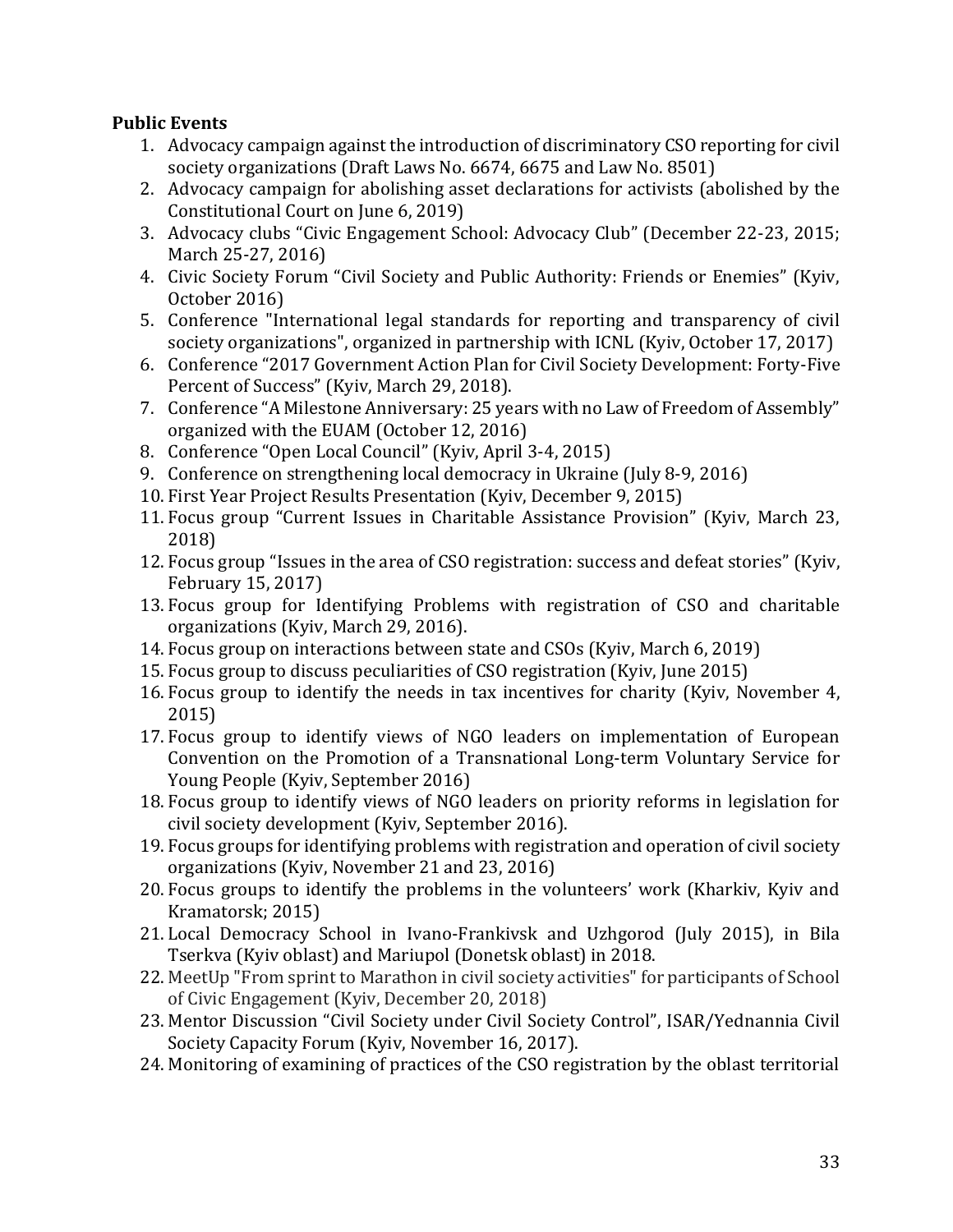departments in Lviv and Dnipropetrovsk oblasts (May-September 2016)

- 25. Monitoring of the approval of information and technological cards by the Main Justice Departments (May-September 2016)
- 26. Presentations on the reform of local government in Ukraine (Lutsk, March 24, 2015; Rivne March 25, 2015)
- 27. Press conference "Restriction to freedom of peaceful assemblies by local authorities" (November 2015)
- 28. Press conference on CSO registration (July 5, 2016)
- 29. Press-briefing "Voicing civil society demands to New Tax Code" (November 2015)
- 30. Prostir-talks media event to discuss CSO social entrepreneurship development in Ukraine (organized with media partner "Civic Space"), 2018
- 31. Public Discussion "State and Civil Society. Rules of Game" (Kyiv, July 21, 2017)
- 32. Public Discussion "Resolving local issues through cooperation of the authorities and the public" (Mariupol, March 1, 2017)
- 33. Public Discussions "Uniting for Reforms: Cooperation between Authority and Community" (Vinnytsya, November 19 and December 10, 2014; Chernihiv, November 21 and December 12, 2014)
- 34. Regional seminar for tax officers (Odesa, Kharkiv, Lviv June 2016)
- 35. Regional seminars for building cooperation among justice departments and administrative services centers in Chernivtsi (October 3, 2016), Zaporizhzhya (December 7, 2016) and Kharkiv (October 20, 2016).
- 36. Regional training seminar "State and Civil Society. How to organize effective cooperation at the regional level?" (Dnipro, February 23, 2018)
- 37. Round table "Improvement of the laws for civil society organizations" (Kyiv, October 3, 2017).
- 38. Round table "Legislation for charities: what has changed and what needs to be changed" (Kyiv, February 26, 2015).
- 39. Round table "Legislative regulation in the areas of local democracy and the legal status of the local council members: current state and prospects of improvement" (Vinnytsya, February 12, 2018 (co-organizer).
- 40. Round table "City Democracy Index: Recommendations for Lviv city" (Kyiv, January 23, 2017)
- 41. Round table "Friendly Legislation for Donations" organized in partnership with ECNL (Kyiv, February 28, 2018)
- 42. Round table "How to empower civil society in promotion of reforms" (Kyiv, June 30, 2015).
- 43. Round table "Practice of implementation of local e-petitions: annual results of their application and ways for improving", (Kyiv, February 20, 2017)
- 44. Round table "Public Funding for CSOs: Centralization or Diversification?" organized in partnership with ICNL (Kyiv, June 5, 2018).
- 45. Round table "Steering Committees and Oversight over Communal Enterprises" (Chernivtsi, February 21, 2017)
- 46. Round table "Uniting for Reforms Cooperation between Authorities and Public", Mariupol (February 28, 2017)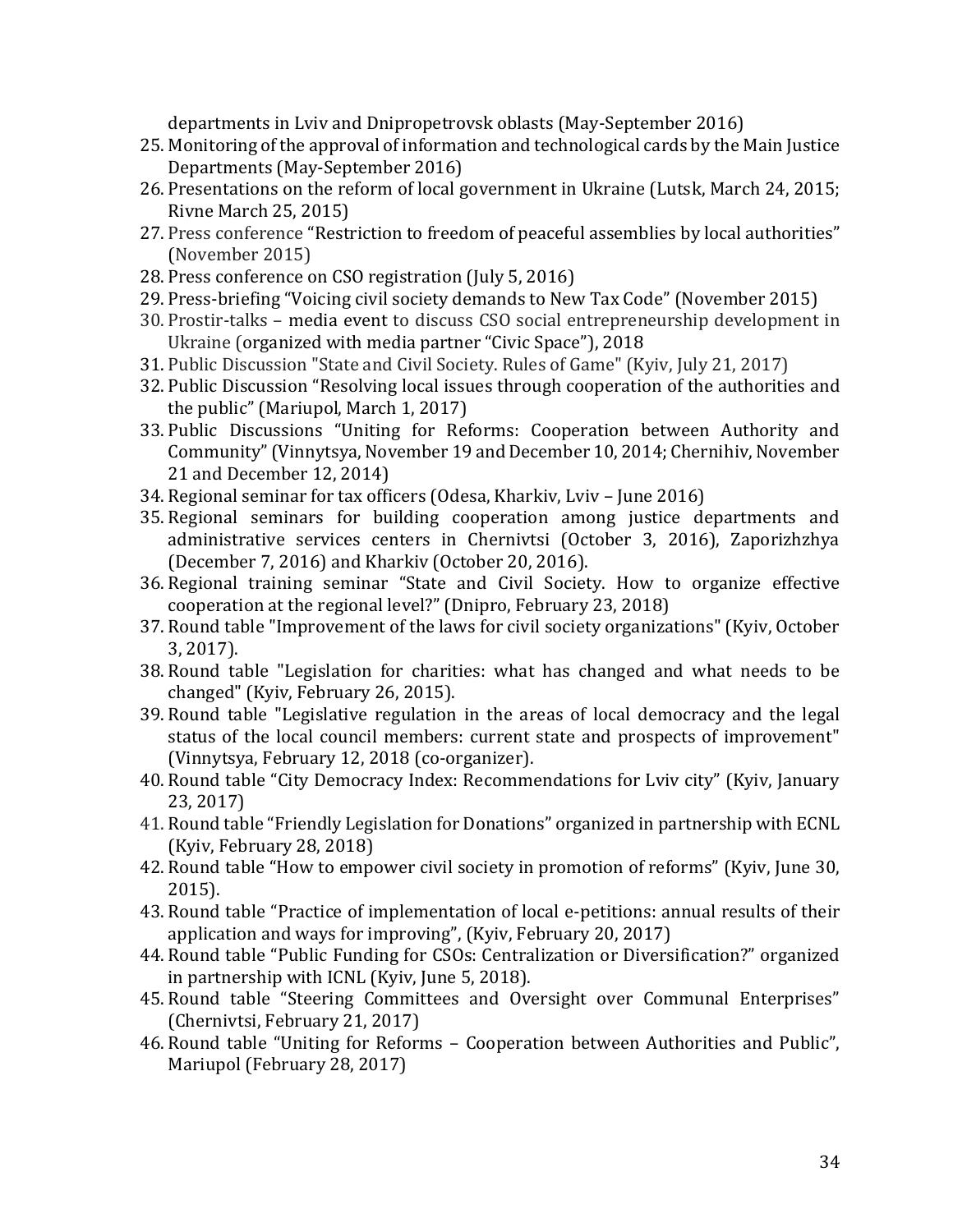- 47. Round Table on local democracy and participatory budgets in Ukraine organized with the Verkhovna Rada of Ukraine Committee on State Building, Regional Policy and Local Self-Government (Kyiv, April 10, 2017)
- 48. Round table on Oversight over Communal Enterprises, Khmelnytskyy (December 13, 2016)
- 49. Round table on Participatory Budget, Kropyvnytskyy (November 24, 2016)
- 50. Round table on transparency of state funding of non-profit organizations (Kyiv, February 7, 2019)
- 51. Round table to discuss amendments to the Tax Code (Kyiv, November 30, 2017)
- 52. Round table to discuss public proposals to the Government Implementation Plan of the National Strategy for Promoting Civil Society Development for 2018 (Kyiv, November 14, 2017).
- 53. Round tables on introduction of local democracy tools in Mariupol and Druzhkivka (2018), Zhytomyr (March 1, 2016), Ivano-Frankivsk (March 10, 2016), Vasylkiv (April 12, 2016), Rivne (April 18, 2016), Khmenlnytskyy (May 12, 2016), Broavary (July 11, 2016)
- 54. Schools of Civic Engagement (Kyiv August 18-21, 2015; February 16 19, 2016; September 9-11, 2016; August 3 – 6, 2017)
- 55. Schools of Local Democracy in Chernivtsi (March 18, 2017), Khmelnytskyi (October 28, 2017), Kramatorsk (September 21, 2018), Kryvyy Rih (May 18, 2017), Kyiv (January 28, 2017), Lviv (June 23, 2017), Chernihiv (July 2, 2016), Ivano-Frankivsk (July 23-24, 2016)
- 56. Seminar "Development of Community Initiatives in Kryvyy Rih through Fundraising and Reporting" (June 17, 2017)
- 57. Seminar "Acceptance and issuing the documents in the course of CSO registration by the Administrative Services Centers as front offices" (Kyiv, July 21, 2016)
- 58. Seminar "Activities of the civil society or charitable organization: where to start and how to move on?" for civil society activists from Severodonetsk, Donetsk oblast (March 31, 2018)
- 59. Seminar "Activities of the civil society or charity organization: where to start and how to move on?" in Brovary, Kyiv oblast (February 23, 2018)
- 60. Seminar "E-declarations for civil society activists. Who declare and how to declare?" (Kharkiv, February 10, 2018)
- 61. Seminar "How to Get Information from Authorities" (Kryvyy Rih, October 9, 2016)
- 62. Seminar "How youth and children's organizations not to lose sign a non-profit" (Kyiv, October 18, 2017)
- 63. Seminar "Legislation for CSOs"(Lutsk, January 29, 2016)
- 64. Seminar "Novation in CSO registration: benefits and minuses of the Law on State Registration" (Lviv, June 7, 2016)
- 65. Seminar "State and Civil Society. How to organize effective cooperation at the regional level?" (Kyiv, February 23, 2018).
- 66. Seminar on "E-declarations for civic activists. Who shall declare and how to do it right" (Kyiv, March 3, 2018)
- 67. Seminar on CSO Registration (Mariupol, March 1, 2017)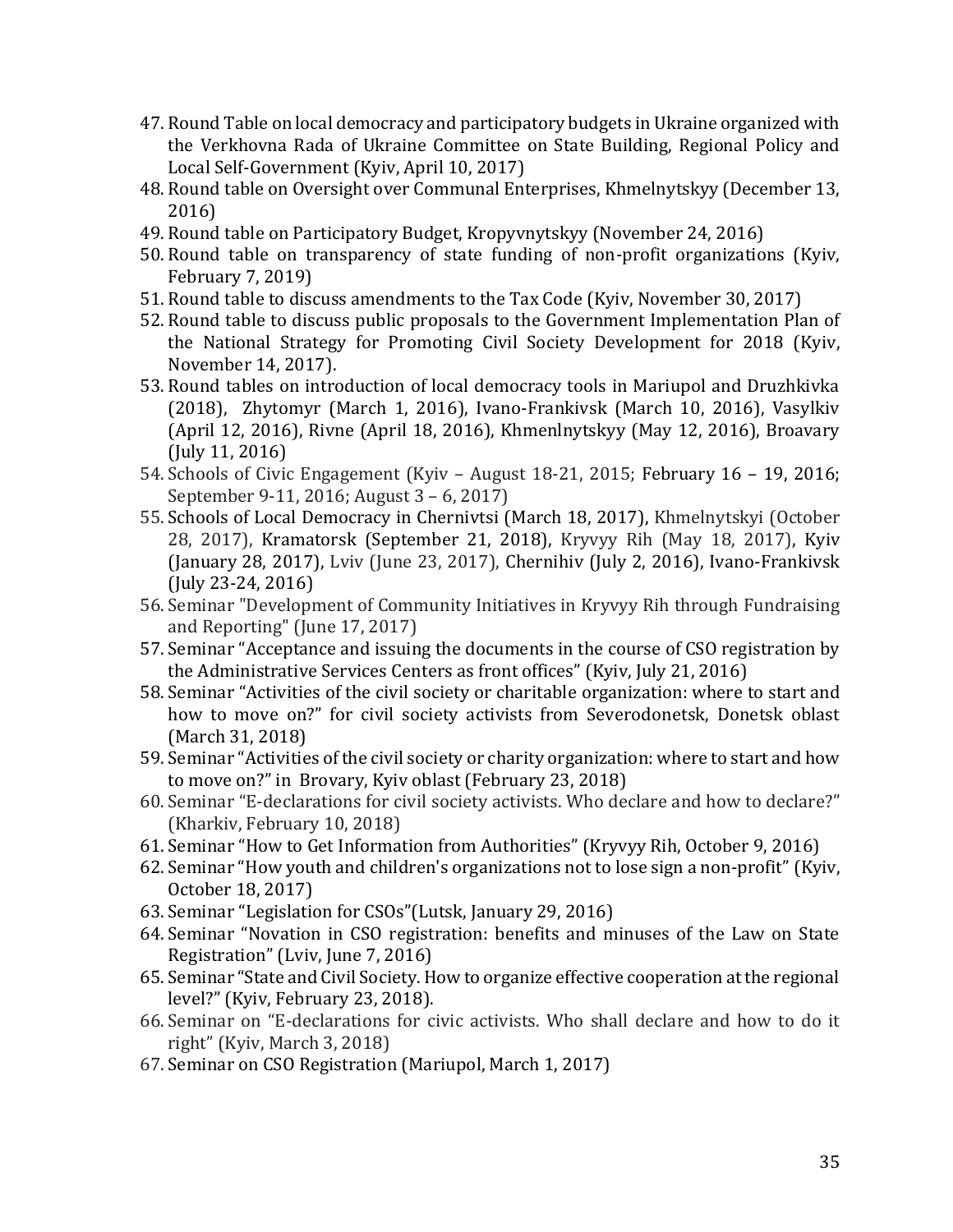- 68. Seminar on How Veteran CSO Can Receive Public Granting (Kyiv, April 4, 2018)
- 69. Seminar on Implementation of the National Strategy for Promoting Civil Society Development (Zaporizhzhya, October 26, 2016)
- 70. Seminar on new procedures for competitive public granting of social CSOs from local budget (Ivano-Frankivsk, 2018)
- 71. Seminar on Taxation of Non-Profit Organizations in Ivano-Frankivsk (June 30, 2016)
- 72. Seminars "Activities of the civil society or charity organization: where to start and how to move on?" (Brovary, Kyiv oblast, February 23, 2018; Severodonetsk, Donetsk oblast, March 31, 2018).
- 73. Seminars "How to register a civil society organization" (Kryvyi Rih, June 23, 2016; Kyiv, January 31, 2018)
- 74. Seminars for tax officers on new procedures for maintaining of the Non-profit Registry in Zaporizhzhya (October 25, 2016), Dnipro (November 24, 2016) and Odessa (December 1, 2016).
- 75. Seminars on Interaction between the justice authorities and centers providing free secondary legal aid when exercising the powers in the area of the state registration of the civil society organizations in Kyiv (April 26, 2017) and Lviv (May 26, 2017)
- 76. Seminars on non-profit status obtaining in Ternopil (October 20, 2016), Zaporizhzhya (October 25, 2016), Odessa (December 1, 2016) and Poltava (September 22, 2017)
- 77. Training for journalists "How to write about civil society" (Kyiv, April 4, 2016)
- 78. Training on new tax rules for non-profits together with FMCDI project (Kyiv, September 24, 2015)Webinar "Reporting of CSOs and Charity Organizations" at ISAR/Yednannya platform (January 24, 2018)
- 79. Webinar "How to register civil society organization" at ISAR/Yednannia platform (2016)
- 80. Webinar on Bringing CSO Statutory Documents in Compliance with Tax Code (January 27, 2017)
- 81. Webinar on CSO Reporting (January 23, 2018)
- 82. Webinar on donating to CSOs at ISAR/Yednannia platform (May 22, 2018).
- 83. Webinar on E-Declarations for Civil Society Activists, organized in partnership with ISAR/Ednannia (February 1, 2018)
- 84. Workshop "Advocacy Campaigns Planning" (February 13, 2015)
- 85. Workshop "How to bring organization Charter in compliance with the Law on CSOs" (November 27, 2014)
- 86. Workshop "School Charities and Portents' Committees" (Kryvyy Rih, October 15, 2016)
- 87. Workshops "How to register a civil society organization?" (February 3 and February 21, 2017, January 31, 2018)
- 88. Workshops "How to establish civil society organization in accordance with the Law on CSOs" (March 26, 2015; April 8-9, 2015)
- 89. Workshops "How to register CSO" (Kherson, September 16, 2016; Lutsk, September 27, 2016; Kyiv, January 31, 2018).
- 90. Workshops on burning issues of CSO registration and operation (2017)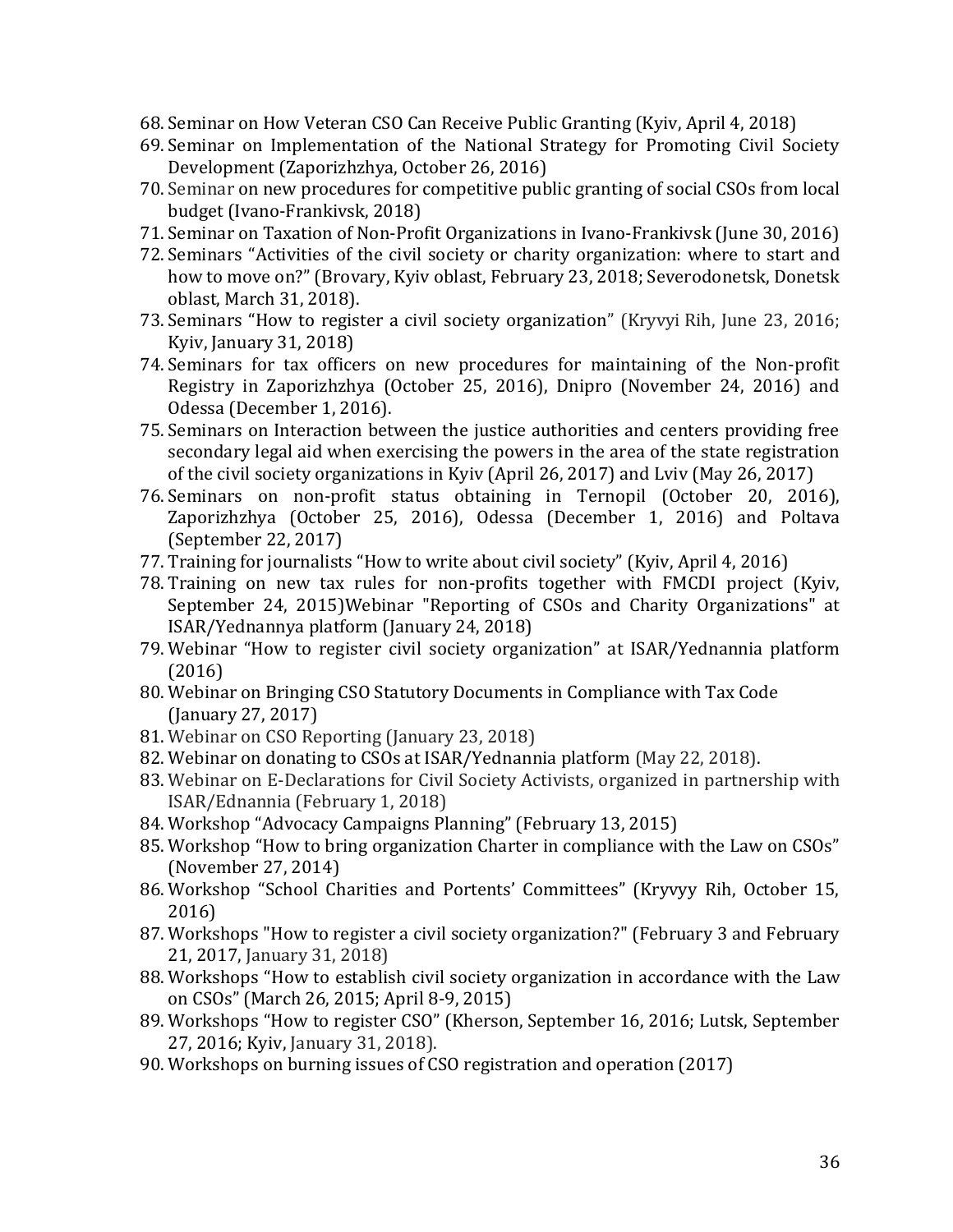#### **UCIPR documents for strengthening organizational capacity**

- 1. Accounting Policy
- 2. Financial Management Manual
- 3. Fundraising Plan
- 4. Manual on Property Management
- 5. New UCIPR Charter
- 6. Password Policy
- 7. Policy for Business Trips
- 8. Policy on Cost Share
- 9. Procedures for Annual Staff Evaluation
- 10. Procurement Manual
- 11. UCIPR Annual Report 2014
- 12. UCIPR HR Manual
- 13. UCIPR Strategic Plan for 2015-2017
- 14. UCIPR Strategy for 2018-2020

### **B. Public Outreach Documents**

- 1. Article on Contest Based Public Funding of CSOs [https://www.prostir.ua/?blogs=minfin-pidtverdyv-pravo-neprybutkovyh](https://www.prostir.ua/?blogs=minfin-pidtverdyv-pravo-neprybutkovyh-orhanizatsij-na-pidpryjemnytsku-diyalnist)[orhanizatsij-na-pidpryjemnytsku-diyalnist](https://www.prostir.ua/?blogs=minfin-pidtverdyv-pravo-neprybutkovyh-orhanizatsij-na-pidpryjemnytsku-diyalnist) (1,550 views)
- 2. Article on CSO Registration [https://www.prostir.ua/?blogs=5-nezruchnyh-pytan](https://www.prostir.ua/?blogs=5-nezruchnyh-pytan-do-minyustu-pro-onlajn-rejestratsiyu-hromadskyh-orhanizatsij)[do-minyustu-pro-onlajn-rejestratsiyu-hromadskyh-orhanizatsij](https://www.prostir.ua/?blogs=5-nezruchnyh-pytan-do-minyustu-pro-onlajn-rejestratsiyu-hromadskyh-orhanizatsij)
- 3. Article on CSO Registration [https://www.prostir.ua/?blogs=rejestratsijni-kvesty](https://www.prostir.ua/?blogs=rejestratsijni-kvesty-dlya-hromadskyh-orhanizatsij-vid-ministerstva-yustytsiji)[dlya-hromadskyh-orhanizatsij-vid-ministerstva-yustytsiji](https://www.prostir.ua/?blogs=rejestratsijni-kvesty-dlya-hromadskyh-orhanizatsij-vid-ministerstva-yustytsiji) (3 167 views).
- 4. Article on Potential Repeal of Contest Based Public Funding of Veteran CSOs [http://ua1.com.ua/blog/aleksandr-ravchev/kabmin-mozhe-znovu-pochati](http://ua1.com.ua/blog/aleksandr-ravchev/kabmin-mozhe-znovu-pochati-finansuvati-bezsmertni-polki-veteraniv-kdb-47677.html)[finansuvati-bezsmertni-polki-veteraniv-kdb-47677.html](http://ua1.com.ua/blog/aleksandr-ravchev/kabmin-mozhe-znovu-pochati-finansuvati-bezsmertni-polki-veteraniv-kdb-47677.html) (2340 views)
- 5. Article on Social Entrepreneurship [https://www.prostir.ua/?blogs=minfin-i](https://www.prostir.ua/?blogs=minfin-i-hromadski-orhanizatsiji-bytva-za-sotsialne-pidpryjemnytstvo)[hromadski-orhanizatsiji-bytva-za-sotsialne-pidpryjemnytstvo](https://www.prostir.ua/?blogs=minfin-i-hromadski-orhanizatsiji-bytva-za-sotsialne-pidpryjemnytstvo) (3,256 views)
- 6. Article on the CSO Right to Conduct Entrepreneurial Activities [https://www.prostir.ua/?blogs=minfin-pidtverdyv-pravo-neprybutkovyh](https://www.prostir.ua/?blogs=minfin-pidtverdyv-pravo-neprybutkovyh-orhanizatsij-na-pidpryjemnytsku-diyalnist)[orhanizatsij-na-pidpryjemnytsku-diyalnist](https://www.prostir.ua/?blogs=minfin-pidtverdyv-pravo-neprybutkovyh-orhanizatsij-na-pidpryjemnytsku-diyalnist) (20,314 views)
- 7. Booklet "How to hold public hearings in Bila Tserkva" [https://drive.google.com/file/d/1iNsmjzxJcD5Cay8eyIhW3m2dGRo6Wlf8/view.](https://drive.google.com/file/d/1iNsmjzxJcD5Cay8eyIhW3m2dGRo6Wlf8/view)
- 8. Booklet "How to hold public hearings in Mariupol" <https://drive.google.com/file/d/1rpvxIFK57CK-L0iFr19bvDforqky2Hdg/view>
- 9. Booklet "How to receive 4% tax deduction for companies providing support to CSOs"
- 10. Booklet "How to submit draft decision to city council under local initiative in Bila Tserkva" [https://drive.google.com/file/d/1ArhPHuCRFfY8yzXoBKbV2Jrqka8TPcse/view.](https://drive.google.com/file/d/1ArhPHuCRFfY8yzXoBKbV2Jrqka8TPcse/view)
- 11. Booklet "How to submit draft decision to local council under procedure of local initiatives in in Mariupol" [https://drive.google.com/file/d/1MHIApx3KdXKaWdxuzME9YK91TEVYTf8p/view.](https://drive.google.com/file/d/1MHIApx3KdXKaWdxuzME9YK91TEVYTf8p/view)